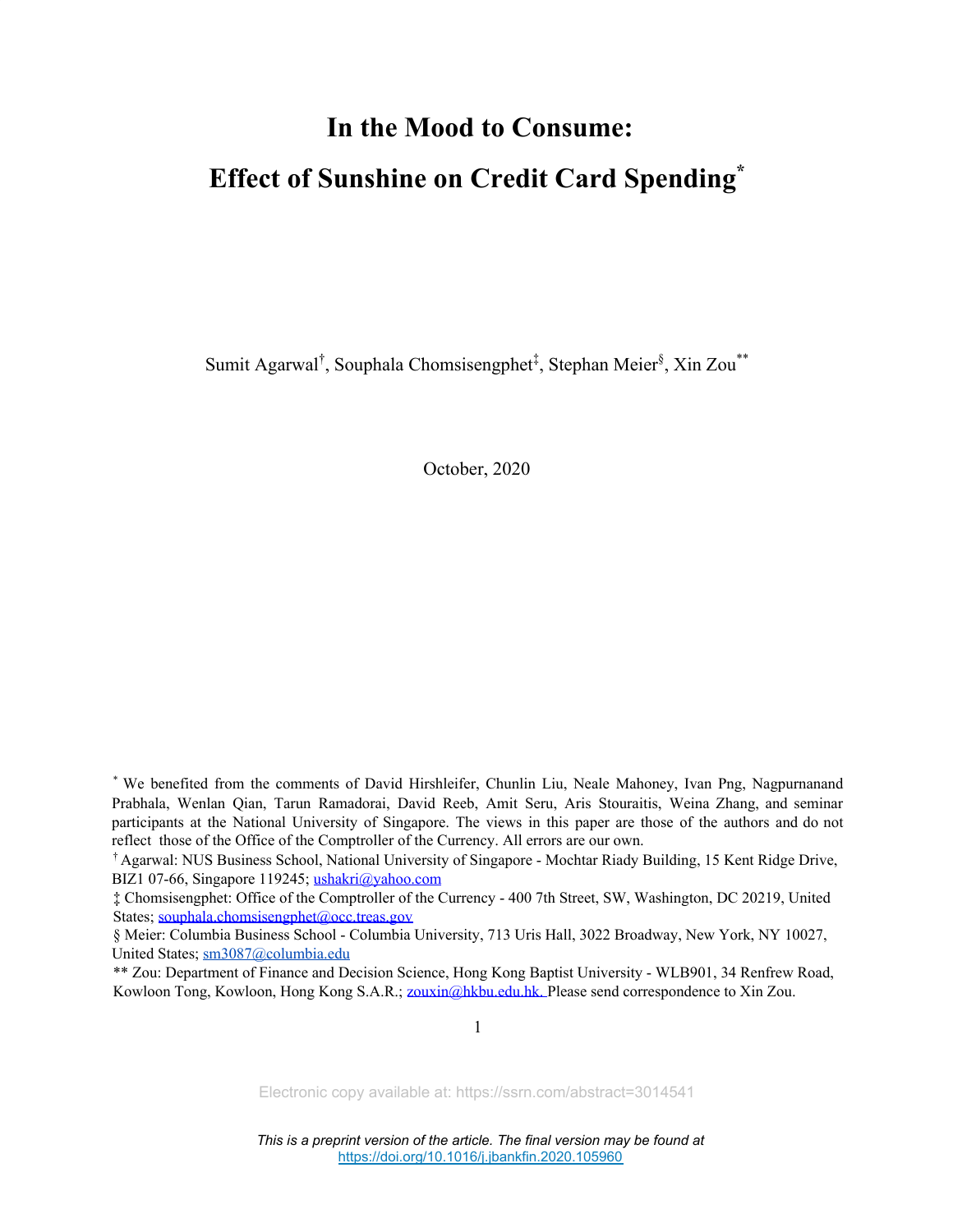# **In the Mood to Consume: Effect of Sunshine on Credit Card Spending**

October, 2020

## **Abstract**

Using a large, representative sample of high-frequency credit card transactions in the United States, this paper examines the causal effect of sunshine-induced mood on contemporaneous household credit card spending. We document a 0.3 percent increase in credit card spending in response to a one-unit increase in the same-day local abnormal sunshine. The spending response is stronger for

consumers with higher credit card debt, lower FICO score, and shorter tenure with the bank. The effect manifests in long-term, durable goods spending, and is not driven by other weather conditions, complementarity between sunshine and consumption, or intentional choice of consumption time. We document similar responses of spending on seasonal and non-seasonal goods and during times with high and low sunshine levels. Finally, the sunshine effect occurs among consumers with various characteristics.

**Keywords:** Credit Cards, Mood, Sunshine, Household Finance,

Consumption **JEL Classification:** D12, D14, E21, H31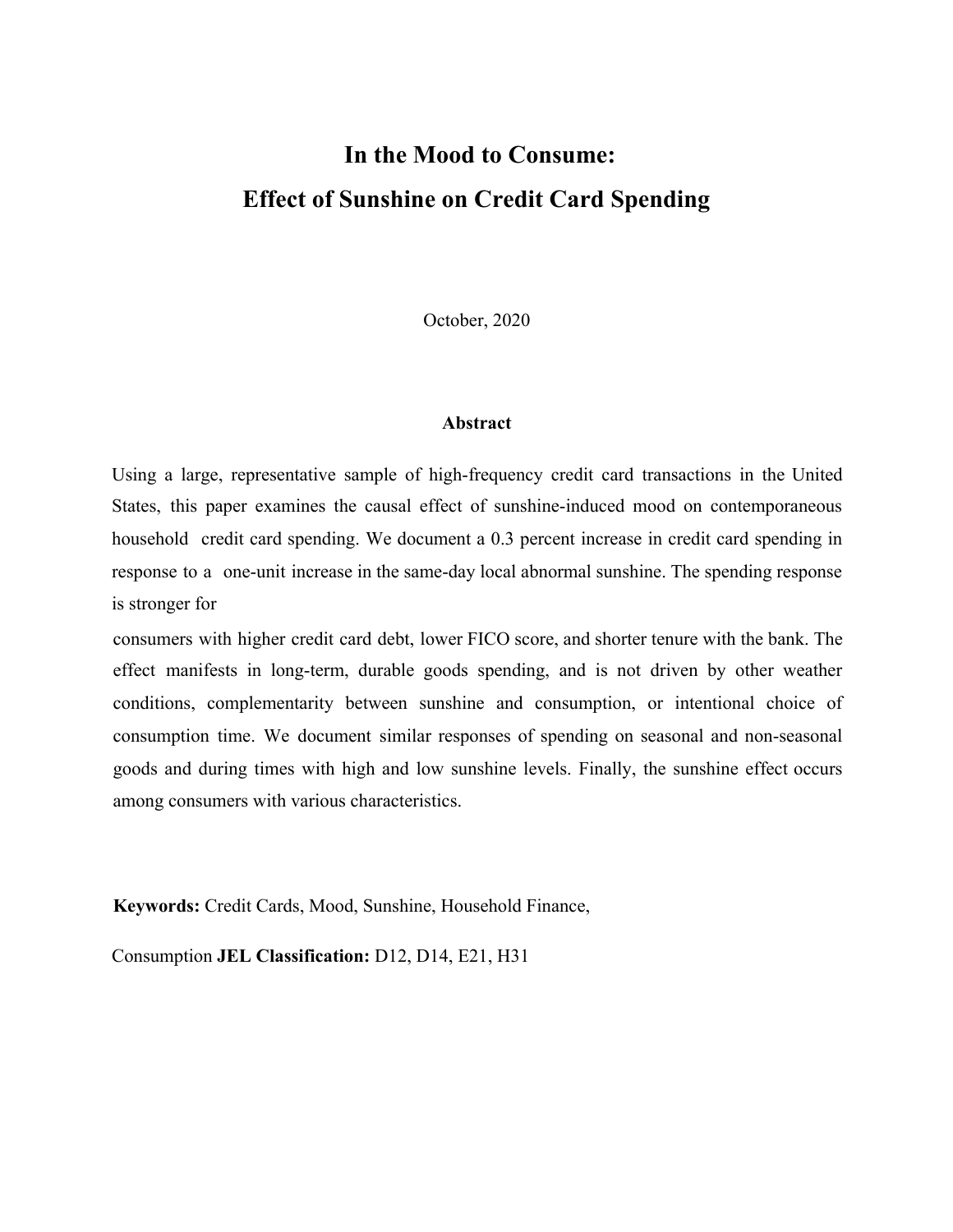## Electronic copy available at: https://ssrn.com/abstract=3014541

#### **1. Introduction**

Consumption accounts for over 50 percent of GDP in many countries, and this number has risen to almost 70 percent in the United States since the 2000s (*World Bank*, 2019). Given the large stake, investigating the factors that influence household consumption is an economic question of first-order importance. Besides the income shocks that typically occur at relatively low frequency,

an often ignored factor is the mood.

On the one hand, mood shocks can be highly volatile and frequent, and have a substantial aggregate impact. Therefore, studying the mood effect on consumption offers a more comprehensive understanding of individual consumption decisions. As Loewenstein (2000) writes, "Understanding the emotions people experience at the time of consuming, or deferring consumption, is critical for understanding and predicting the intertemporal trade-offs they make." On the other hand, consumption fluctuations caused by mood, especially overconsumption, could contribute to household indebtedness. The growth of revolving debt is a major contributor to the rapid accumulation of household debt in recent decades. The fraction of US revolving debt was approximately 40% in 1999, and has remained around 30% in recent years (*Federal Reserve*, 2019).

Given the generally high interest rate for revolving debt (for example, credit card debt), households with large amounts of revolving debt typically bear this burden for a lengthy period. In this sense, understanding the mood effect on household consumption has important implications for policies that target the household over-consumption and debt accumulation.

Despite its importance, it is empirically challenging to identify the causal relationship between mood and consumption. Reverse causality and omitted variable concerns both add difficulty to the identification. Specifically, individuals may change their consumption behavior

2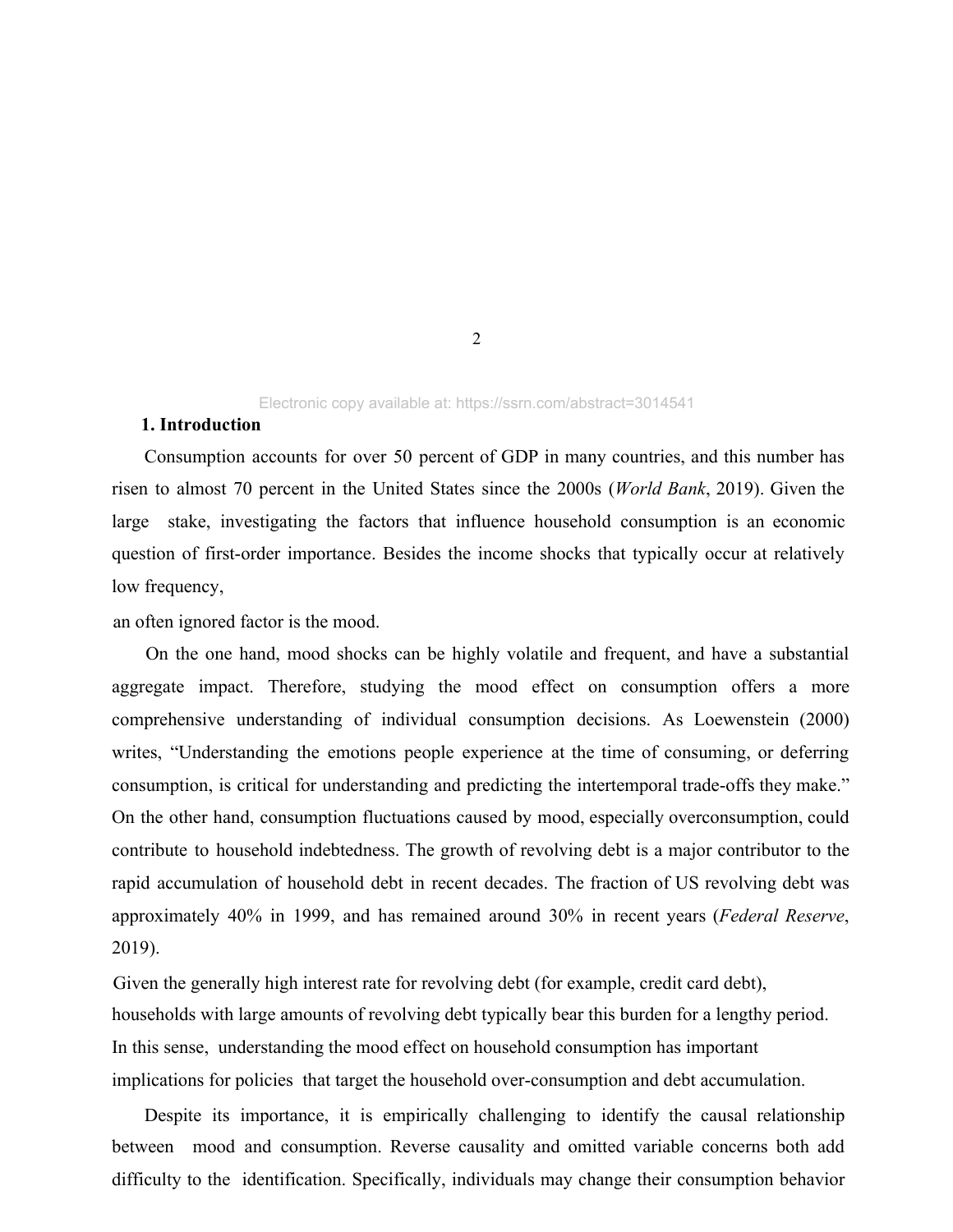in response to mood fluctuations or, conversely, the consumption of goods may effectively change the consumer's mood, leading to the reverse causality problem. On the other hand, omitted variables, such as income or economic trends, can potentially affect the individual's mood and consumption at the same time. In this sense, a valid identification calls for high-frequency exogenous mood shocks, together with the corresponding consumption records at the individual level. This paper attempts to study the causal effect of mood on individual consumption using a proprietary dataset that combines the daily individual-level credit card spending and the exogenous variations in local sunshine.

1

## Electronic copy available at: https://ssrn.com/abstract=3014541

Exploiting the mood changes induced by exogenous local sunshine shocks can largely mitigate the reverse causality problem. Psychological studies have documented the effect of sunshine on inducing positive mood, which in turn affects the individual's judgment and behavior in various respects.<sup>1</sup> Moreover, the literature has also shown that individuals in a good mood tend to be more optimistic and think in a heuristic way. This, in turn, leads to more optimistic choices and higher evaluations in many perspectives, including life satisfaction, past experience, and consumer products.<sup>2</sup> Consistent with those findings, financial studies have documented that investors tend to be more optimistic during high-sunshine times and depressed and more conservative during low-sunshine times, which gives rise to a significant positive relation between stock returns and local sunshine (Saunders, 1993; Hirshleifer and Shumway, 2003; Kamstra, Kramer, and Levi,

2003). Applying similar logic to the consumption, we expect that positive local sunshine shocks shall induce individuals' good mood, leading to an over-optimistic evaluation of the goods value while consuming; and negative sunshine shocks work oppositely. Therefore, we expect a positive relation between abnormal local sunshine and individual consumption.

Using a proprietary credit card transaction dataset from a large US bank that issues credit cards nationwide, we are able to measure individual real-time consumption at the daily frequency. The high-frequency nature of both sunshine and credit card spending variations allows us to study consumption responses to mood shocks on the same day, alleviating the omitted variables concern from relatively low-frequency common factors such as income or economic trends. In addition to credit card spending information (including spending amount, time, and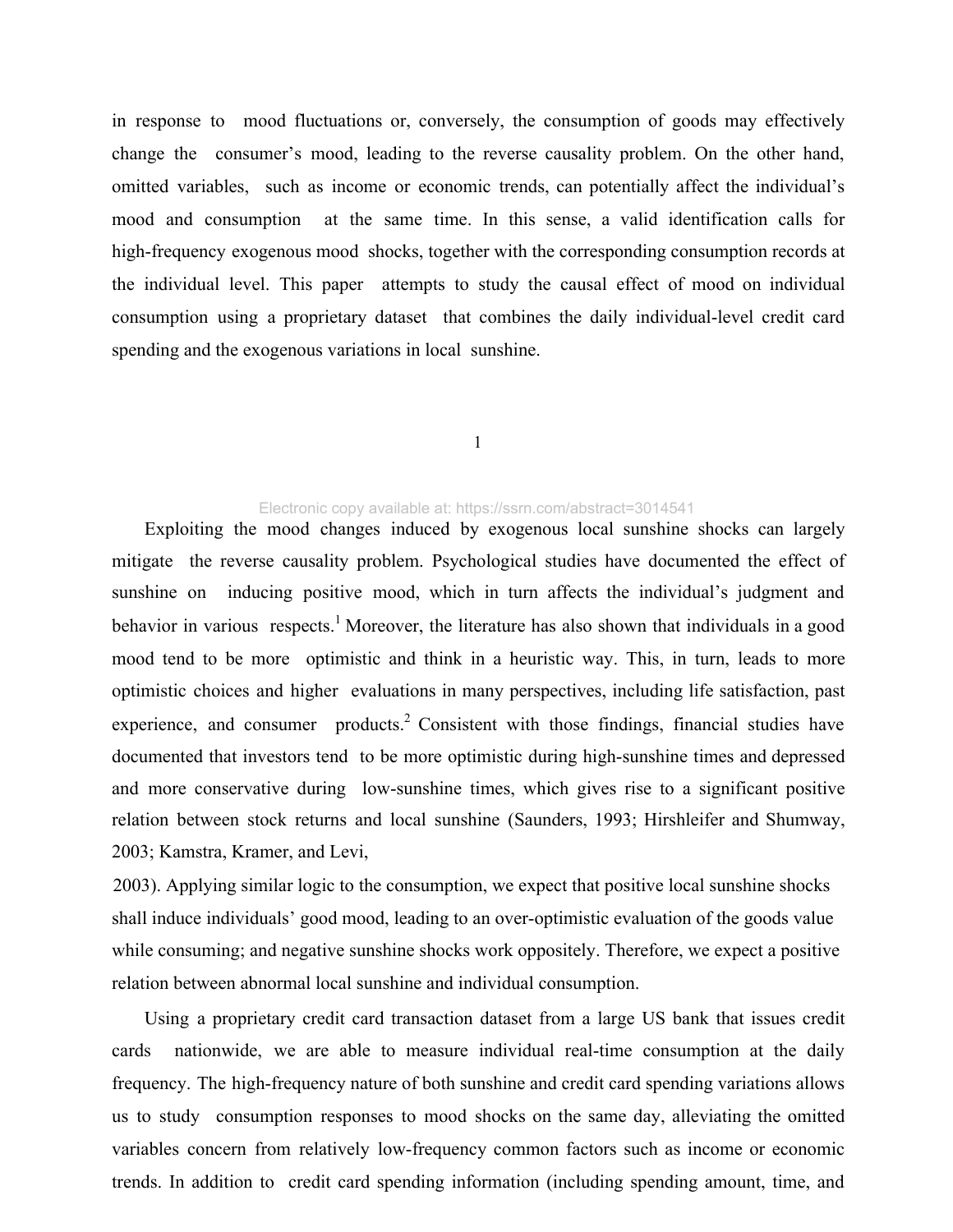goods category), the data also provide a rich array of consumer financial and demographic characteristics, including the residential zipcode, credit card debt, credit line, and credit score, etc., which allow us to further disentangle the economic mechanisms and explore heterogeneous effects from different consumer groups. As a representative consumer spending instrument, credit cards play an important role in studies of household consumption behavior (Japelli, Pischke and Souleles, 1998; Gross and Souleles, 2002).

<sup>1</sup>See studies by Cunningham (1979), Howarth and Hoffman (1984), and Kämpfer and Mutz (2013) for the sunshine as positive mood inducer. Positive mood induced by sunshine is shown to trigger more helping behaviors (Guéguen and Lamy, 2013) and romantic relationships (Guéguen, 2013), and even affects school enrollment choice (Simonsohn, 2010). On the other hand, a lack of sunshine is associated with depression (Eagles, 1994) and suicide (Tietjen and Kripke, 1994).

<sup>2</sup> See, e.g., Schwarz and Clore (1983); Schwarz (1990); Petty, Gleicher, and Baker (1991); Bless, Clore, Scjwarz, Golisano, Rabe, and Wölk (1996); Bless, Schwarz, and Kemmelmeier (1996); Wright and Bower (1992); Sinclair and Mark (1995); Bagozzi, Gopinath, and Nyer (1999).

2

#### Electronic copy available at: https://ssrn.com/abstract=3014541

The final merged sample covers over 2 million credit card transactions from more than 125,000 consumers in 19,000 zipcodes of the United States, during the sample period from  $1<sup>st</sup>$ March to 31<sup>st</sup> October in 2003. For each zipcode in the sample, we construct the time series of sunshine proxy—the *sky cover*—using available *sky cover* information from the closest weather station of the top 10 closest weather stations within a 1,000 km radius for each day. To remove seasonal patterns, we construct an *abnormal sky cover* measure for each zip-day in the sample as the deviation of *sky cover* on that day from the weekly average *sky cover* during the same week of 1998-2008*,* with the same day of the year being the week center. This *abnormal sky cover* measure captures exogenous sunshine variations in each zipcode at the daily level; and a lower *abnormal sky cover* is associated with a higher abnormal sunshine.

We first document that local abnormal sunshine significantly positively affects the individual's credit card spending on the same day. Specifically, a one-unit increase in abnormal sunshine (proxied by a one *okta* decrease in *abnormal sky cover*) leads to around 0.3 percent increase in the same-day total credit card spending, controlling for individual time-varying characteristics and individual and calendar-day fixed effects. This effect is statistically significant and economically large: a one-unit increase in abnormal sunshine is estimated to increase daily spending by around \$0.41 for an average individual or, equivalently, around \$51,000 in total for the over 125,000 consumers in our sample. This can translate to a \$6.8 billion of additional spending and a \$3 billion of extra credit card debt from all US credit card holders during the 30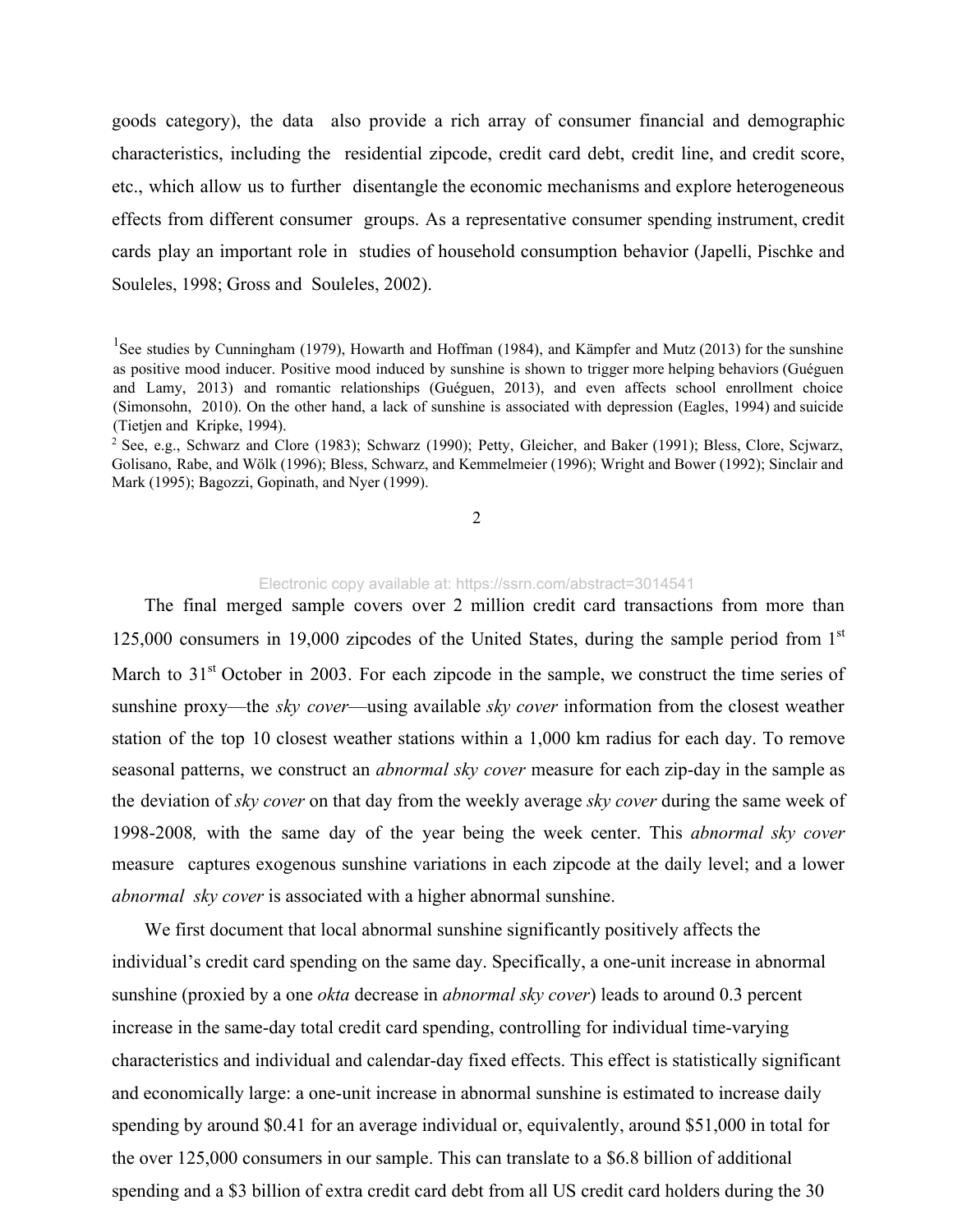days with the highest abnormal sunshine. We also document a more pronounced sunshine effect for individuals with lower self-control over consumption (proxied by higher credit card debt, lower *FICO score*, and shorter tenure with the bank), whose spending is more likely to be affected by mood.

We conduct several tests to investigate possible alternative explanations for the sunshine effect. First, as sunshine can be correlated with other weather conditions—for example, high-temperature days or non-rainy days usually have higher levels of sunshine—the sunshine effect we document could be attributed to the effect of other weather conditions. To dispel this concern, we residualize the *abnormal sky cover* regarding three other abnormal weather variables that might affect spending: *abnormal temperature, abnormal wind speed*, and *abnormal precipitation*. We find the effect of *residualized abnormal sky cover*, which is orthogonal to the effects of the other three abnormal weather variables, remains strong and robust, whereas the effects of the other three

3

#### Electronic copy available at: https://ssrn.com/abstract=3014541

abnormal weather variables are statistically insignificant and economically small. This suggests that the sunshine effect is unlikely to be a recapture of other weather conditions' effects. The sunshine effect is also unlikely to be driven by extreme weather conditions that impede the consumer's ability to travel to shops, as the impact of abnormal sunshine remains strong after we exclude days with extremely low temperature, high wind speed, or high precipitation.

Another possible alternative explanation for the positive relation between abnormal sunshine and consumption is that sunshine and consumption are complements. Specifically, people will consume more entertainment goods on sunny days, the utility from which is higher when consumed on sunny days. This explanation predicts that the sunshine effect should be the strongest for entertainment goods, which are direct complements for good sunshine weather. However, we find inconsistent evidence. When we decompose total spending into spending on non-discretionary goods (including local transportation and supermarket goods), entertainment goods (including entertainment and dining), and long-term goods (including travel, service, durable, and apparel), we find that the sunshine effect is driven by spending on long-term and durable goods. In contrast,

the effect of abnormal sunshine on entertainment goods spending is close to zero. As the sunshine effect is mainly driven by spending on durable goods, which on average have a higher value than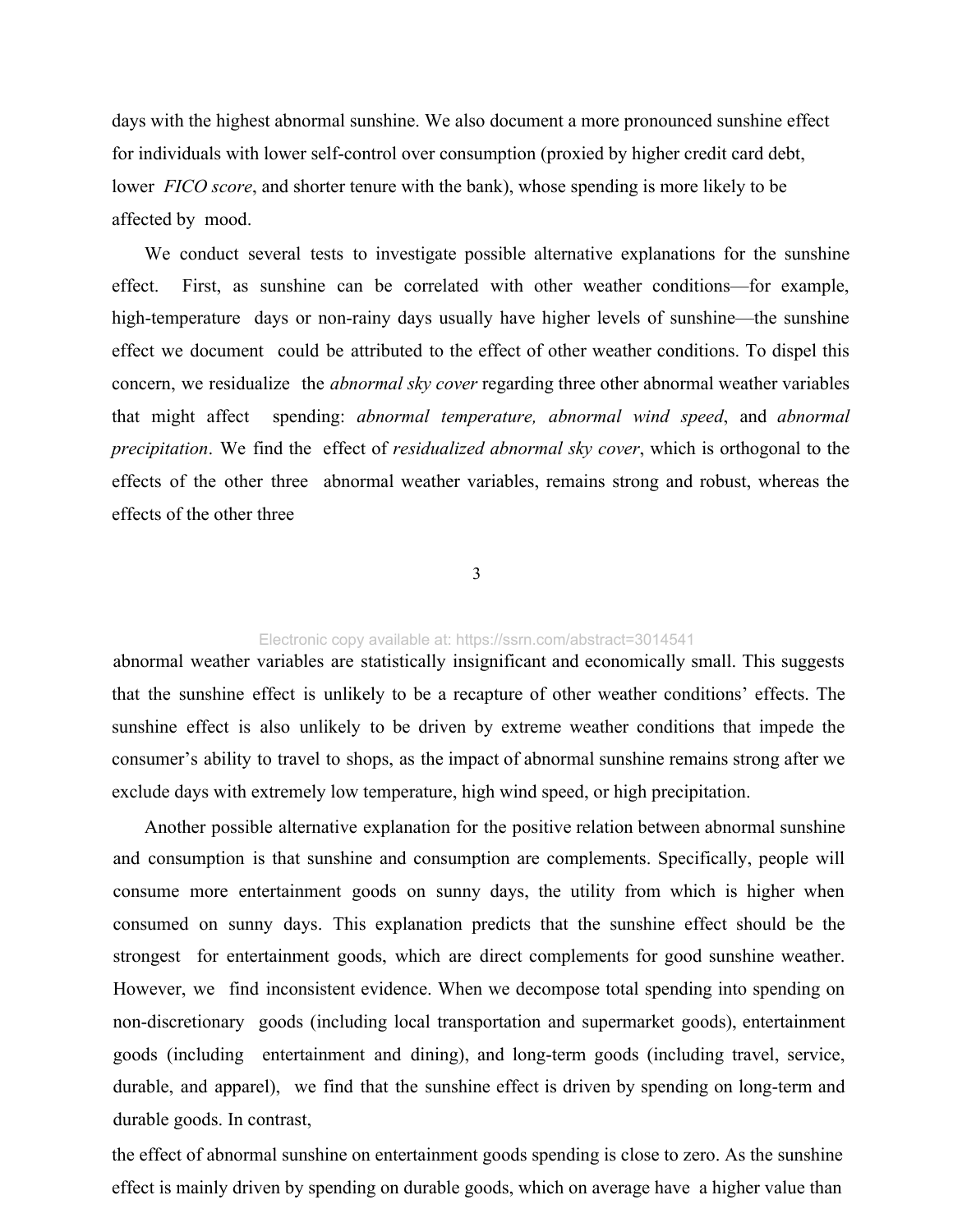other types of goods, individuals could intentionally plan the date for durable goods purchases. For example, one can check the weather forecast and intentionally shift the consumption of durable goods to the upcoming good-weather days, leading to higher spending on sunny days. To test this possibility, we investigate the distributed lag effect of *abnormal sky cover* during the 3 weeks before the consumption date, which is presumably the longest period for which one can obtain a relatively accurate weather forecast. We find that durable goods spending only exhibits a large and negative response to *abnormal sky cover* on the same day, whereas the responses to *abnormal sky cover* in 3 weeks before the consumption date fluctuate around zero and are mostly statistically insignificant. This suggests that the sunshine effect cannot be fully explained by the intertemporal shifting of durable goods consumption.

Next, we discuss and disentangle two possible economic mechanisms for the sunshine effect. On the one hand, an abnormally high sunshine level may induce a good mood in consumers, which gives rise to an over-optimistic evaluation of the value of goods and overconsumption in general (Hirshleifer and Shumway, 2003). On the other hand, it is also possible that individuals overvalue the salient sunshine-relevant features on sunny days, thus their purchase of (long-term) goods is

4

## Electronic copy available at: https://ssrn.com/abstract=3014541

overly affected by the preference on the consumption date, leading to a projection bias/salience effect (Loewenstein, O'Donoghue, and Rabin, 2003).

The projection bias/salience mechanism directly predicts that the positive sunshine effect should be driven by the "seasonal goods" during the summertime, which are more likely to have sunshine-relevant features; whereas the over-optimism mechanism predicts a significant response for both seasonal goods and non-seasonal goods during both summer and non-summer times. Moreover, the projection bias/salience mechanism would predict that the positive relation between abnormal sunshine and consumption is concentrated during times with high sunshine levels, when sunshine-relevant features are more salient and valuable. In contrast, the over-optimism mechanism predicts that the sunshine effect shall present in both high-sunshine and low-sunshine times, as long as the abnormally good sunshine can induce a good mood and over-optimism. The documented evidence is more consistent with the over-optimism mechanism. Specifically, we find that the spending response for non-seasonal goods is two times of that for seasonal goods, and the positive sunshine effects during summer and non-summer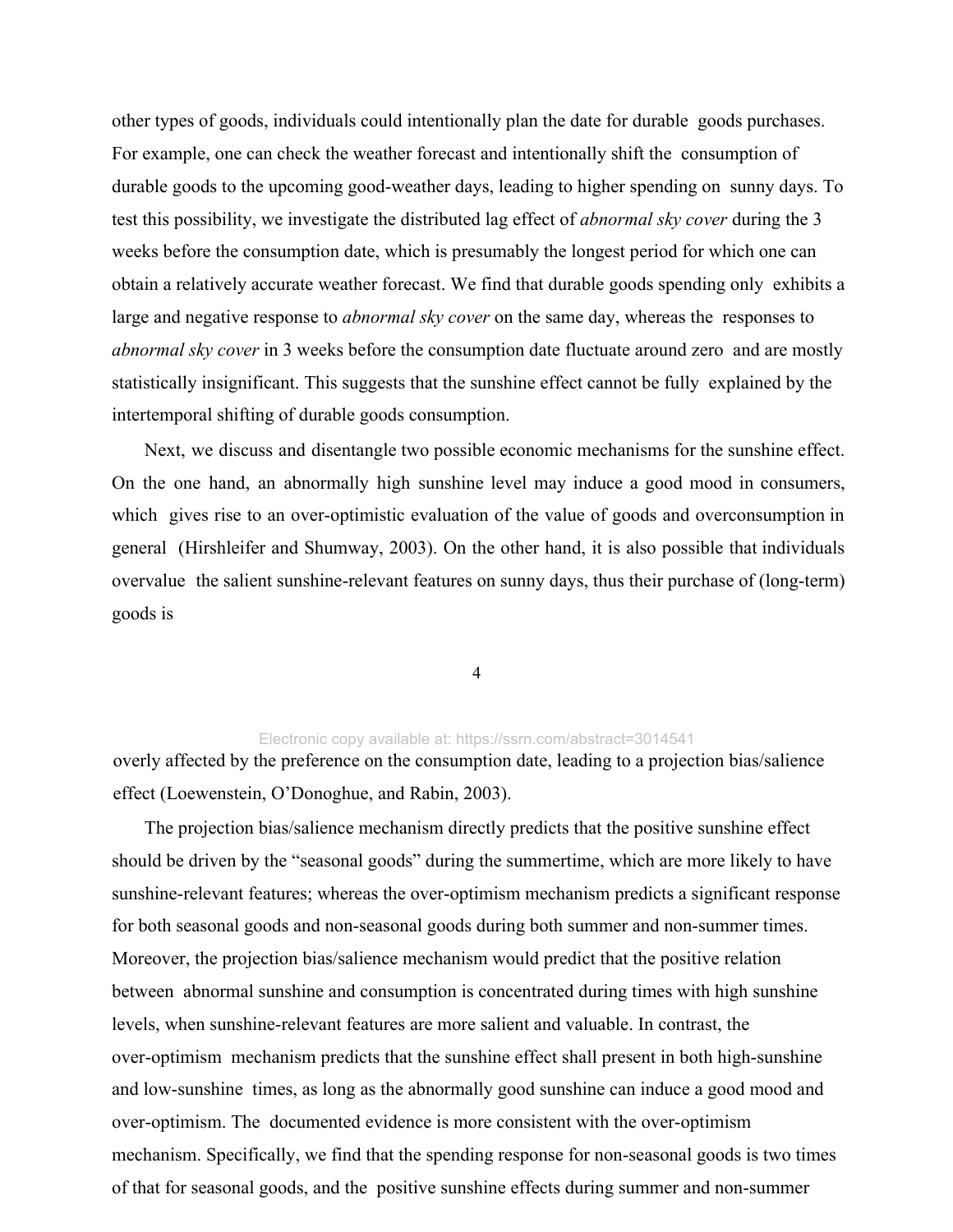times are similar for both types of goods; we also document a similar (larger) response for total spending (long-term spending) during low sunshine times for each zipcode.

We document a significant sunshine effect on consumers with various demographic characteristics. Specifically, the sunshine effect is larger for consumers residing in zipcodes with lower average sunshine levels, where the marginal impact on mood from the same amount of abnormal sunshine is higher. Males and females exhibit similar sunshine effects, but the spending response to abnormal sunshine is larger for older and married consumers. This potentially suggests

that consumers with lower financial constraints (and hence higher discretion over consumption) are more affected by the mood. We also document a significant positive relation between abnormal sunshine and the number of credit card transactions, but with a much smaller magnitude.

Finally, we show that our findings are robust to alternative specifications regarding the standard error clustering unit and the construction of daily *sky cover*. We also show that the documented sunshine effect is unlikely to be driven by spurious relations at the zipcode level.

This paper directly contributes to the literature on the influence of mood on economic and financial decisions. Events associated with sentiment fluctuations, such as sunshine and sporting events, are shown to affect local stock index returns through the impact on investors' mood (Saunders, 1993; Hirshleifer and Shumway, 2003; Edmans, Garcia, and Norli, 2007; Kamstra,

5

#### Electronic copy available at: https://ssrn.com/abstract=3014541

Kramer, and Levi, 2003). Agarwal, Duchin, Evanoff, and Sosyura (2013) records a significant impact of sentimental events on the local loan approval rate, and Carroll, Fuhrer, and Wilcox (1994) document a significant positive relationship between consumer sentiment index and consumer spending growth at the macro level. However, the unavailability of granular-level individual behavior information potentially generates higher noise in the match between the shock (i.e., sunshine) and the outcome (i.e., investment or consumption), making the causal identification difficult. We contribute to this literature by directly linking exogenous local sunshine shocks to same-day credit card spending at the individual level. Confirmed credit card spending measures granular consumer spending with a higher signal-to-noise ratio, and high-frequency analysis using both the time-series and cross-sectional variations largely facilitates the causal relationship identification.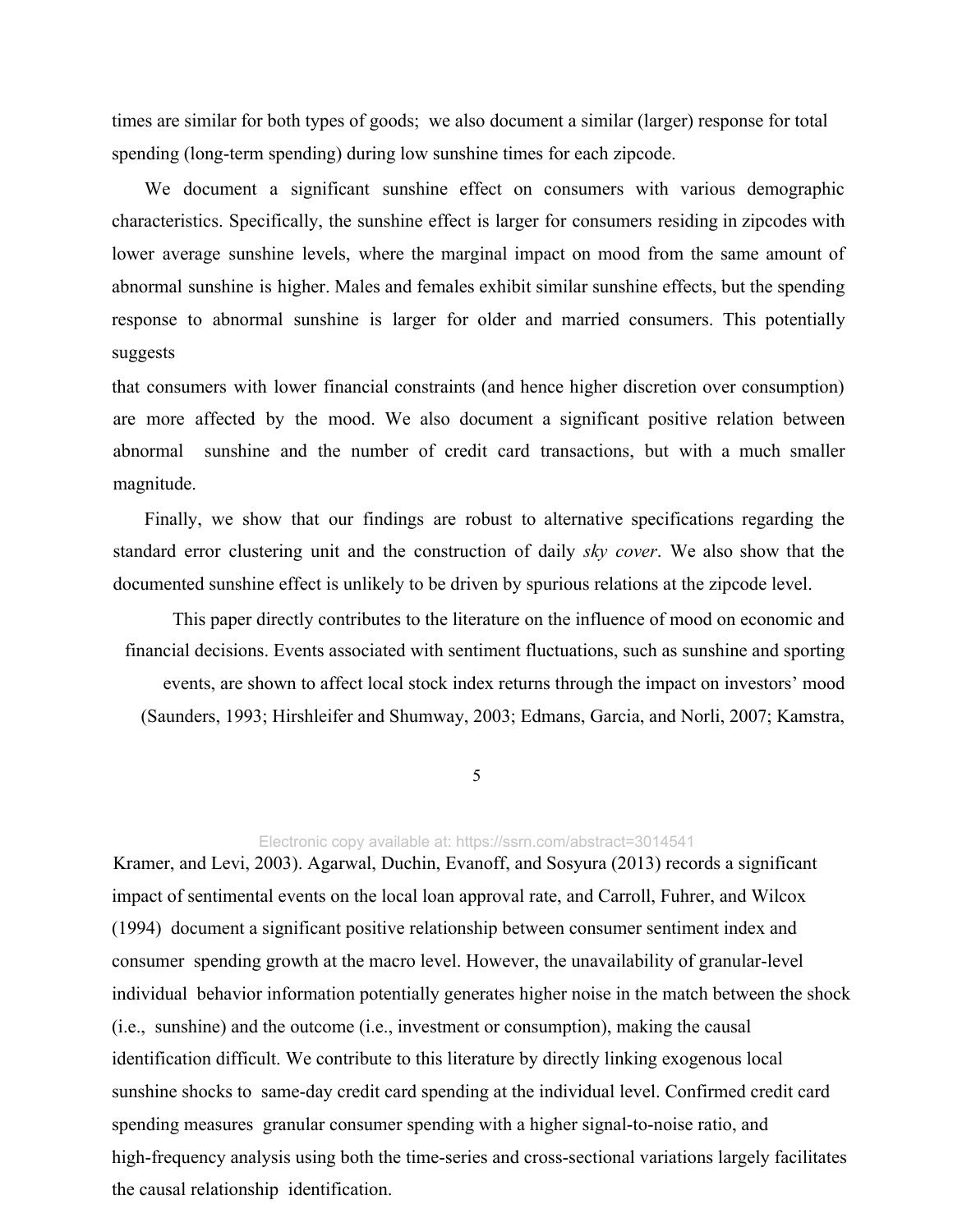We also contribute to the growing literature on the effect of environmental factors on consumption. Earlier marketing and psychology studies conduct small-scale laboratory or field experiments, and find that environmental factors, including sunlight, rainfall, temperature, and store environment, significantly affect consumers' purchasing behavior by modifying their mood (Donovan, Rossiter, Marcoolyn, and Nesdale, 1994; Spangenberg, Crowley, and Henderson, 1996; Sherman, Mathur, and Smith, 1997; Parsons, 2001; Murray, Muro, Finn, and Leszczyc, 2010). Recently, the availability of high-frequency spending data has allowed researchers to investigate this question among a larger scale of consumers. Studies document that weather factors, including temperature, sunshine, and rainfall, have a significant impact on the purchase of specific types of goods, including cars, clothes, movie tickets, and mobile-push promotions (Conlin, O'Donoghue, and Vogelsang, 2007; Busse, Pope, and Silva-Risso, 2015; Buchheim and Kolaska, 2016; and Li, Luo, Zhang, and Wang, 2017).

We provide new insights for this literature in three respects. First, instead of focusing on one particular type of goods, our comprehensive credit card spending data allow us to estimate the overall spending response in a large sample of consumers across the US. This directly generalizes the sunshine effect to the overall (disposable) consumption of households. Moreover, based on detailed goods-type information, we are able to disentangle the projection bias/salience and over optimism mechanisms, which cannot be addressed by only investigating a specific type of goods. Lastly, the rich consumer characteristics information further enables us to investigate the

6

#### Electronic copy available at: https://ssrn.com/abstract=3014541

heterogeneous effects on different consumer groups, which are seldom explored in previous studies.

More broadly, this paper is linked to the household consumption and indebtedness literatures. A large literature documents consumption responses to income shocks at the individual level.<sup>3</sup> On the flipside, overconsumption could result in the accumulation of household debt, which has been shown to hamper the economic growth of a country (Glick and Lansing, 2010; Georgarakos, Haliassos, and Pasini, 2014; Mian and Sufi, 2015; Mian, Sufi, and Verner, 2017; Lee and Mori, 2019). This paper shows that abnormally high sunshine significantly increases the individual's credit card spending, which could contribute to the household debt accumulation, especially the high-interest credit card debt.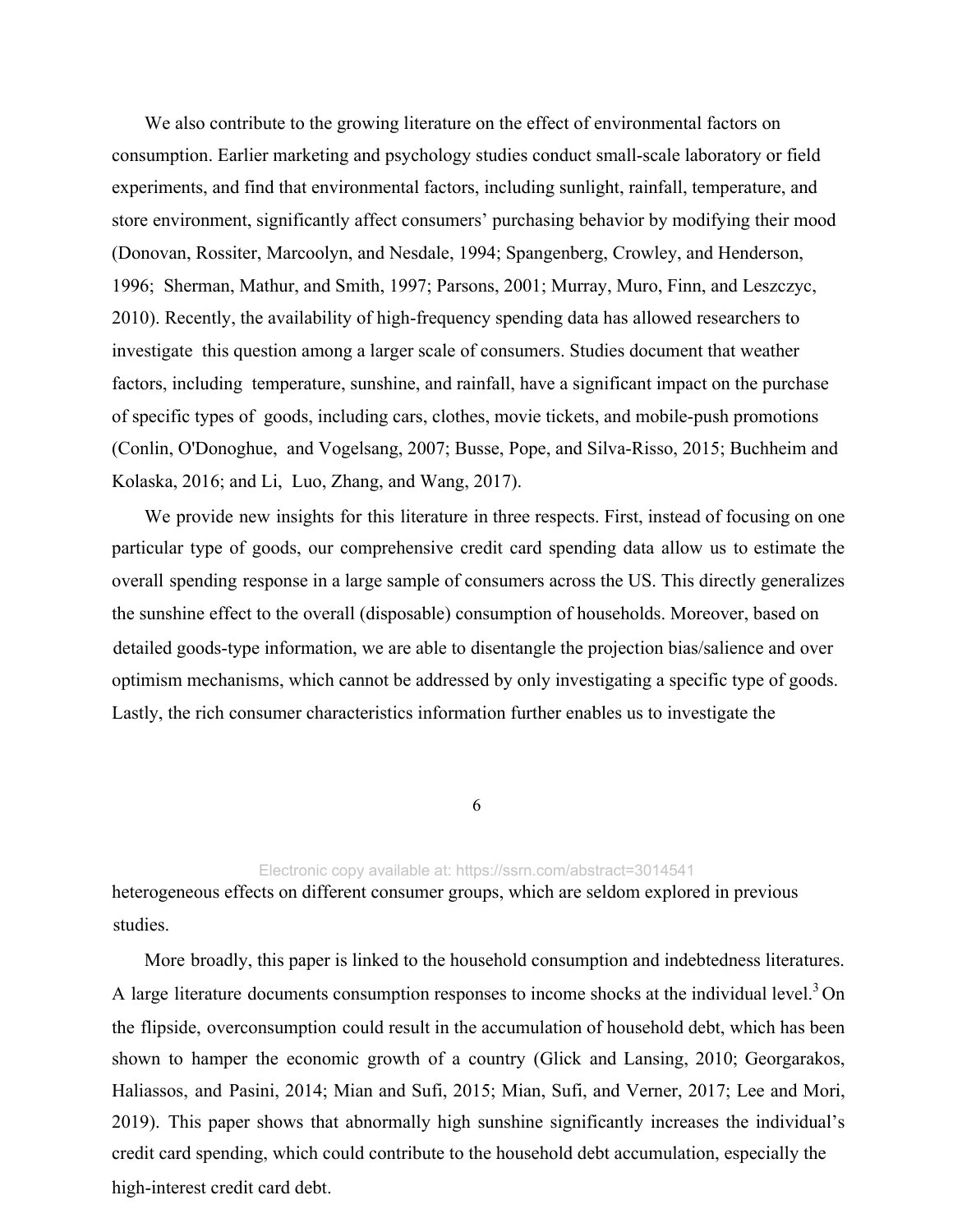The rest of the paper is organized as follows. Section 2 describes our data and methodology; Sections 3 and 4 report the main results and additional analysis respectively; and Section 5 concludes.

## **2. Data and Methodology**

## *2.1. Raw data*

## 2.1.1. Consumption data

We use a proprietary credit card transaction dataset obtained from a leading US financial institution that issues credit cards nationwide to measure daily individual consumption. By the end of 2016, this financial institution took more than 10 percent of all bank deposits in the US, and has a retail consumer base of around 46 million; its customer base is representative of the US consumer population (see also the description in Agarwal, Liu, and Souleles, 2007). This dataset covers more than 3 million credit card transactions from  $1<sup>st</sup>$  March to  $31<sup>st</sup>$  October in 2003, from over 127,000 random, representative accounts in the institution's customer base.

This dataset provides transaction-level credit card spending information during the 8-month sample period, including transaction amount, transaction date, and goods type.<sup>4</sup>In addition, we

7

### Electronic copy available at: https://ssrn.com/abstract=3014541

observe monthly-level individual financial information, including credit line, credit card debt, *FICO score*, and tenure with the institution. We can also observe a rich array of demographic information, including the account holder's residential zipcode, age, gender, and marital status. This wide range of consumer characteristics allows us to disentangle the underlying economic channels and further explore the rich heterogeneity of the sunshine effect.<sup>5</sup>

Credit cards, and in particular bank cards (e.g., Visa, MasterCard, Discover, and Optima cards), represent the leading source of unsecured consumer credit in the US (Japelli, Pischke, and Souleles, 1998). According to the 2004 Survey of Consumer Finances, more than 70 percent of

<sup>&</sup>lt;sup>3</sup> See, for example, Shapiro and Slemrod (1995, 2003), Souleles (1999), Hsieh (2003), Stephens (2003, 2006. 2008), Johnson, Parker and Souleles (2006), Agarwal, Liu and Souleles (2007), Parker, Souleles, Johnson, and McClelland (2013), Gelman, Kariv, Shapiro, Silverman, and Tadelis, (2014), Agarwal and Qian (2014, 2017), Di Maggio, Kermani, Keys, Piskorski, Ramcharan, Seru, and Yao (2017), Olafsson and Pagel (2018), Agarwal, Qian, and Zou (2020). For

a complete review of the literature, please refer to Browning and Collado (2001) and Jappelli and Pistaferri (2010). 4 We can observe the merchant category code (i.e., MCC code) information for each transaction. The MCC code is a standard four-digit number assigned to the merchant to classify the type of goods or services it provides, hence we are able to know the category of goods bought in each transaction for an individual.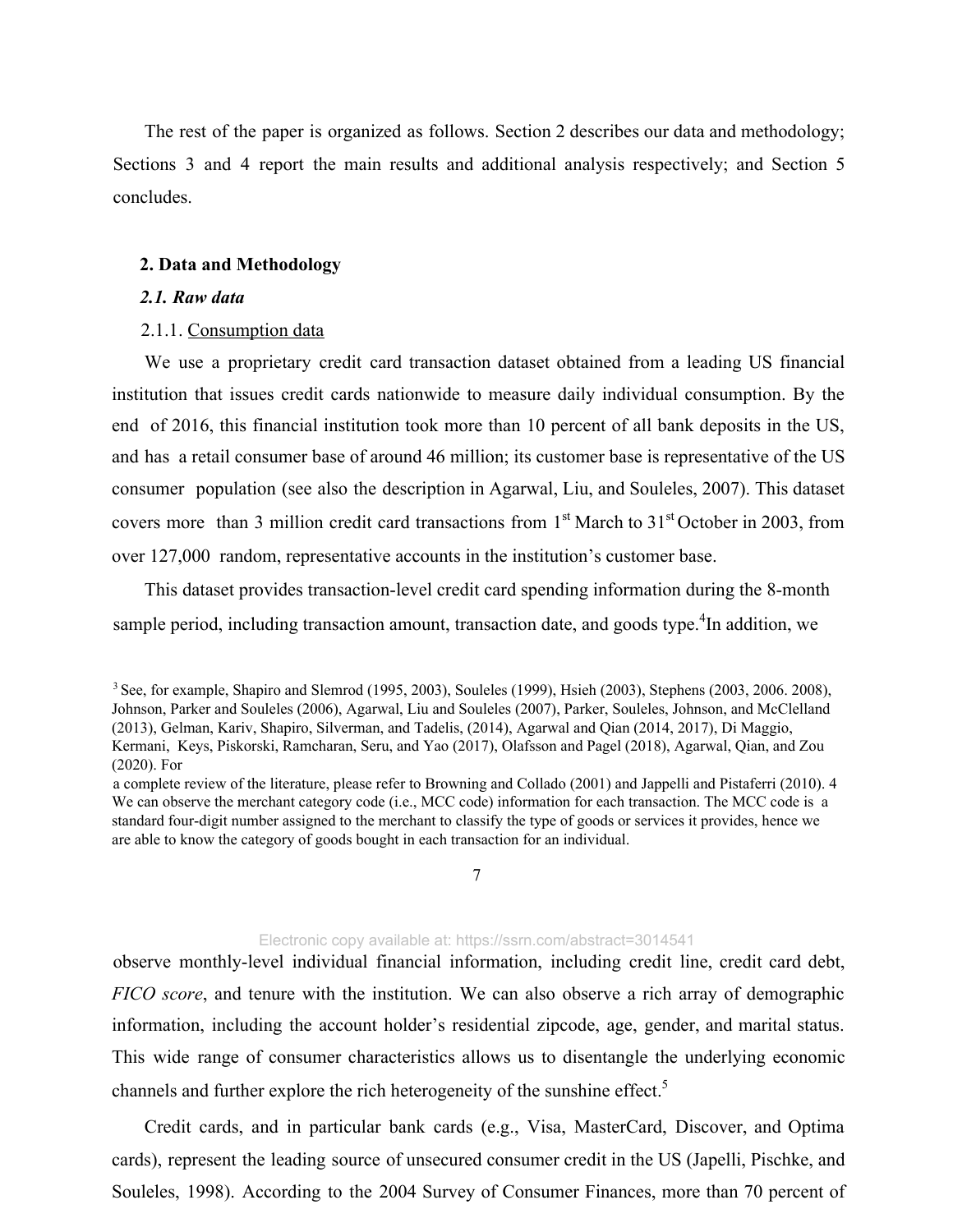US households had at least one credit card, and the median (mean) household credit card balance was \$2,200 (\$5,100). Around 50 percent of bank card holders still concentrate at least 90 percent of their total general-purpose balances on a single card. As one of the largest consumer credit markets, total revolving credit balances in the US have exceeded \$925 billion, and spending via general-purpose credit card accounts for 15 percent of GDP in 2014 (*Consumer Financial Protection Bureau*, 2015). Additionally, studies have shown that compared with cash/check spending, households typically use cards to adjust their disposable consumption in response to shocks (Gelman, Kariv, Shapiro, Silverman, and Tadelis, 2014). In this paper, we aim to investigate the individual's consumption response to same-day sunshine shocks; hence, individual-level credit card spending serves as an important source to capture the consumption decisions.

This dataset offers several advantages compared with previous studies based on survey data (e.g., Carroll, Fuhrer, and Wilcox, 1994) or specific types of purchases (e.g., Busse, Pope, and Silva-Risso 2015; Buchheim and Kolaska, 2016; Li, et al., 2017). First, relative to traditional survey-based datasets such as the Survey of Consumer Finances (SCF) or Consumer Expenditure Survey (CEX), our administrative dataset captures consumption with little measurement error. The real-time confirmed customer spending largely mitigates the selection bias or response bias that can arise from survey data. Moreover, relative to spending on a particular type of goods, credit

8

## Electronic copy available at: https://ssrn.com/abstract=3014541

card spending that covers various types of goods allows for a more comprehensive estimation of the sunshine effect, and also enables us to disentangle the economic mechanisms. Additionally, the combined high-frequency credit card spending and local sunshine shocks for a large, representative consumer group is crucial for the causal effect identification. Lastly, the dataset's rich information on consumer characteristics empowers us to further investigate the heterogeneity of different consumer groups.

<sup>5</sup>Similar as in Agarwal, Qian, and Zou (2020), while our data only capture consumer spending through credit cards from one major financial institution, it is important to note that our identification strategy does not require a complete account of all spending by the individual. To the extent that the choice of consumer spending instrument is exogenous to abnormal sunshine (i.e., consumers do not systematically choose to use cards from different institutions under different sunshine conditions), the credit card spending in our dataset is an unbiased indicator of consumers' overall consumption. Since only 2 percent accounts in the whole dataset correspond to individuals with multiple credit card accounts with the institution, we will use "individual," "consumer," "customer," and "account" interchangeably. We verify that the findings are robust when we drop individuals with multiple accounts, or aggregate the spending at the individual level.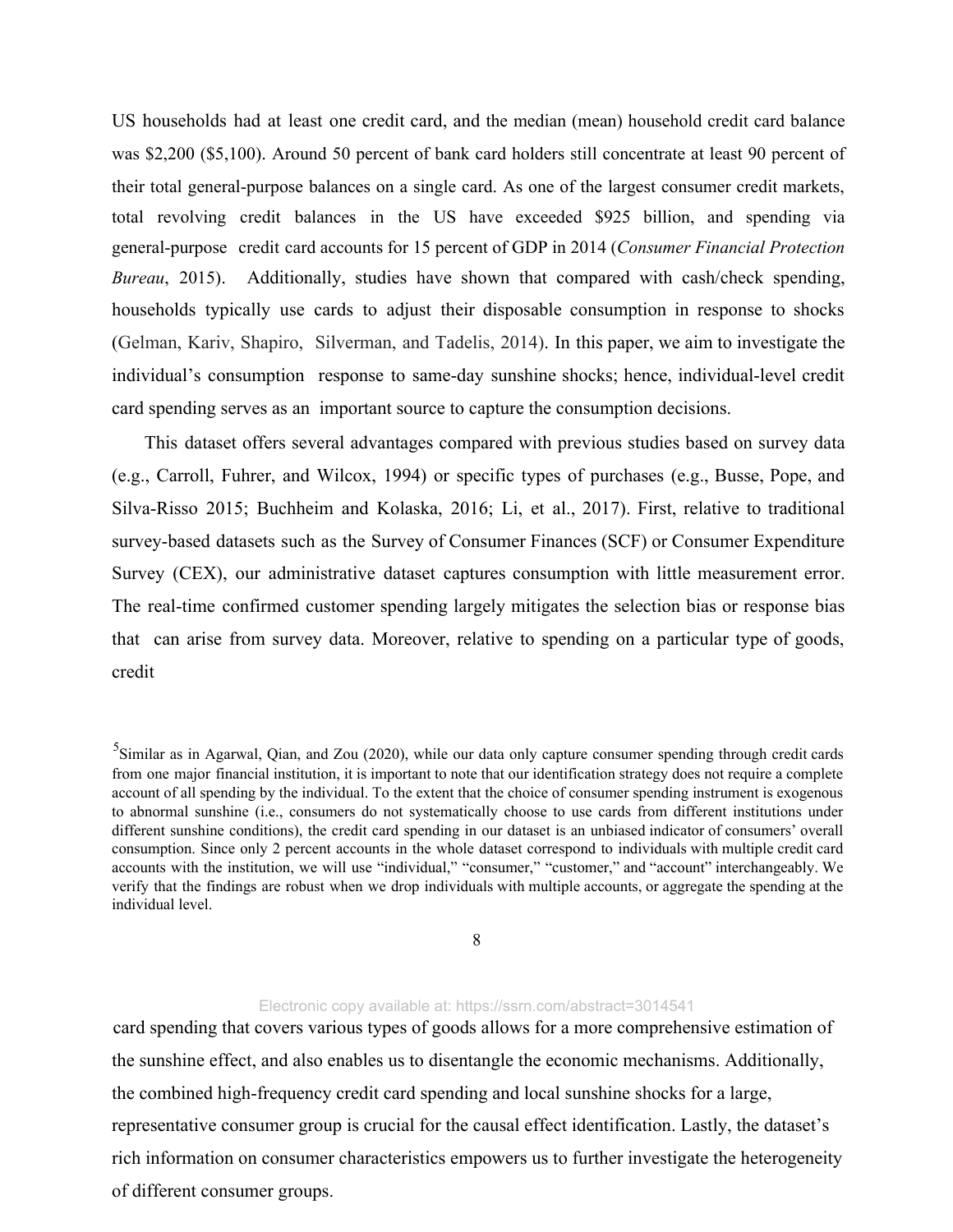To serve our purposes, we aggregate credit card spending for each individual at the daily level. To capture "real" spending on goods, we exclude obvious bank-fee items such as late payment fees, cash advance fees, over-limit fees, and financial charges. The dataset covers 127,239 consumers from 20,179 zipcodes. To mitigate the possible influence of outliers, we winsorize the credit card spending at  $1<sup>st</sup>$  and 99<sup>th</sup> percentiles.

## 2.1.2. Weather data

We collect weather information from the Integrated Surface Data (ISD) on the National Climate Data Center's website.<sup>6</sup> The raw weather data files report intra-day records for eight weather variables from weather stations nationwide: air temperature, dew point, sea-level pressure, wind direction, wind speed, sky cover, one-hour accumulated liquid precipitation, and six-hour accumulated liquid precipitation. Following the previous studies (Saunders, 1993; Hirshleifer and Shumway, 2003), we use *sky cover* as a proxy for sunshine. *Sky cover* ranges from 0 *okta* (clear) to 8 *oktas* (overcast), and could be recorded several times within a day.<sup>7</sup> We use 6 a.m. to 10 p.m. as the relevant time period, during which individual consumption can be affected by exposure to sunshine. In the main analysis, therefore, we use the average *sky cover* during this period to construct the daily *sky cover* for each weather station, and a lower *sky cover* is associated with a higher sunshine level.

## *2.2. Sample construction and summary statistics*

We construct the time series of *sky cover* at the zipcode level. Specifically, for each zipcode in the credit card spending dataset, we identify the 10 closest weather stations within a 1,000 km

9

## Electronic copy available at: https://ssrn.com/abstract=3014541

radius for each year during the period 1998-2008 (i.e., from 5 years before to 5 years after 2003).<sup>8</sup> For each zip-day, we use the *sky cover* from the closest weather station as the local sunshine proxy; if the *sky cover* from the closest weather station is missing, we employ the *sky cover* from the second closest weather station, etc. We repeat this process until we have found non-missing *sky cover* for a zip-day, or the *sky cover* information from all of the 10 closest weather stations

<sup>&</sup>lt;sup>6</sup>http://www.ncdc.noaa.gov/oa/climate/isd/.

<sup>7</sup> Different weather stations have different recording times and frequencies for the weather variables.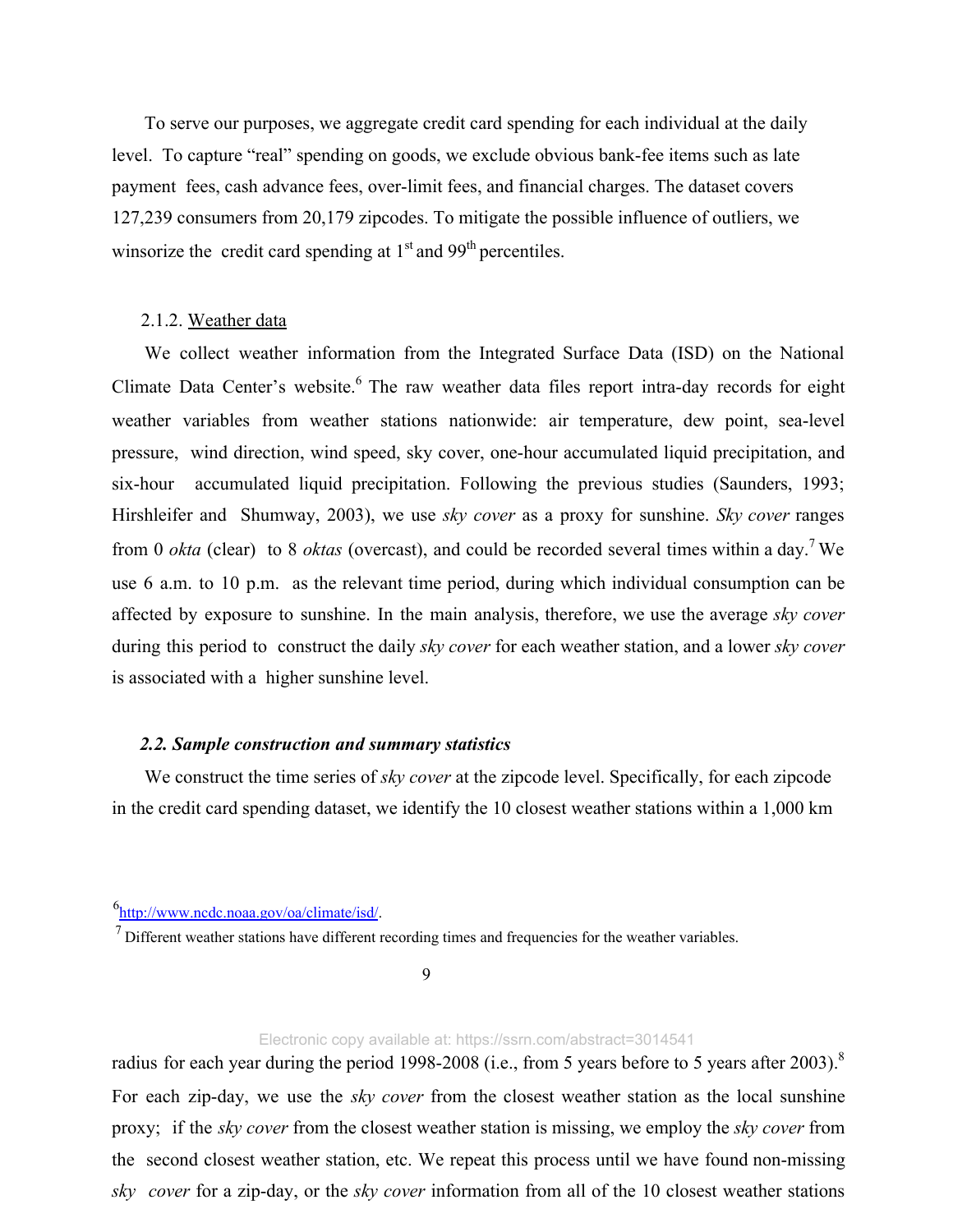within 1,000 km have been exploited. Based on this strategy, the *sky cover* value for each zip-day comes

from the record of the closest possible weather station, and the time-series of sky cover for a zipcode can be a combination of sky cover information from several nearby weather stations. We are able to construct sky cover time series for 18,829 zipcodes from the credit card spending dataset, which covers 125,608 consumers.

To remove seasonal patterns, we construct the *abnormal sky cover* measure to capture exogenous sunshine shocks for each zip-day. Specifically, we define the *abnormal sky cover* in zip z on day  $t$  of 2003 as the deviation of sky cover on day  $t$  from the weekly average sky cover of the same week during 1998-2008, with the same day of the year being the week center:

## $\bullet\hspace{-0.08cm}\bullet\hspace{-0.08cm}\bullet\hspace{-0.08cm}\bullet\hspace{-0.08cm}\bullet\hspace{-0.08cm}\bullet\hspace{-0.08cm}\bullet\hspace{-0.08cm}\bullet\hspace{-0.08cm}\bullet\hspace{-0.08cm}\bullet\hspace{-0.08cm}\bullet\hspace{-0.08cm}\bullet\hspace{-0.08cm}\bullet\hspace{-0.08cm}\bullet$

*cover* at z in the [-3,+3] day window around day t from the year 1998 to 2008.<sup>9</sup> Please refer to the Appendix for detailed variable definitions.

We present summary statistics for daily credit card spending and monthly consumer characteristics for individuals in the final sample in Panel A of Table 1. Mean daily total credit card spending for the 125,608 consumers in the sample is around \$135, which can be decomposed into \$13 of non-discretionary spending (including spending on transportation and supermarket goods); \$3 of entertainment spending (including spending on dining and entertainment goods); and \$109 of long-term spending (including spending on travel, service, durable, and apparel goods). An average consumer in the sample carries monthly credit card debt of \$2,147, and has a credit line of around \$9,000; the average *FICO score* is 710, and the average tenure with the bank

<sup>&</sup>lt;sup>8</sup> To avoid losing too much credit card spending information, and at the same time, accurately measure the local weather, we choose the 1,000 km radius. The average distance between the 10 closest weather stations and zipcodes in the sample is 63 km. Please refer to Figure IA1 in the Internet Appendix for the geographic distribution of zipcodes and the corresponding 10 closest weather stations within 1,000 km in the continental US in the final sample. <sup>9</sup> For example, the *abnormal sky cover* of zip z on June  $4<sup>th</sup>$ , 2003, is the deviation of the *sky cover* of zip z on June  $4<sup>th</sup>$ , 2003, from the mean sky cover between June 1<sup>st</sup> and June 7<sup>th</sup> in 1998-2008 for zip z.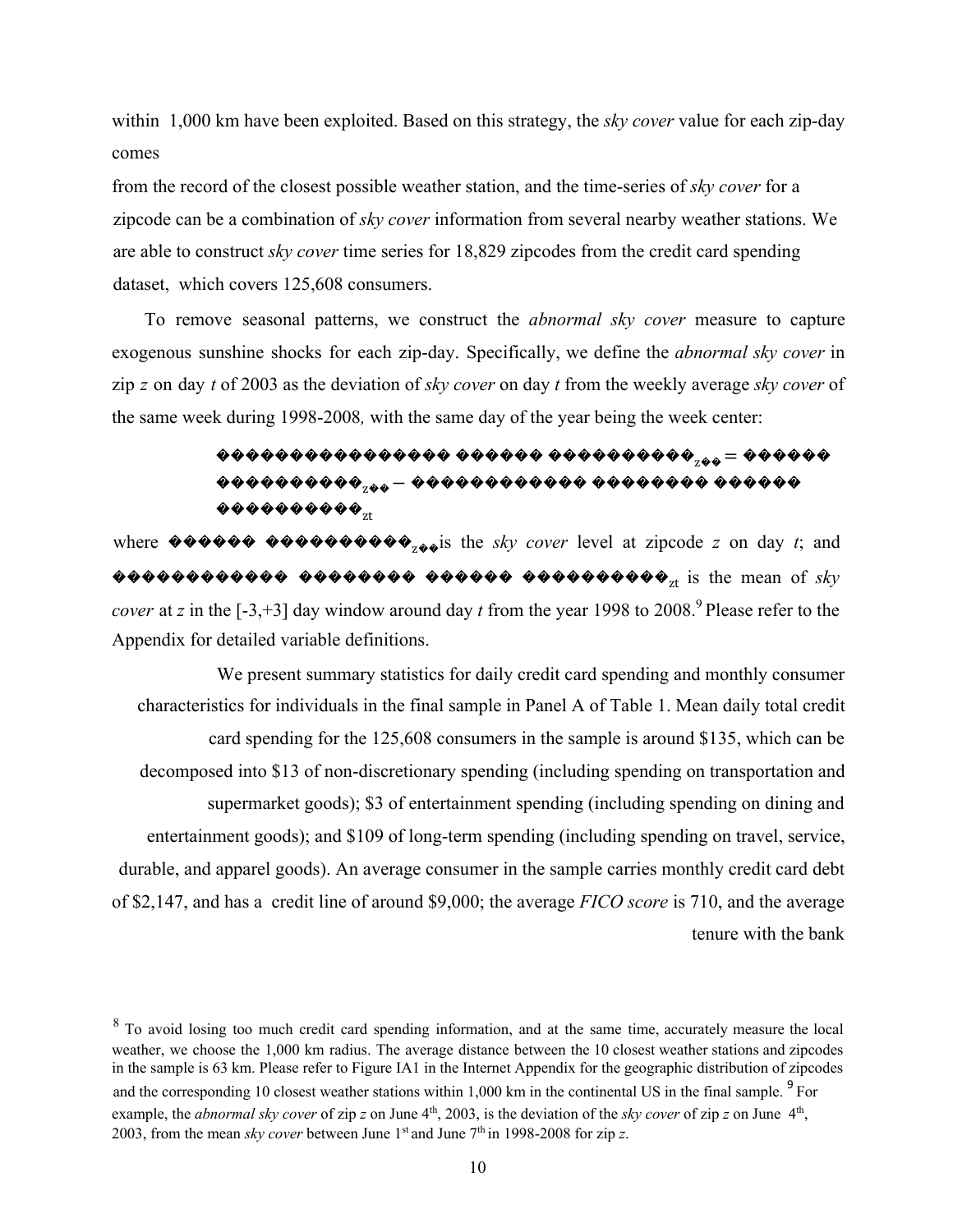#### Electronic copy available at: https://ssrn.com/abstract=3014541

is 4 years. Around 47 percent of consumers are female, and around 30% are married. The average age of consumers in the sample is 47 years old.

Panel B of Table 1 reports the cross-sectional distribution of sky cover and abnormal sky cover for the zipcodes in the final sample. The average sky cover level for zipcodes in the sample is 3.5 *oktas* (i.e., median sky coverage); the mean *abnormal sky cover* is 0.1 *okta*, which is very close to

zero. The time-series distribution of average sky cover (Panel A, Figure 1) and *abnormal sky cover* (Panel B, Figure 1) during our sample period shows that although the raw sunshine level is on average higher in the summertime and lower in the wintertime, there are no systematic seasonal patternsfor *abnormal sky cover*. The randomness in both the cross-section and time-seriessuggests that *abnormal sky cover* serves as a good proxy for the random, exogenous local sunshine shocks. [Insert Figure 1 about Here]

## 2.3. Empirical strategy

We examine the response of individuals' credit card spending to same-day abnormal sunshine using the following regression model:

 $\ddot{\phi}\phi\phi\phi\phi\phi(1+\dot{\phi}\phi\dot{\phi}\phi\dot{\phi}\phi\dot{\phi}\phi\dot{\phi}\phi\dot{\phi}\phi\dot{\phi}\phi\dot{\phi}\phi\dot{\phi}\phi\dot{\phi}\phi\dot{\phi}\phi\dot{\phi})_{\phi\phi\gamma\phi\phi}\times100\% = \dot{\phi}\dot{\phi} +$  $\bullet\hspace{-0.4mm}$  +  $\bullet\hspace{-0.4mm}$  +  $\bullet\hspace{-0.4mm}$   $\bullet\hspace{-0.4mm}$   $\bullet\hspace{-0.4mm}$   $\bullet\hspace{-0.4mm}$   $\bullet\hspace{-0.4mm}$   $\bullet\hspace{-0.4mm}$   $\bullet\hspace{-0.4mm}$   $\bullet\hspace{-0.4mm}$   $\bullet\hspace{-0.4mm}$   $\bullet\hspace{-0.4mm}$   $\bullet\hspace{-0.4mm}$   $\bullet\hspace{-0.4mm}$   $\bullet\hspace{-0.4mm}$   $\bullet\hspace{ + \otimes \otimes_{\mathbf{a} \otimes \mathbf{a} \otimes \mathbf{a}} (1)$ 

where  $\bullet\bullet\bullet\bullet\bullet\bullet\bullet\bullet\bullet\bullet$   $\bullet\bullet\bullet\bullet\bullet\bullet\bullet\bullet\bullet\bullet\bullet\bullet\bullet\bullet\bullet\bullet\bullet\bullet$  is the daily total credit card  $\bullet\bullet\bullet\bullet\bullet\bullet\bullet\bullet\bullet\bullet\bullet\bullet\bullet\bullet_{z\bullet\bullet}$  is the same-day local *abnormal sky cover*.<sup>10</sup> X<sub>izt</sub> is a vector of individual time-varying characteristics that are potentially associated with the consumption decision: the FICO score, which captures one's credit quality; and the *credit room*, defined as the fraction of the remaining credit line in the current month after excluding outstanding credit card debt, which captures available credit. We also include individual fixed effect  $\otimes \otimes_{\otimes \otimes}$  and calendar day fixed effect  $\otimes \otimes_{r}$  to control for the effects of time-invariant unobservable variables and common time trends. As the *abnormal sky cover* from one weather station can be matched with more than one zipcodes, we cluster standard errors for our estimates at the weather station level.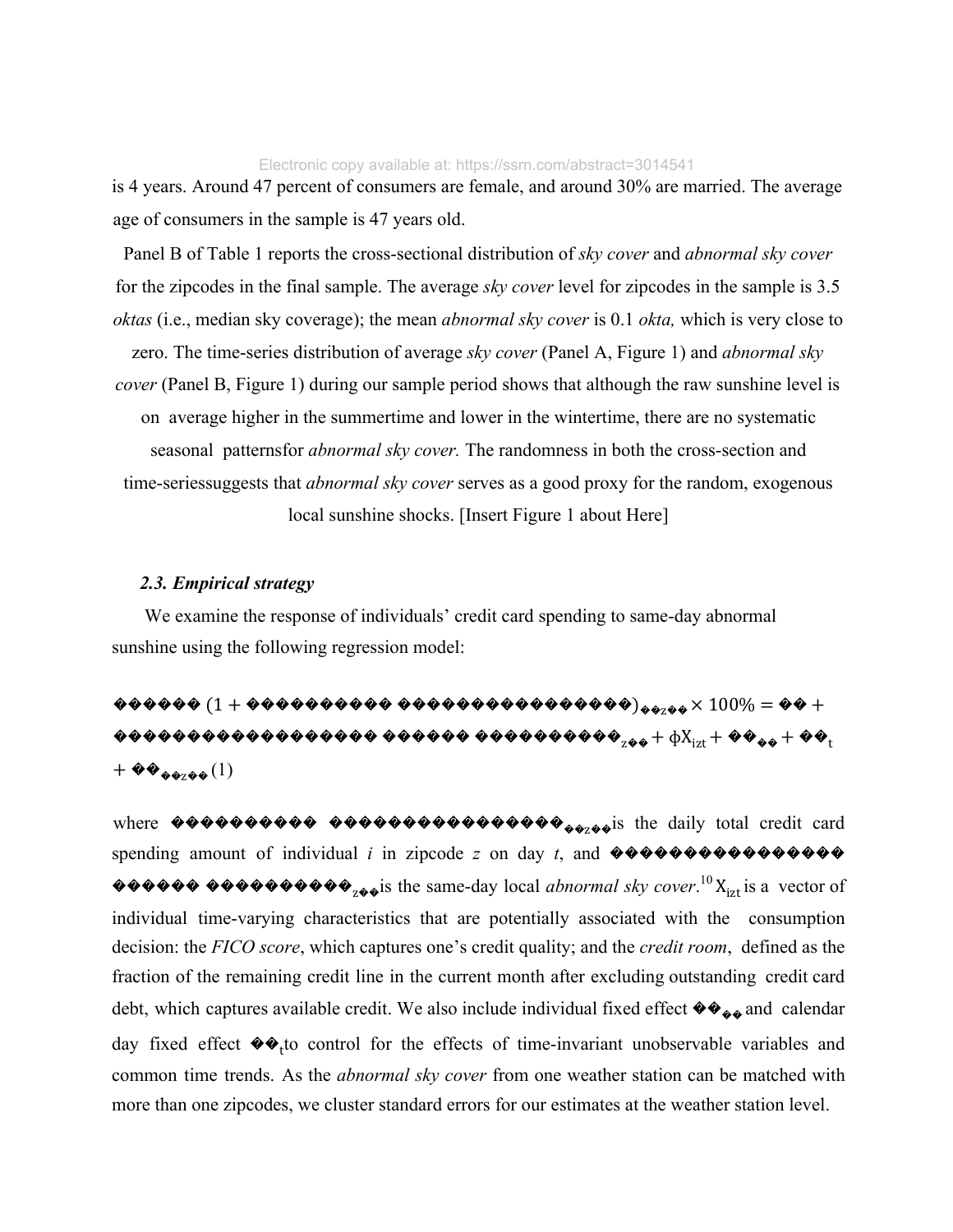<sup>10</sup> We calculate log of spending as log (spending+1) to include 0 spending cases.

11

Electronic copy available at: https://ssrn.com/abstract=3014541

We are particularly interested in the coefficient for *abnormal sky cover* ( $\circ \bullet$ ). A significant negative �� indicates that positive shocks in local sunshine lead to higher credit card spending on the same day, after controlling for relevant individual characteristics and fixed effects.

## **3. Main Results**

## *3.1. Credit card spending response to abnormal sunshine*

We begin by examining consumers' average credit card spending response to the same-day abnormal sunshine (measured by *abnormal sky cover*). We add control variables step by step and report the results in Panel A of Table 2. In column (1), we conduct a univariate test on the relation between the log of total credit card spending and the same-day *abnormal sky cover*, without controlling for any characteristics or fixed effects. We find a significant negative effect of *abnormal sky cover* on consumption, with an estimated coefficient of -0.289 (*p* value<0.001). In column (2), we add individual and calendar day fixed effects to the regression, and the estimated coefficient for *abnormal sky cover* remains similar (coefficient=-0.304; *p* value<0.001). In column (3), we further control for the individual's time-varying credit quality and available credit (i.e., *FICO score* and *credit room*). The effect of *abnormal sky cover* remains strong and robust, despite the significant positive impact of credit quality and credit room on the spending. The magnitude of  $-0.295$  ( $p$  value $\leq 0.001$ ) suggests that a one-unit increase in abnormal sunshine (proxied by a one *okta* decrease in *abnormal sky cover*) leads to around 0.3 percent increase in the same-day total credit card spending.

## [Insert Table 2 about Here]

As we propose that the sunshine effect is caused by an abnormal sunshine-induced mood, we expect the spending response to be larger among customers with lower self-control ability, especially those lacking control over consumption. We employ three proxies for the self-control ability. First, a high level of outstanding credit card debt probably indicates the individual's low ability in controlling overspending (Angeletos, Liabson, Repetto, Tobacman, and Weinberg,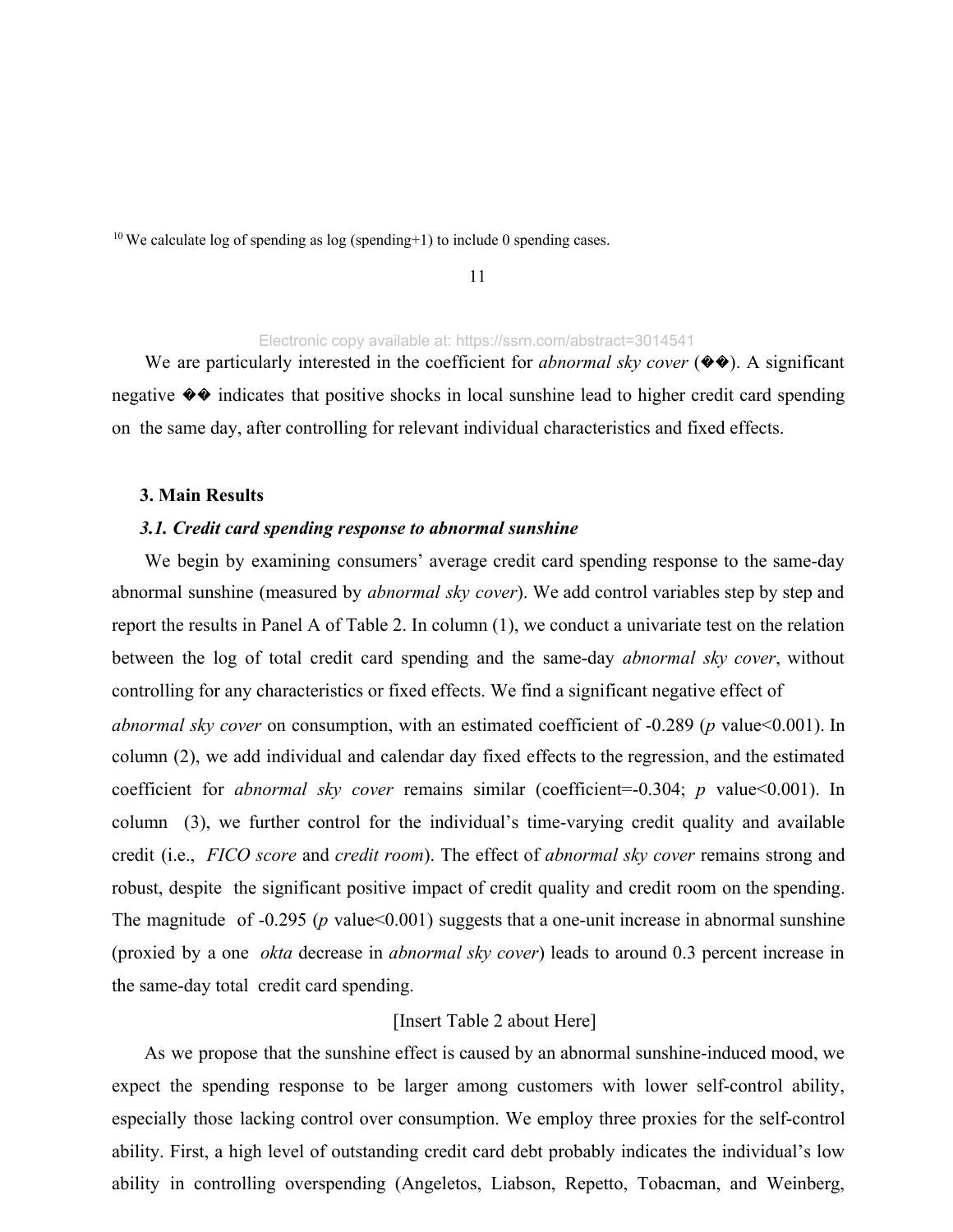2001). In column (1) of Panel B, we find that the sunshine effect is stronger for customers with average monthly credit card debt higher than the sample average (coefficient=-0.216, *p* value=0.001 for individuals with *low credit card debt*; coefficient=-0.458, *p* value<0.001 for individuals with *high credit card debt*), and the difference of -0.24 percent is statistically significant (*p* value=0.027). Similarly, consumers with higher credit quality are more likely to have smoother consumption

## 12

#### Electronic copy available at: https://ssrn.com/abstract=3014541

patterns and better self-control (Agarwal and Qian, 2014). Consistently, column (2) shows that the magnitude of the sunshine effect for *low-FICO* consumers is 0.14 percent larger than that for *high FICO* consumers. Lastly, consumers with higher financial sophistication should have stronger self control ability, and hence a smaller sunshine effect. In column (3), we find that the sunshine effect for consumers with longer *tenure with the bank* (i.e., those who are more experienced and

sophisticated) is 0.11 percent smaller than that for shorter-tenure consumers.

Back-of-the-envelope calculations suggest a sizable economic magnitude of the sunshine effect. Specifically, the average 0.3 percent increase in total credit card spending in response to a one-unit increase of abnormal sunshine is equivalent to a daily spending increase of \$0.41 per individual, or around \$51,000 in total for the over 125,000 consumers in the sample. Given that there are 164 million credit card holders in 2003 in the US, and the average *abnormal sky cover* for the 30 days with the highest abnormal sunshine (i.e., lowest *abnormal sky cover*) in each zipcode in the sample is -3.39 *okta*, the additional credit card spending on those days aggregates to \$6.8 billion. According to the statistics that the total outstanding credit card debt is equivalent to 45.3 percent of the total credit card spending in 2003 (*US Census Bureau*, 2006), the \$6.8 billion in additional spending could translate into \$3 billion of extra credit card debt. Since we document that the sunshine effect is stronger for consumers with lower self-control, especially those with higher credit card debt, fluctuations in abnormal sunshine could lead to an even larger debt accumulation by the already indebted consumers.

### *3.2. Alternative explanations*

## 3.2.1. The effects of other weather conditions

We propose that the significant positive relation between abnormal sunshine and individual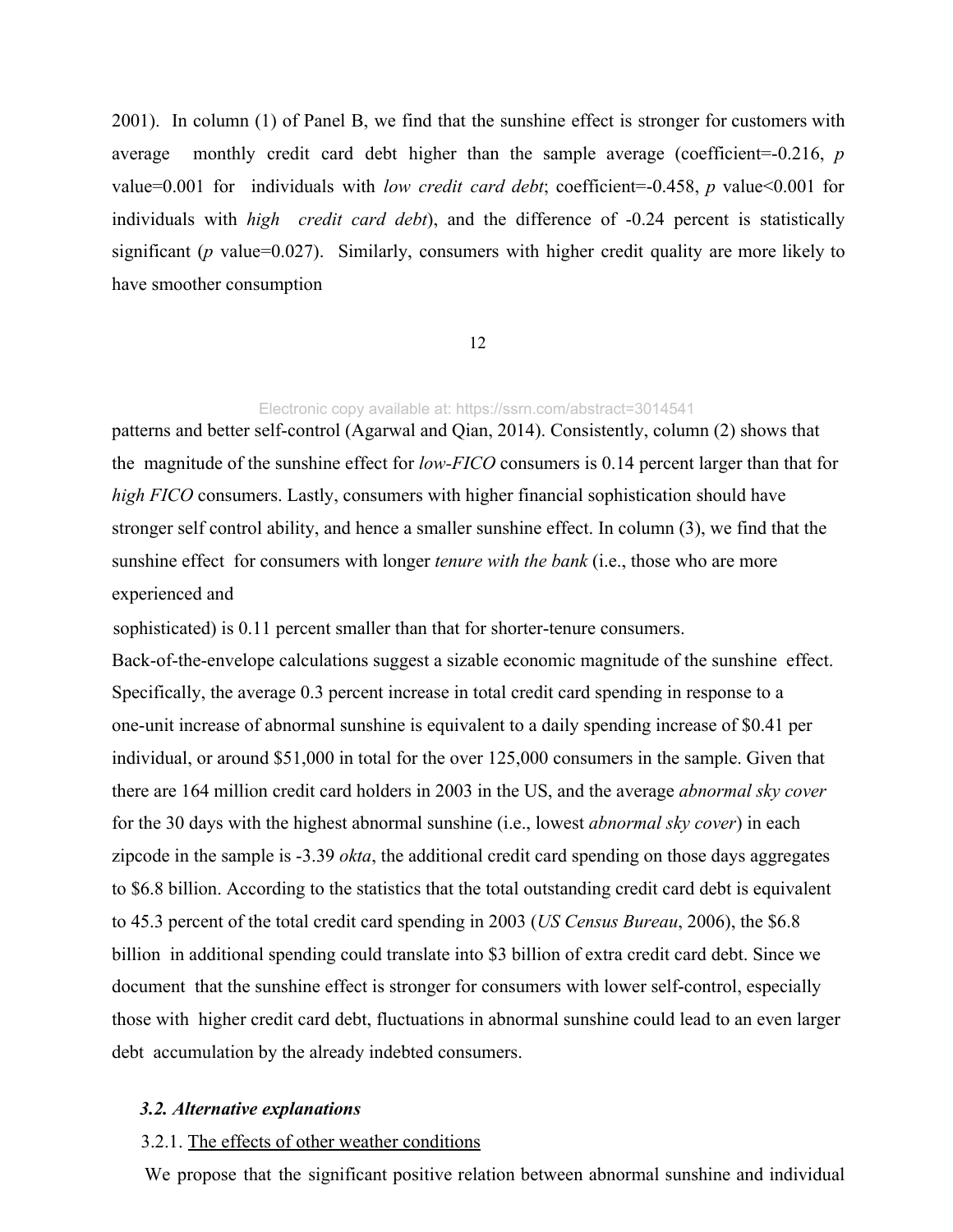spending on the same day is caused by the mood induced by local sunshine shocks. However, given that sunshine is usually correlated with other weather factors, it is possible that the sunshine effect we document simply captures the effects of other weather conditions. For example, high sunshine usually accompanies high temperatures or low rainfall, which have been shown to impact individual spending (Conlin, O'Donoghue, and Vogelsang, 2007; Busse, Pope, and Silva-Risso 2015; Buchheim and Kolaska, 2016; and Li, et al., 2017).

To address this concern, we control for the effect of three other abnormal weather variables that might affect consumption: *abnormal temperature*, *abnormal wind speed*, and *abnormal*

13

## Electronic copy available at: https://ssrn.com/abstract=3014541

*precipitation*. To avoid the multicollinearity problem, we residualize the *abnormal sky cover* regarding the three weather variables, and replace *abnormal sky cover* with *residualized abnormal sky cover* in the regression.<sup>11</sup> Specifically, at the zip-day level, we regress *abnormal sky cover* on the other three abnormal weather variables (and control for the zipcode fixed effects), and take the regression residual as the *residualized abnormal sky cover*, which captures the part of variation from *abnormal sky cover* that is orthogonal to the other three abnormal weather variables.

Column (1) of Panel A, Table 3 shows that the estimated coefficient for the *residualized abnormal sky cover* is -0.34, which is similar to our main finding. In column (2), we further add the other three abnormal weather variables into the regression. The effect of *residualized abnormal sky cover* remains strong and robust; however, estimated coefficients for the other three abnormal weather variables are statistically insignificant and economically small. These results suggest that the effect of abnormal sunshine is unlikely a recapture of the effect of other weather variables.

## [Insert Table 3 about Here]

It is also possible that extreme weather conditions, such as snowstorms and heavy rain, impede consumers from going out to consume. And the probability for cloudy days to have extreme weather conditions is higher, which could lead to the positive relation between abnormal sunshine and consumer spending. To test this possibility, we directly examine the effect of *abnormal sky cover* after excluding the 10 percent of days with extreme weather conditions during our sample period. $^{12}$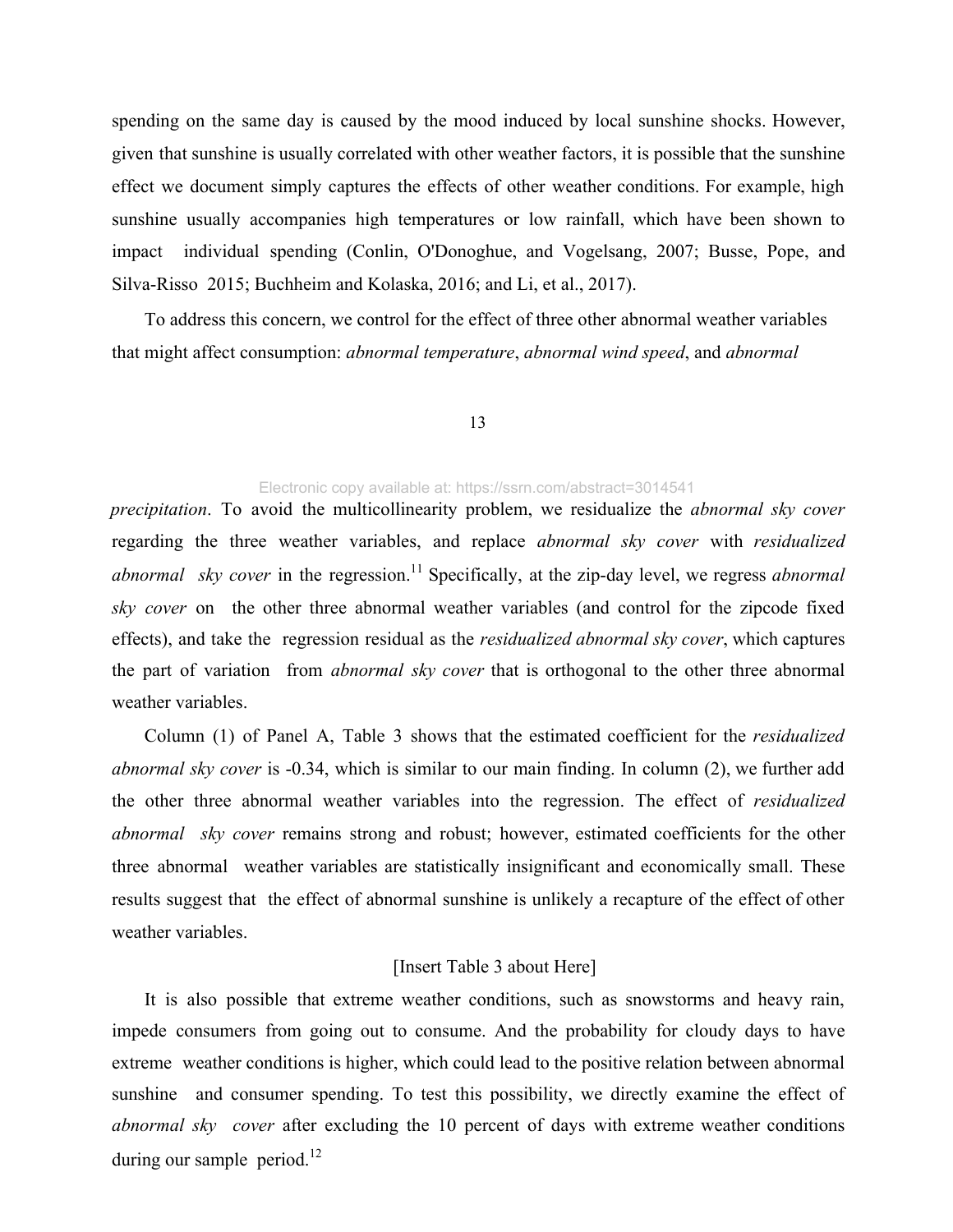In column (1) of Panel B, Table 3, we drop the 10 percent of days with the lowest temperature in each zipcode, and the regression coefficient for *abnormal sky cover* remains similar to the full sample effect (coefficient =  $-0.283$ ; *p* value < 0.001). In columns (2) and (3), we exclude the 10 percent of days with the highest wind speed or highest precipitation from the regression respectively, and still find a strong and robust sunshine effect. In column (4), we exclude a day from the regression if that day has any of the extreme weather condition(s) in columns (1)-(3), and we still find a significant negative coefficient of -0.35 for the *abnormal sky cover* (*p* value<0.001). Again, this evidence suggests that the positive relation between abnormal sunshine and individual spending is unlikely to be driven by the effect of other weather conditions.

14

#### Electronic copy available at: https://ssrn.com/abstract=3014541

## 3.2.2. Sunshine and consumption as complements

Another possible explanation for a higher consumption on sunny days is that sunshine and consumption are complements. Specifically, the marginal utility of consuming entertainment goods, such as drinking outside or going to a theme park, is higher during sunny times, which leads to higher spending on sunny days. This explanation predicts that the sunshine effect should be strongest for spending on entertainment goods, which can be consumed immediately within a day, and are direct complements for the good sunshine.

To investigate this possibility, we exploit the heterogeneity of the sunshine effect by product type purchased. Base on the merchant type code from credit card transactions, we classify the goods purchased by consumers into eight categories: transportation, supermarket, travel, entertainment, apparel, dining, durable, and service.We then decompose total credit card spending into spending on three types of goods: non-discretionary goods (including transportation and supermarket goods); entertainment goods (including entertainment and dining goods); and long term goods (including travel, service, durable, and apparel goods). Non-discretionary goods are likely to be necessities; entertainment goods are direct complements for good sunshine weather and can be consumed immediately; and the value of long-term goods is going to be depreciated into the future. A large response driven by entertainment goods spending will be consistent with

 $11$  Time-series for the other three weather variables and the corresponding abnormal weather variables are constructed in the same way as for *sky cover*. Please refer to the Appendix for detailed variable definitions. <sup>12</sup> We verify that the results are robust when we exclude the 5 percent or 20 percent of days with extreme weather conditions.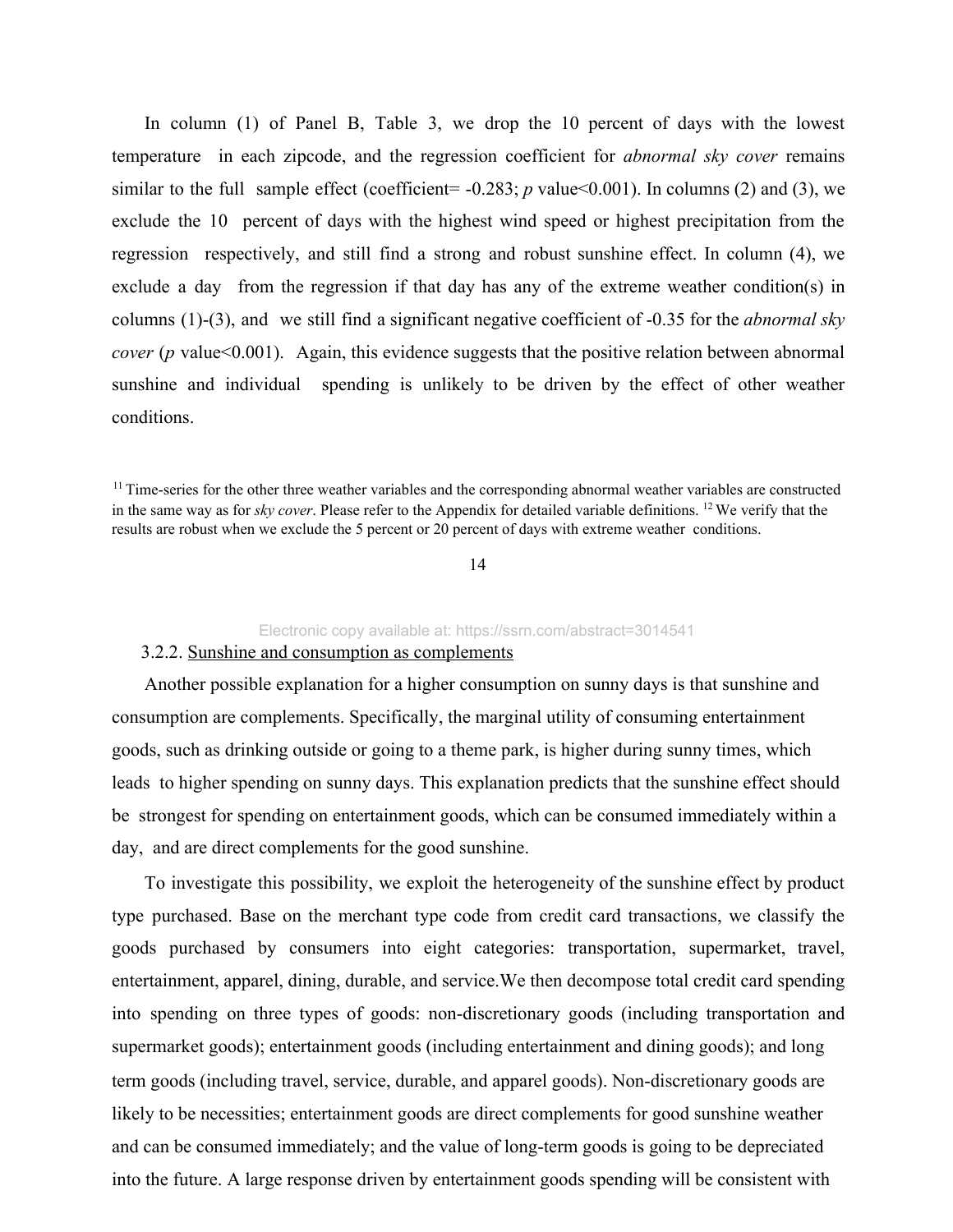the complementary sunshine-consumption explanation.

However, Table 4 documents inconsistent results. Panel A of Table 4 shows that the sunshine effect is largely driven by long-term goods spending (coefficient= $-0.370$ ; *p* value< $0.001$ ), whereas the response of entertainment goods is statistically insignificant and close to zero (coefficient=0.050; *p* value=0.142).<sup>13</sup> Non-discretionary spending is also not significantly affected by the abnormal sunshine (coefficient= -0.070; *p* value=0.200). Further decomposition of long-term goods spending in Panel B shows that durable goods spending shows the most significant sunshine effect (coefficient= -0.336; *p* value<0.001).

[Insert Table 4 about Here]

## 3.2.3. Intertemporal shift of durable spending

<sup>13</sup> The effect on long-term goods spending implies that a one unit increase in abnormal sunshine will lead to \$0.33 increase in daily long-term goods spending, which is equivalent to \$40,923 in total for the over 125,000 consumers in the sample.

15

#### Electronic copy available at: https://ssrn.com/abstract=3014541

As the sunshine effect is mainly driven by the response of durable goods spending, which costs relatively higher than other types of goods, consumers could rationally shift their durable goods purchases to days when the sunshine is (expected to be) pleasant. In this sense, higher durable spending on sunny days can be intentionally planned—for example, by checking the weather forecast—and hence is not triggered by mood shocks on the consumption day. If this explanation prevails, we expect to see the spending change on the consumption date to be "reimbursed" by significant spending changes on prior days in the opposite direction, rendering an unchanged total spending.

We test the intertemporal shift explanation using a distributed lag model that includes the *abnormal sky cover* in 3 weeks before the consumption day, which is potentially the longest time period one can obtain relatively accurate weather forecasts and plan ahead. Specifically, we follow Busse, Pope, and Silva-Risso (2015) and Buchheim and Kolaska (2016) and investigate the effect of *abnormal sky cover* on the consumption day (day 0) and for 3 weeks before the consumption day (day -1 to day -21 relative to the consumption day) using the following regression:

 $\bullet\bullet\bullet\bullet\bullet$  (1 +  $\bullet\bullet\bullet\bullet\bullet\bullet\bullet\bullet\bullet\bullet\bullet\bullet\bullet\bullet$ ����������������)������ × 100% = �� +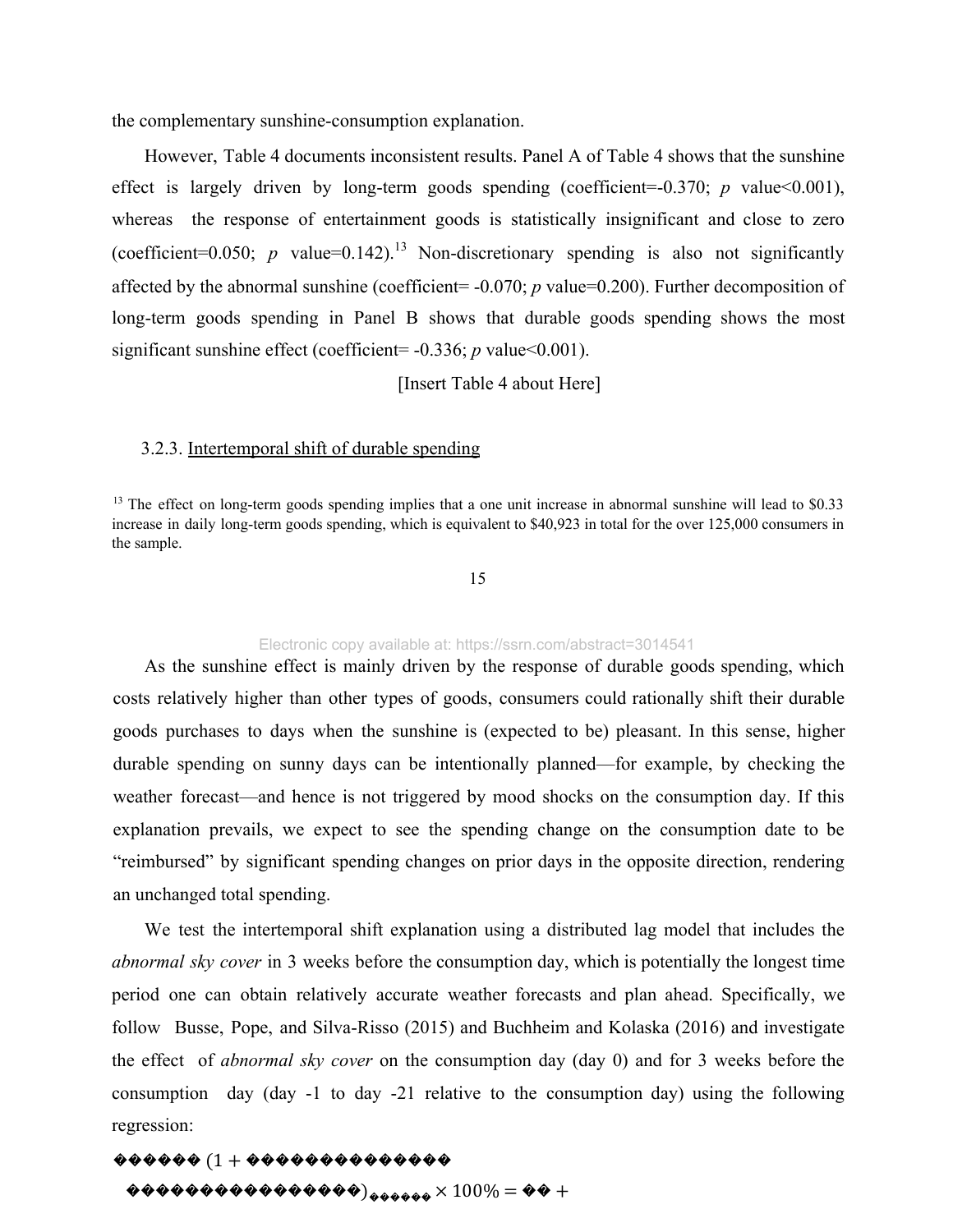## $+21$  $\ddot{\bullet} \ddot{\bullet} = 1 + \dot{\phi} X_{\text{izt}} + \dot{\phi} \dot{\phi}_{\dot{\phi}\dot{\phi}} + \dot{\phi} \dot{\phi}_{\dot{\phi}} + \dot{\phi} \dot{\phi}_{\dot{\phi}\dot{\phi}\dot{\phi}\dot{\phi}}(2)$

*abnormal sky cover* on *j* days before the consumption date *t*.

As plotted in Figure 2, the response of durable spending is only large and negative to *abnormal sky cover* on the consumption day (coefficient=-0.359, p value<0.001), while it is statistically insignificant and economically small to the *abnormal sky cover* from the previous 3 weeks. This pattern is contrary to the prediction of the intertemporal shift explanation. We also follow Busse, et al. (2015) and extend the time range to 60 days before the consumption day. Figure IA2 in the Internet Appendix shows a similar pattern, whereby durable goods spending only significantly responds to *abnormal sky cover* on the consumption day.

## [Insert Figure 2 about Here]

## 3.3. Economic mechanisms

Since we document that the sunshine effect is mainly driven by spending on long-term and durable goods, there are two possible economic mechanisms for this effect. One possibility is that abnormal sunshine induces a good mood among consumers, which gives rise to an over-optimistic

16

## Electronic copy available at: https://ssrn.com/abstract=3014541

evaluation of the goods' value in general, leading to more consumption on days with high abnormal sunshine (Hirshleifer and Shumway, 2003). Another possible channel is the projection bias/salience, whereby individuals overvalue the salient sunshine-relevant features for certain goods on sunny days, and underestimate the change in their preference in the future; hence the consumption decision for long-term (durable) goods is overly affected by the preference in the current status, leading to higher consumption on sunny days (Loewenstein, O'Donoghue, and Rabin, 2003).

We conduct two sets of tests to disentangle the two possible mechanisms. First, given that the merchant category code allows us to identify the goods type purchased, we are able to classify them into seasonal goods—the goods that are suitable for the relevant season, and non-seasonal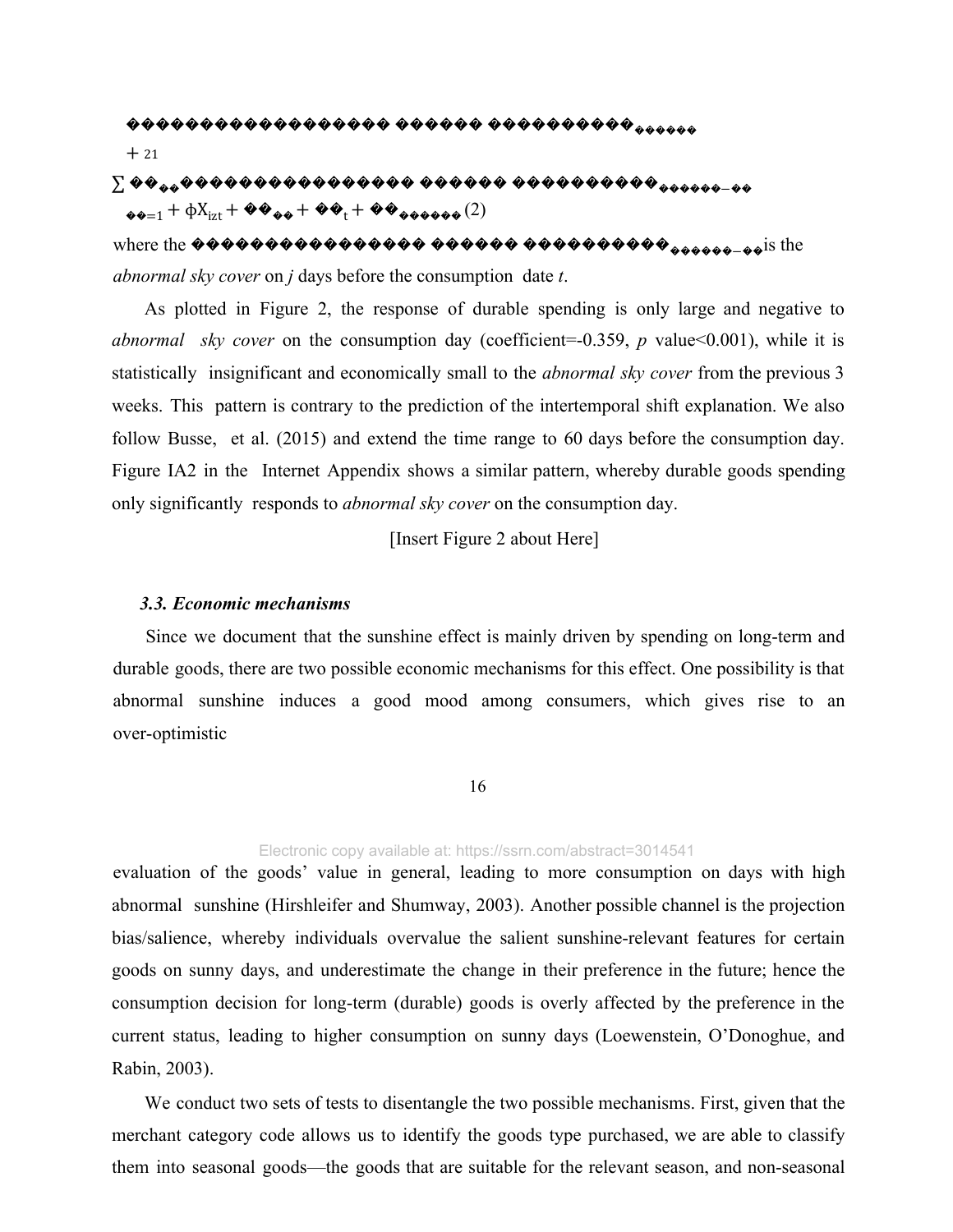goods. The projection bias/salience mechanism suggests that individuals will over-estimate the goods feature that is suitable for the weather conditions on the purchase date. Therefore individuals shall over-buy the seasonal goods on sunny days in the summer (eg., swimming suits), as they are suitable for the sunny weather; while shall buy less seasonal goods on sunny days in other seasons (eg., boots), since the seasonal goods for other seasons are not suitable for the sunny weather. And the purchase of non-seasonal goods is not expected to be affected by the abnormal sunshine, as they don't have specific sunshine-relevant features. On the other hand, the over-optimism mechanism simply predicts a higher purchase for all long-term goods on sunny days in all seasons, due to the individuals' good mood and over-optimism induced by the sunny weather.

Base on this logic, we further divide long-term goods into seasonal goods and non-seasonal goods. Specifically, seasonal goods include travel, clothes, department store goods, and lawn and gardening equipment, which are more likely to have seasonal features; other long-term goods are classified as non-seasonal goods.<sup>14</sup> As reported in columns (1)-(2) of Panel A Table 5, we find that although a one-unit increase in abnormal sunshine does increase seasonal goods spending by 0.13 percent, the effect is more than doubled for non-seasonal goods spending (i.e., 0.262 percent). Moreover in columns (3)-(4), we classify June to September as the summertime, and other months in the sample as non-summer time. We document significant and similar positive sunshine effects during summer and non-summer times for both seasonal goods and non-seasonal goods spending (*p* value for the difference of sunshine effect during summer and non-summer for seasonal goods=0.660; *p* value for the difference for non-seasonal goods=0.950). Therefore the evidence is

<sup>14</sup> The results are similar if we classify department store goods as non-seasonal goods instead of seasonal goods.

17

Electronic copy available at: https://ssrn.com/abstract=3014541

more consistent with the over-optimism mechanism, whereby individuals overvalue long-term goods in general on days with abnormally high sunshine.

## [Insert Table 5 about Here]

Second, the projection bias/salience mechanism predicts that the response to abnormal sunshine is driven by spending during the period with high sunshine levels, when sunshine relevant features are more salient and valuable. While during low-sunshine times, when sunshine relevant features are not suitable for the current weather status, the sunshine effect should be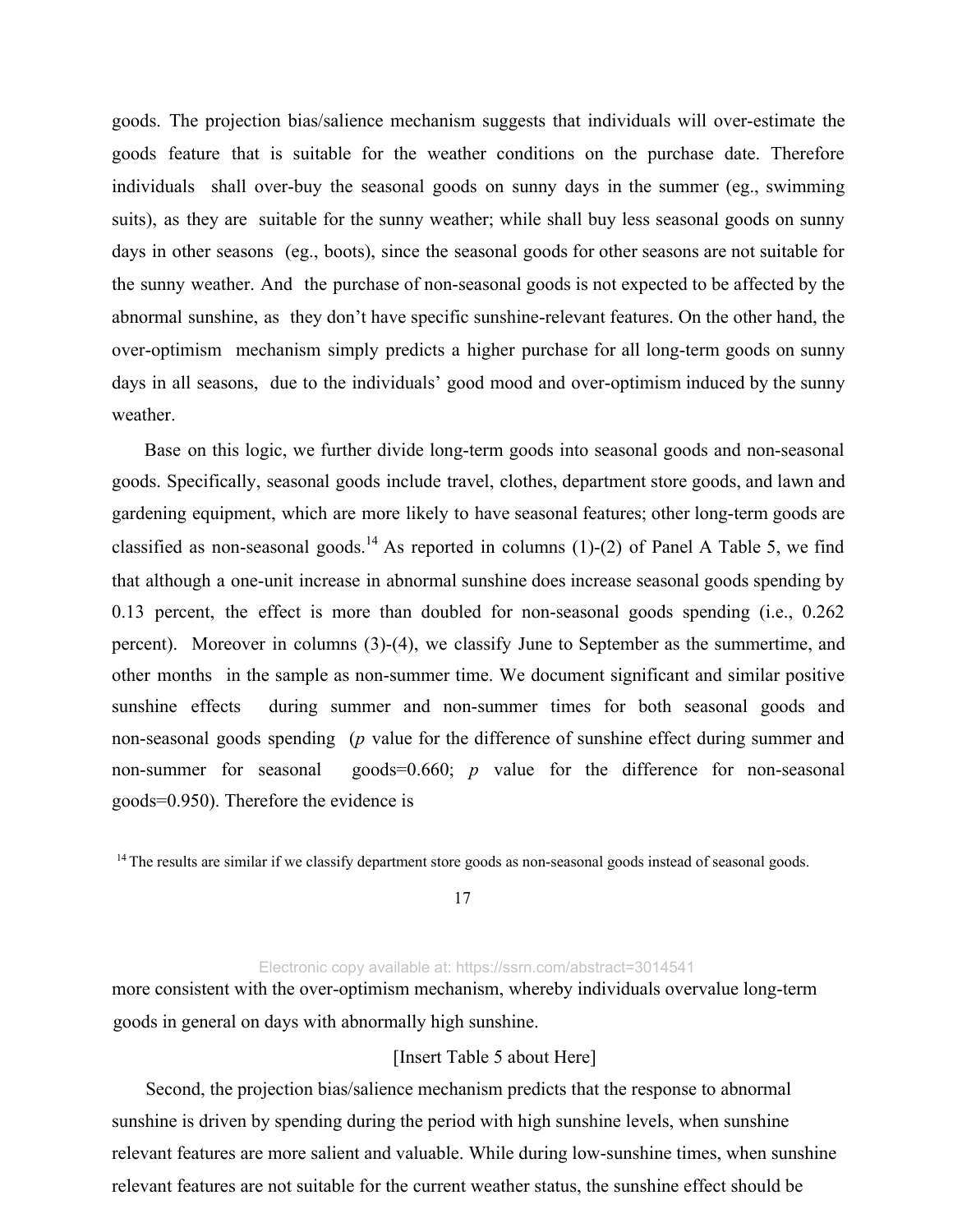muted or even reversed. In contrast, the over-optimism mechanism predicts that the sunshine effect will be present in both high-sunshine times and low-sunshine times: as long as the sunshine on a given day is better than normal, the individual will overestimate the goods' value due to the induced better mood, leading to a higher consumption. In fact, the sunshine effect could be even stronger in low-sunshine times, during which the marginal effect of abnormally good sunshine on inducing positive mood is larger.

In column (1) of Panel B, we find that compared with the 4 months with a higher average sunshine level, the total spending response to *abnormal sky cover* is similar during the 4 months with a lower average sunshine level. Column (2) shows that the long-term spending response to abnormal sunshine is larger during low-sunshine times. Again, this finding is more consistent with the over-optimism channel prediction.<sup>15</sup>

## **4. Additional Analyses**

## *4.1. Heterogeneity by consumer characteristics*

We further investigate the heterogeneous sunshine effect by consumer demographic characteristics. Specifically, we compare the sunshine effect on consumer groups divided by average sunshine level in residential zipcodes, gender, age, or marital status, respectively. Column (1) of Table 6 documents a stronger sunshine effect for consumers residing in zipcodes with a lower average sunshine level in 2003. This, together with the finding that the sunshine effect is stronger during low sunshine times, suggests that the sunshine effect will be stronger when (where) the marginal effect of abnormal sunshine on mood is higher.

[Insert Table 6 about Here]

18

Electronic copy available at: https://ssrn.com/abstract=3014541

The sunshine effect is equally strong for male and female consumers (column (2)). We also document stronger sunshine effects for relatively older consumers and married consumers (columns (3)-(4)). We conjecture that this could be due to lower financial constraints and higher discretion regarding consumption among these consumers.

## *4.2. Response of number of purchases*

<sup>&</sup>lt;sup>15</sup> Since the sunshine is usually positively correlated with temperature, we also test the sunshine effect in low temperature versus high-temperature times, and obtain similar results.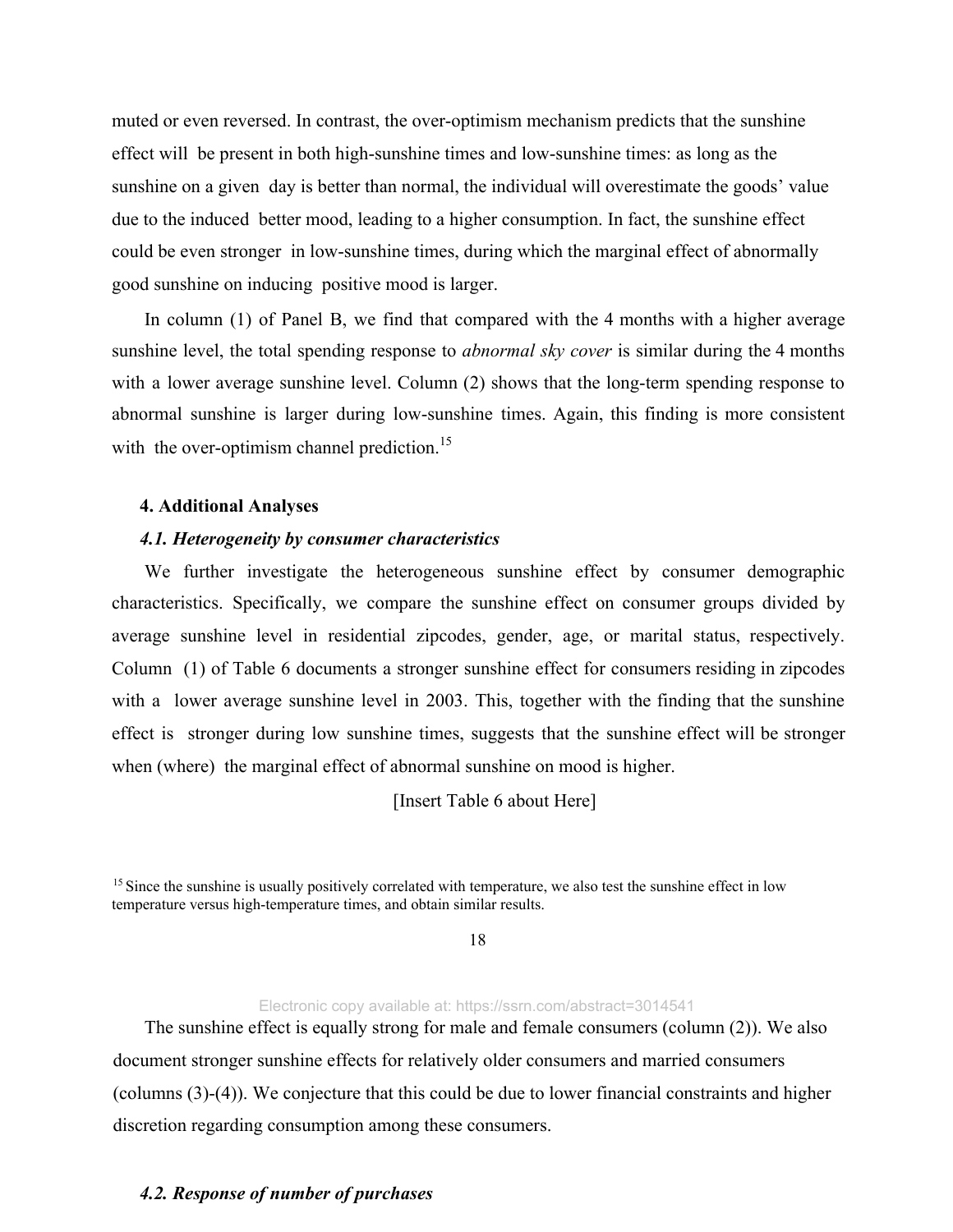We also examine the effect of abnormal sunshine on the number of credit card purchases. Table 7 shows that the number of credit card transactions also significantly positively responds to same-day abnormal sunshine, but with a much smaller magnitude. Specifically, a one-unit increase in abnormal sunshine is associated with a 0.02 percent increase in total credit card transactions, a 0.03 percent increase in long-term goods transactions, and a 0.07 percent increase in durable goods transactions. Combined with the response of credit card spending amount, the results suggest that both the spending amount per purchase and the number of purchases are significantly positively associated with abnormal sunshine, with the main driver of the sunshine effect being the higher spending amount per purchase.

## [Insert Table 7 about Here]

In addition to affecting credit card spending at the intensive margin (i.e., conditional on having used the credit card, what is the response of the credit card spending amount), abnormal sunshine may also influence the individual's extensive margin decision—i.e., the decision to consume or not on a particular day. We investigate the extensive margin effect in Table IA1 of the Internet Appendix. For each individual in the sample, we consider all days without credit card transaction record between the first and last spending days during the sample period to be non-spending days. Panel A shows that in response to a one-unit increase of abnormal sunshine, the probability to consume is 0.03 percent higher for any credit card spending, 0.02 percent for long-term spending, and 0.01 percent for durable goods spending respectively. In Panel B, we investigate the intensive margin and extensive margin effects together, by treating the total spending amount on non

spending days as 0. We show that for active consumers who have at least one credit card transaction in every month of their tenure in the 8-month sample period, the total spending response is -0.25 percent, which is similar to the effect in the main finding.

We also find that the online spending is not significantly affected by same-day abnormal sunshine, suggesting that the presence of a sunshine effect probably requires the individual's

19

Electronic copy available at: https://ssrn.com/abstract=3014541 exposure to actual sunshine variations.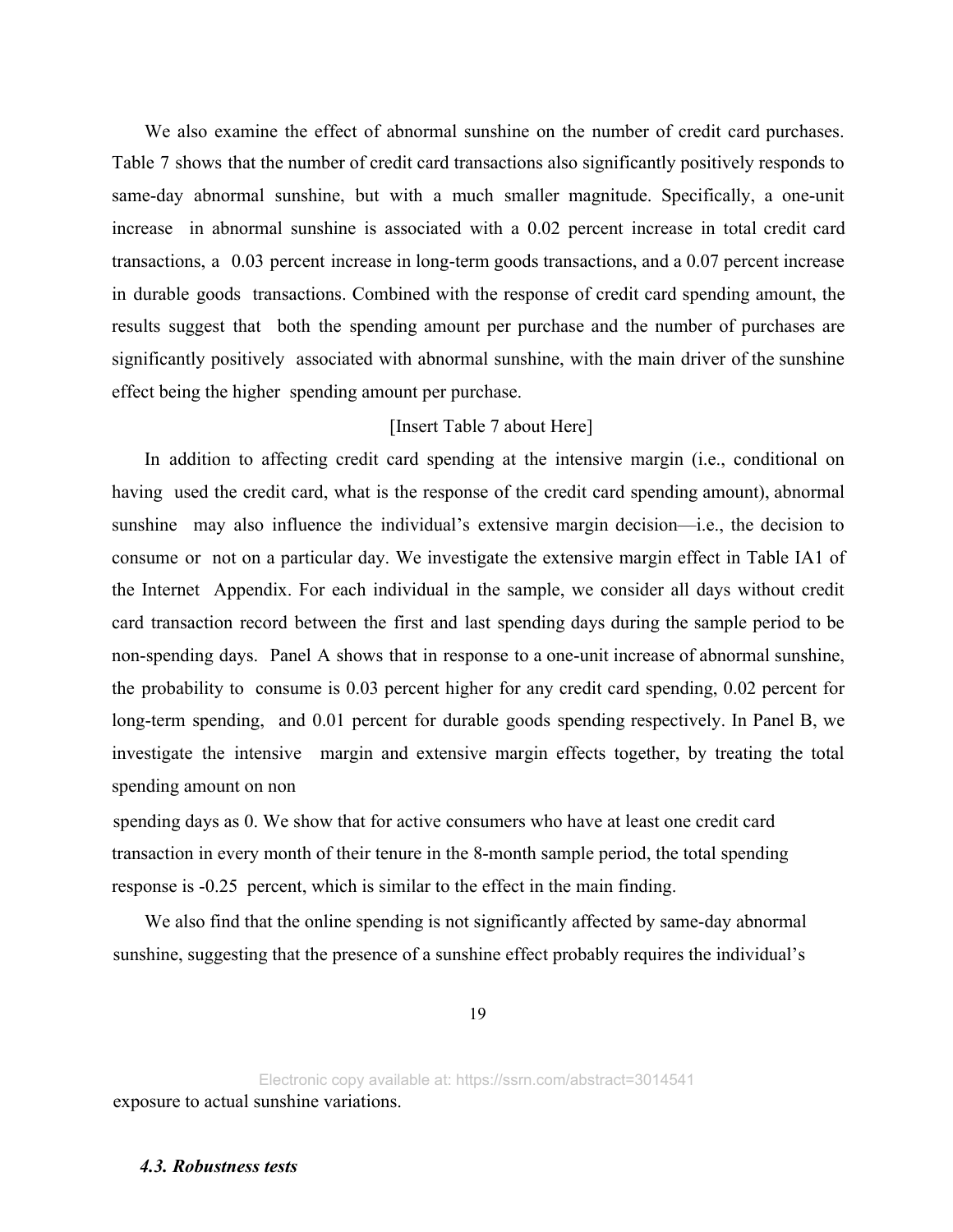Our results are robust to alternative regression and variable specifications. Panel A of Table 8 shows that the estimated coefficient of *abnormal sky cover* remains statistically significant when we alter the clustering unit of standard errors to the state level, zipcode level, or individual level. In Panel B, we alternate the time range used to construct the daily *sky cover*. We use the average *sky cover* between 6 a.m. and10 p.m. each day in the main analysis, as this is the time range that sunshine and consumption overlap. But one might be concerned that *sky cover* (or the sunshine) could be an invalid proxy for mood after the sunset. To ensure the robustness, we use the average *sky cover* between 6 a.m. and 4 p.m. following Hirshleifer and Shumway (2003) (column (1)), or only use the average *sky cover* in the morning between 6 a.m. and 12 noon (column (2)). The sunshine effect remains strong and robust.

## [Insert Table 8 about Here]

Additionally, we show that the sunshine effect is unlikely a spurious relation at the zipcode level. We conduct two sets of permutation tests following the method in Chetty, Looney, and Kroft (2009) to address this concern. First, within each zipcode, we assign *abnormal sky cover* from a zip-day in the sample to an arbitrary day in the same zip, and rerun the main regression. We iterate the random match 4,000 times. As shown in Panel A of Figure 3, the mean of the 4,000 estimated coefficients from the random match is statistically indistinguishable from 0, whereas the main effect estimation (i.e.,  $-0.295$ ) is much smaller than the  $5<sup>th</sup>$  percentile of the coefficients from random assignments. Second, we assign the time-series of *abnormal sky cover* for a zipcode to an arbitrary zipcode in the sample and rerun the main regression, and also iterate the random assignment 4,000 times. The results in Panel B still suggest that the main finding of the paper is unlikely to be driven by spurious relation.

## [Insert Figure 3 about Here]

We also verify that the sunshine effect is unlikely to be driven by state-specific holiday patterns. After controlling for a state-specific public holiday dummy, the estimated coefficient for *abnormal sky cover* remains unchanged.

Finally, we investigate the linearity of the sunshine effect. The insignificant and small coefficient for the squared *abnormal sky cover* in Panel A of Table IA2 suggests that the sunshine

20

#### Electronic copy available at: https://ssrn.com/abstract=3014541

effect is likely to be linear. Panel B shows that the effects of *abnormal sky cover* on credit card spending in higher *abnormal sky cover* quintiles are larger compared with that in the bottom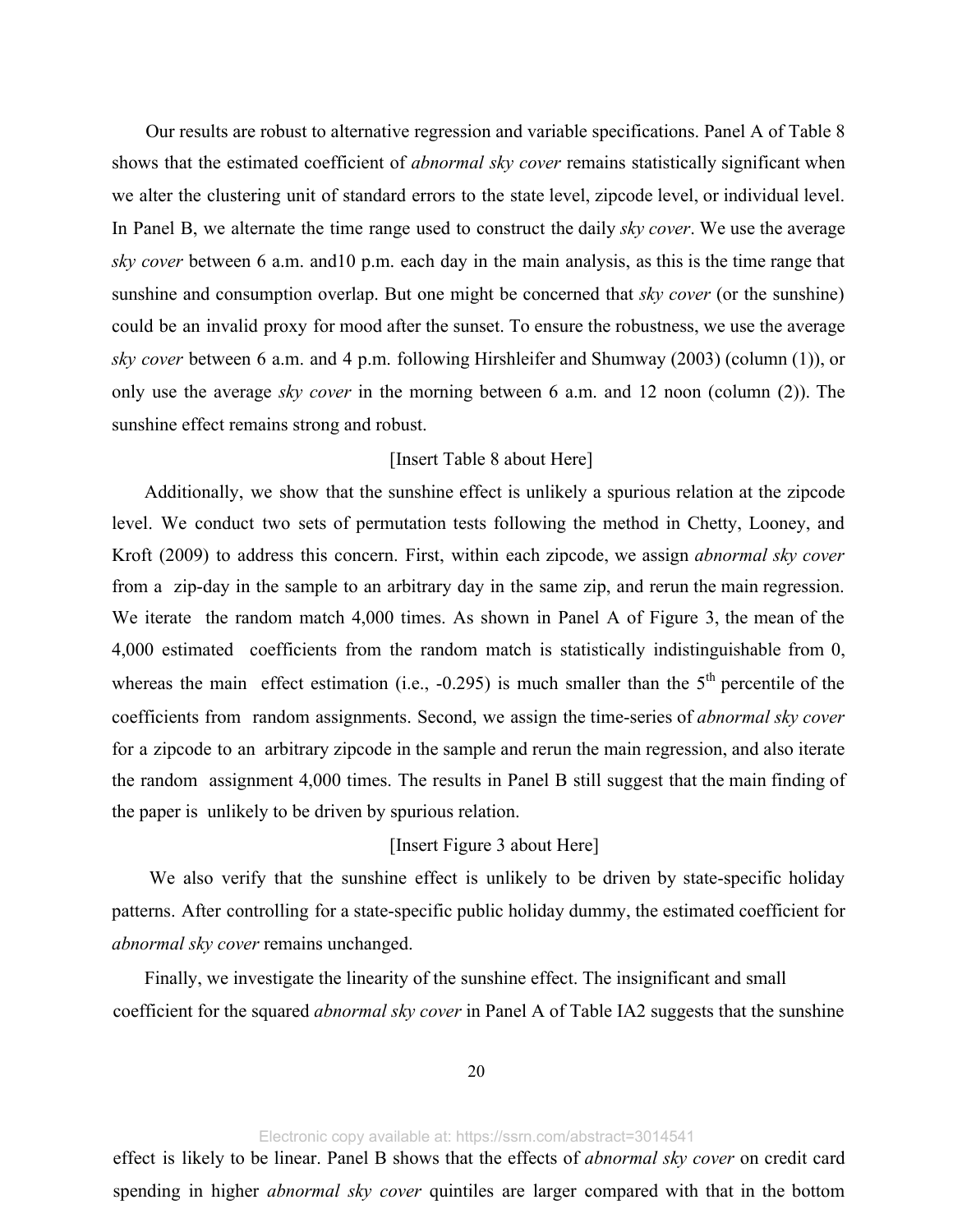quintile, suggesting that the sunshine effect is relatively monotonic.

## **5. Conclusion**

This paper investigates the causal effect of sunshine-induced mood on individuals' contemporaneous consumption. We identify a significant positive relation between abnormal sunshine and the same-day credit card spending, after controlling for time-varying individual characteristics and individual and calendar-day fixed effects. A one-unit increase in abnormal sunshine (proxied by a one *okta* decrease in *abnormal sky cover*) is associated with around 0.3 percent increase in total credit card spending. The response is larger for high-debt, low credit quality, and less experienced individuals, who presumably have lower self-control ability regarding consumption.

We provide a collection of evidence to show that the relationship is unlikely to be driven by alternative explanations, including the effect of other weather conditions, sunshine and consumption as complements, and intertemporal shift of durable goods consumption. We document a strong response of long-term goods and durable goods spending. We also document a significant positive sunshine effect for spending on seasonal goods and non-seasonal goods during both summertime and non-summer times, and forspending during high-sunshine and low-sunshine times. These results are more consistent with the over-optimism channel, whereby individuals overvalue goods in general on days with abnormally high sunshine.

Overall, our findings highlight the causal effect of sunshine-induced mood on household consumption decisions, especially the purchase of long-term, durable goods. Policies that remind consumers of the true value of goods can be beneficial for reducing over-consumption and household indebtedness, and in particular for the accumulation of high-interest credit card debt by consumers with low self-control ability.

21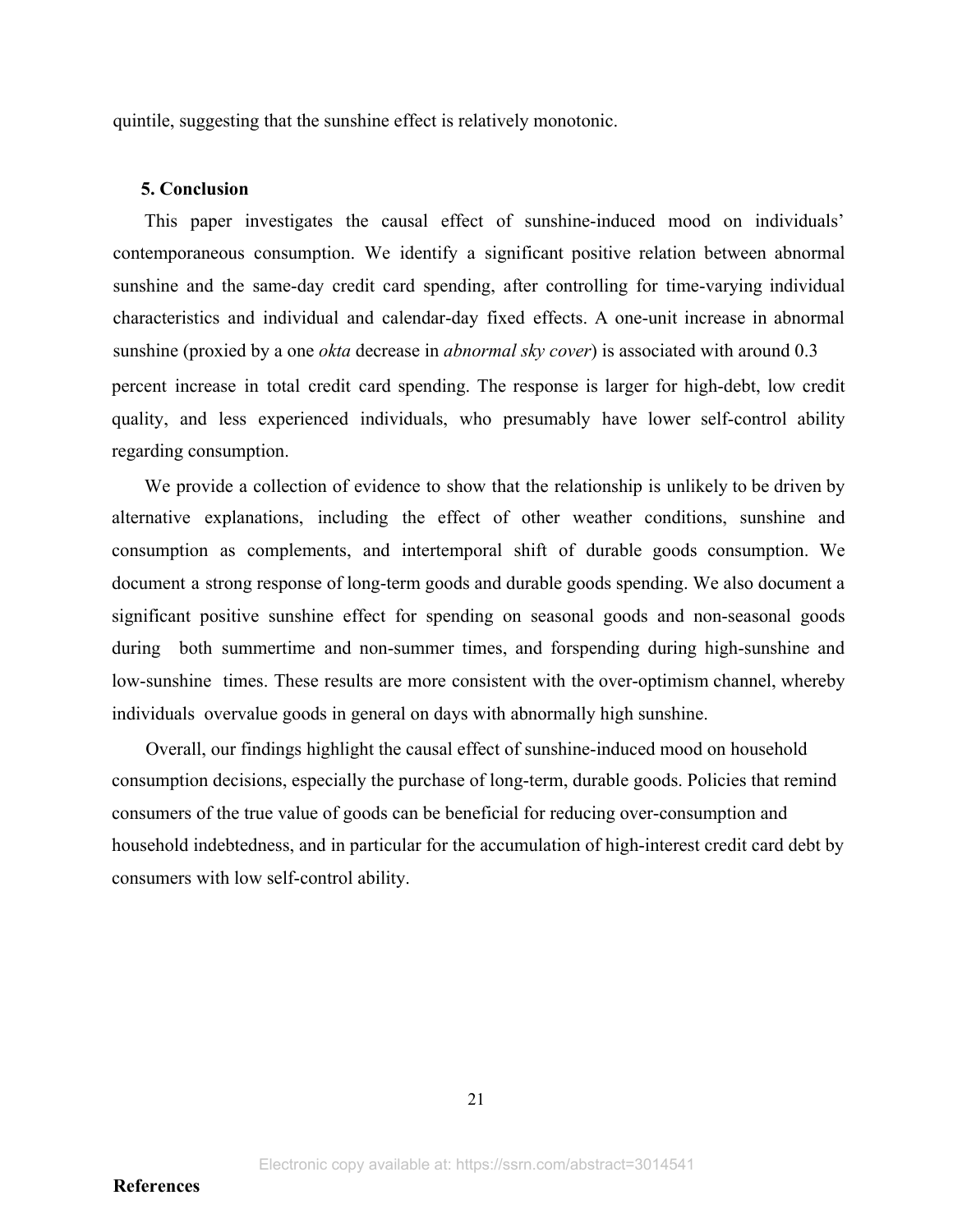Agarwal, Sumit, and Wenlan Qian. 2014. "Consumption and Debt Response to Unanticipated Income Shocks: Evidence from a Natural Experiment in Singapore." *American Economic Review* 104:4205-4230*.*

Agarwal, Sumit, and Wenlan Qian. 2017. "Access to Home Equity and Consumption: Evidence from a Policy Experiment." *Review of Economics and Statistics* 99(1), 40-52*.*

Agarwal, Sumit, Ran Duchin, Douglas Evanoff, and Denis Sosyura. 2013. "In the Mood for a Loan: the Causal Effect of Sentiment on Credit Origination." Working paper.

Agarwal, Sumit, Chunlin Liu, and Nicholas S. Souleles. 2007. "The Reaction of Consumption and Debt to Tax Rebates: Evidence from the Consumer Credit Data." *Journal of Political Economy* 115(6): 986-1019.

Agarwal, Sumit, Wenlan Qian, and Xin Zou. 2020. " Thy Neighbor's Misfortune: Peer Effect on Consumption." *American Economic Journal: Economic Policy*, forthcoming.

Agarwal, Sumit, Wenlan Qian, and Xin Zou. 2020. "Disaggregated Sales and Stock Returns." *Management Science*, forthcoming.

Angeletos, George-Marios, David Laibson, Andrea Repetto, Jeremy Tobacman, and Stephen Weinberg. 2001. "The Hyperbolic Consumption Model: Calibration, Simulation, and Empirical Evaluation." *Journal of Economic Perspectives* 15(3): 47-68.

Bagozzi, Richard P., Mahesh Gopinath, and Prashanth U. Nyer. 1999. "The Role of Emotions in Marketing." *Journal of the Academy of Marketing Science* 27(2): 184-206.

Bless, Herbert, Gerald L. Clore, Norbert Schwarz, Verena Golisano, Christina Rabe, and Marcus Wölk. 1996. "Mood and the Use of Scripts: Does a Happy Mood Really Lead to Mindlessness?" *Journal of Personality and Social Psychology* 71(4): 665-679.

Bless, Herbert, Norbert Schwarz, and Markus Kemmelmeier. 1996. "Mood and Stereotyping: Affective States and the Use of General Knowledge Structures." *European Review of Social Psychology* 7(1): 63-93.

Browning, Martin, and Dolores Collado. 2001. "The Response of Expenditures to Anticipated Income Changes: Panel Data Estimates." *American Economic Review* 91:681-692.

Buchheim, Lukas, and Thomas Kolaska. 2016. "Weather and the Psychology of Purchasing Outdoor-Movie Tickets." *Management Science* 63(11): 3718-3738.

Busse, Meghan R., Devin G. Pope, Jaren C. Pope, and Jorge Silva-Risso. 2015. "The Psychological Effect of Weather on Car Purchases." *The Quarterly Journal of Economics* 130(1): 371-414.

Carroll, Christopher D., Jeffrey C. Fuhrer, and David W. Wilcox. 1994. "Does Consumer Sentiment Forecast Household Spending? If so, Why?." *The American Economic Review* 84(5): 1397-1408.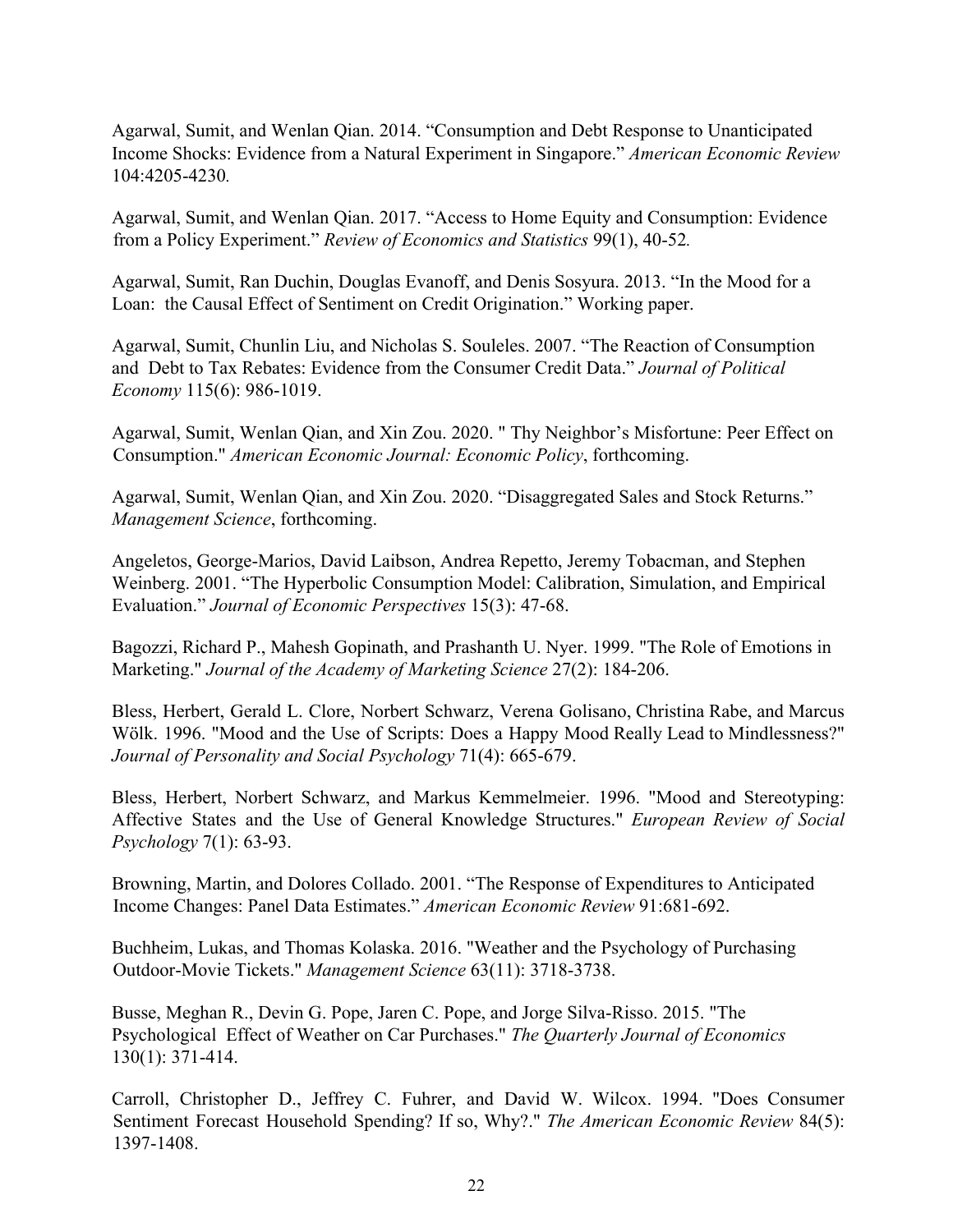## Electronic copy available at: https://ssrn.com/abstract=3014541

Chetty, Raj, Adam Looney, and Kory Kroft. 2009. "Salience and Taxation: Theory and Evidence." *American Economic Review* 99(4): 1145-77.

Conlin, Michael, Ted O'Donoghue, and Timothy J. Vogelsang. 2007. "Projection Bias in Catalog Orders." *The American Economic Review* 97(4): 1217-1249.

Cunningham, Michael R. 1979. "Weather, Mood, and Helping Behavior: Quasi Experiments with the Sunshine Samaritan." *Journal of Personality and Social Psychology* 37(11): 1947.

Di Maggio, Marco, Amir Kermani, Ben Keys, Tomasz Piskorski, Rodney Ramcharan, Amit Seru, and Vincent Yao. 2017. "Interest Rate Pass-Through: Household Consumption and Voluntary Deleveraging." *American Economic Review,* 107(11):3550-88*.*

Donovan, Robert J., John R. Rossiter, Gilian Marcoolyn, and Andrew Nesdale. 1994. "Store Atmosphere and Purchasing Behavior." *Journal of Retailing* 70(3): 283-294.

Eagles, John M. 1994. "The Relationship between Mood and Daily Hours of Sunlight in Rapid Cycling Bipolar Illness." *Biological Psychiatry* 36(6): 422-424.

Edmans, Alex, Diego Garcia, and Øyvind Norli. 2007. "Sports Sentiment and Stock Returns." *The Journal of Finance* 62(4): 1967-1998.

Gelman, Michael, Shachar Kariv, Matthew D. Shapiro, Dan Silverman, and Steven Tadelis. 2014. "Harnessing Naturally Occurring Data to Measure the Response of Spending to Income." *Science* 345(6193): 212-215.

Georgarakos, Dimitris, Michael Haliassos, and Giacomo Pasini. 2014. "Household Debt and Social Interactions." *The Review of Financial Studies:* 27(5): 1404-1433.

Glick, Reuven, and Kevin J. Lansing. 2010. "Global Household Leverage, House Prices, and Consumption." *FRBSF Economic Letter* 1: 1-5.

Gross, David B., and Nicholas S. Souleles. 2002. "Do Liquidity Constraints and Interest Rates Matter for Consumer Behavior? Evidence from Credit Card Data," *Quarterly Journal of Economics* 117(1): 149-185

Guéguen, Nicolas, and Lubomir Lamy. 2013. "Weather and Helping: Additional Evidence of the Effect of the Sunshine Samaritan." *The Journal of Social Psychology* 153(2): 123-126.

Guéguen, Nicolas. 2013. "Weather and Courtship Behavior: A Quasi-experiment with the Flirty Sunshine." *Social Influence* 8(4): 312-319.

Hirshleifer, David, and Tyler Shumway. 2003. "Good Day Sunshine: Stock Returns and the Weather." *The Journal of Finance* 58(3): 1009-1032.

Howarth, Edgar, and Michael S. Hoffman. 1984. "A Multidimensional Approach to the Relationship between Mood and Weather." *British Journal of Psychology* 75(1): 15-23.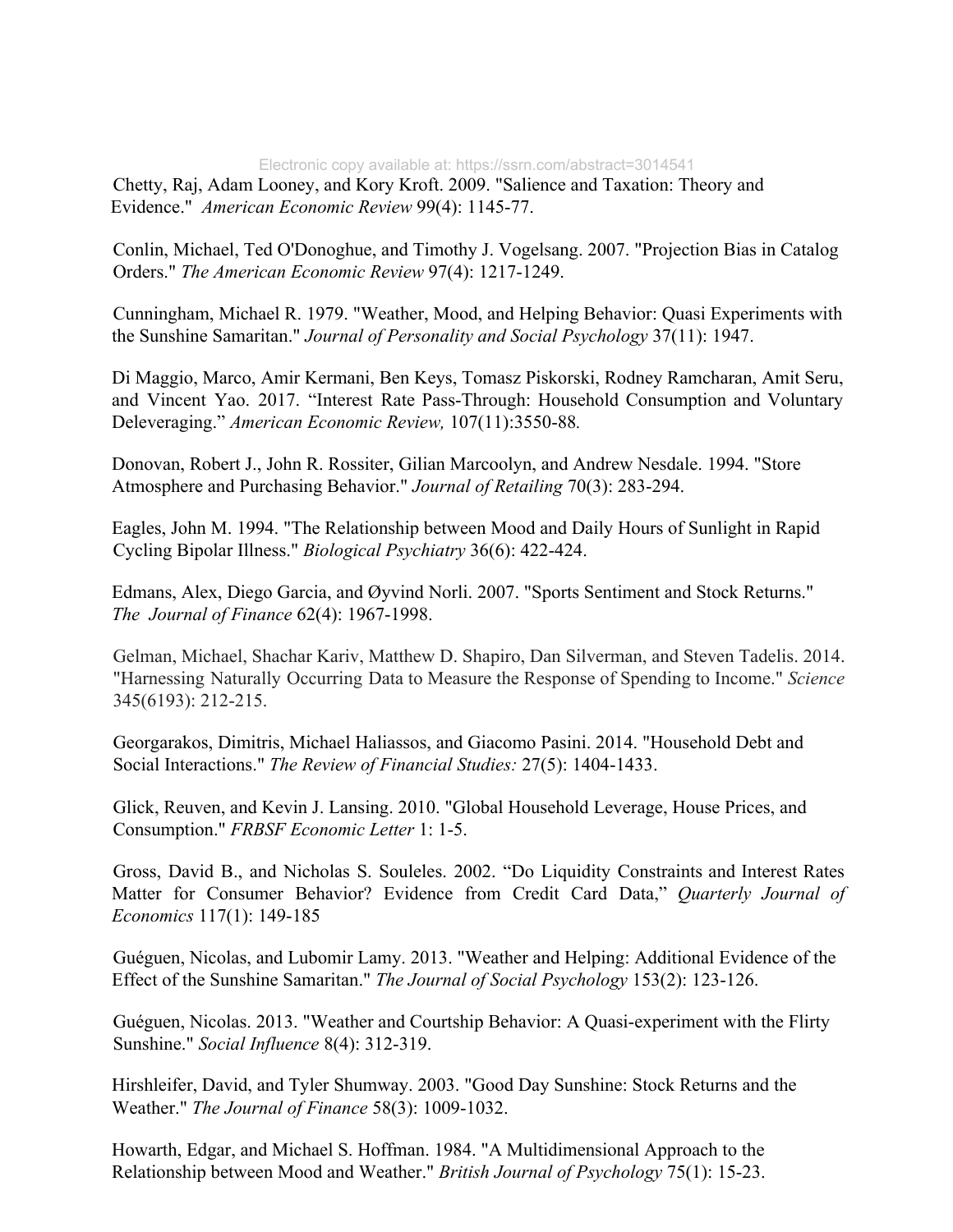### Electronic copy available at: https://ssrn.com/abstract=3014541

Hsieh, Chang-Tai. 2003. "Do Consumers React to Anticipated Income Changes? Evidence from the Alaska Permanent Fund." *American Economic Review* 93:397-405.

Jappelli, Tullio, and Luigi Pistaferri. 2010. "The Consumption Response to Income Changes." *Annual Review of Economics* 2:479-506.

Jappelli, Tullio, Jörn-Steffen Pischke, and Nicholas S. Souleles. 1998. "Testing for Liquidity Constraints in Euler Equations with Complementary Data Sources." *Review of Economics and Statistics* 80(2):251-262.

Johnson, David S., Jonathan A. Parker, and Nicholas S. Souleles. 2006. "Household Expenditure and the Income Tax Rebates of 2001." *American Economic Review* 96:1589-1610.

Kämpfer, Sylvia, and Michael Mutz. 2013. "On the Sunny Side of Life: Sunshine Effects on Life Satisfaction." *Social Indicators Research* 110(2): 579-595.

Kamstra, Mark J., Lisa A. Kramer, and Maurice D. Levi. 2003. "Winter Blues: A SAD Stock Market Cycle." *The American Economic Review* 93(1): 324-343.

Lee, Kwan Ok, and Masaki Mori. 2019. "Conspicuous Consumption and Household Indebtedness." *Real Estate Economics*.

Li, Chenxi, Xueming Luo, Zhang Cheng, and Xiaoyi Wang. 2017. "Sunny, Rainy, and Cloudy with a Chance of Mobile Promotion Effectiveness." *Marketing Science* 36(5): 762-779.

Loewenstein, George, Ted O'Donoghue, and Matthew Rabin. 2003. "Projection Bias in Predicting Future Utility." *The Quarterly Journal of Economics* 118(4): 1209-1248.

Loewenstein, George. 2000. "Emotions in Economic Theory and Economic Behavior." *The American Economic Review* 90(2): 426-432.

Mian, Atif, Amir Sufi, and Emil Verner. 2017. "Household Debt and Business Cycles Worldwide." *The Quarterly Journal of Economics* 132(4): 1755-1817.

Mian, Atif, and Amir Sufi. 2015. "House of Debt: How They (and You) Caused the Great Recession, and How We can Prevent it From Happening Again." University of Chicago Press.

Murray, Kyle B., Fabrizio Di Murob, Adam Finna, and Peter Popkowski Leszczyc. 2010. "The Effect of Weather on Consumer Spending." *Journal of Retailing and Consumer Services* 17(6): 512-520.

Olafsson, Arna, and Michaela Pagel. 2018. "The Liquid Hand-to-mouth: Evidence from Personal Finance Management Software." *The Review of Financial Studies* 31(11): 4398-4446.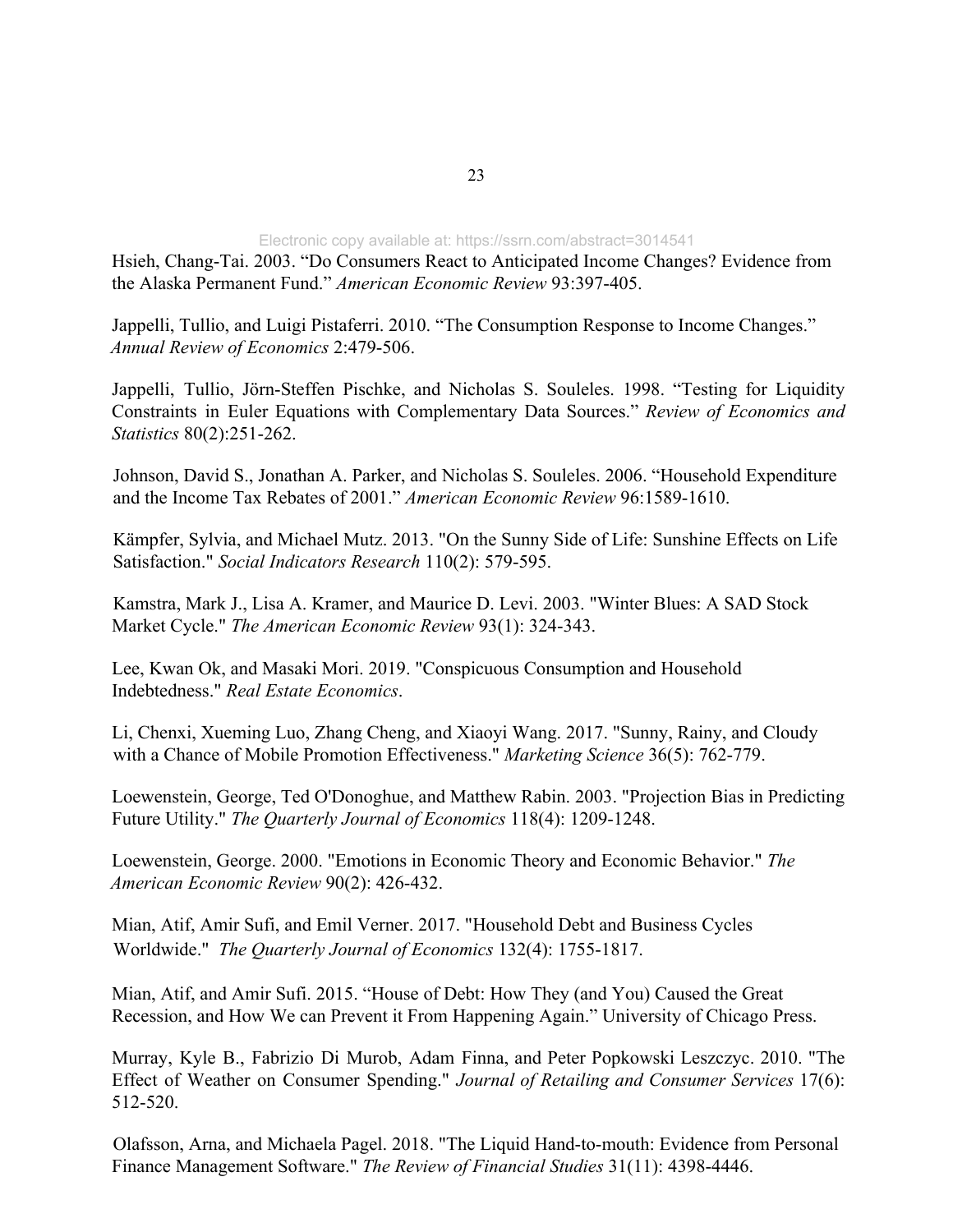Parker, Jonathan A; Nicholas S. Souleles; David S. Johnson; and Robert McClelland. 2013. "Consumer Spending and the Economic Stimulus Payments of 2008." *American Economic Review* 103:2530-2553.

24

## Electronic copy available at: https://ssrn.com/abstract=3014541

Parsons, Andrew G. 2001. "The Association between Daily Weather and Daily Shopping Patterns." *Australasian Marketing Journal* 9(2): 78-84.

Petty, Richard E., Faith Gleicher, and Sara M. Baker. 1991. "Multiple Roles for Affect in Persuasion." In *Emotion and Social Judgments. International Series in Experimental Social Psychology*, edited by Forgas, Joseph P. Elmsford, NY: Pergamon Press

Saunders, Edward M. 1993. "Stock Prices and Wall Street Weather." *The American Economic Review* 83(5): 1337-1345.

Schwarz, Norbert, and Gerald L. Clore. 1983. "Mood, Misattribution, and Judgments of Well being: Informative and Directive Functions of Affective States." *Journal of Personality and Social Psychology* 45(3): 513.

Schwarz, Norbert. 1990. "Feelings as Information: Informational and Motivational Functions of Affective States." In *Handbook of Motivation and Cognition*, edited by R. Sorrentino, and E.T. Higgins. New York, NY: Guilford Press.

Shapiro, Matthew D., and Joel Slemrod. 1995. "Consumer Response to the Timing of Income: Evidence from a Change in Tax Withholding." *American Economic Review* 85:274-83.

Shapiro, Matthew D., and Joel Slemrod. 2003. "Consumer Response to Tax Rebates." *American Economic Review* 93:381-96.

Sherman, Elaine, Anil Mathur, and Ruth Belk Smith. 1997. "Store Environment and Consumer Purchase Behavior: Mediating Role of Consumer Emotions." *Psychology and Marketing* 14(4): 361-378.

Simonsohn, Uri. 2010. "Weather to Go to College." *The Economic Journal* 120(543): 270-280.

Sinclair, Robert C., and Melvin M. Mark. 1995. "The Effects of Mood State on Judgemental Accuracy: Processing Strategy as a Mechanism." *Cognition & Emotion* 9(5): 417-438.

Souleles, Nicholas S. 1999. "The Response of Household Consumption to Income Tax Refunds." *American Economic Review* 89:947-58.

Spangenberg, Eric R., Ayn E. Crowley, and Pamela W. Henderson. 1996. "Improving the Store Environment: Do Olfactory Cues Affect Evaluations and Behaviors?" *The Journal of Marketing* 60(2): 67-80.

Stephens, Melvin. 2003. "3rd of the Month: Do Social Security Recipients Smooth Consumption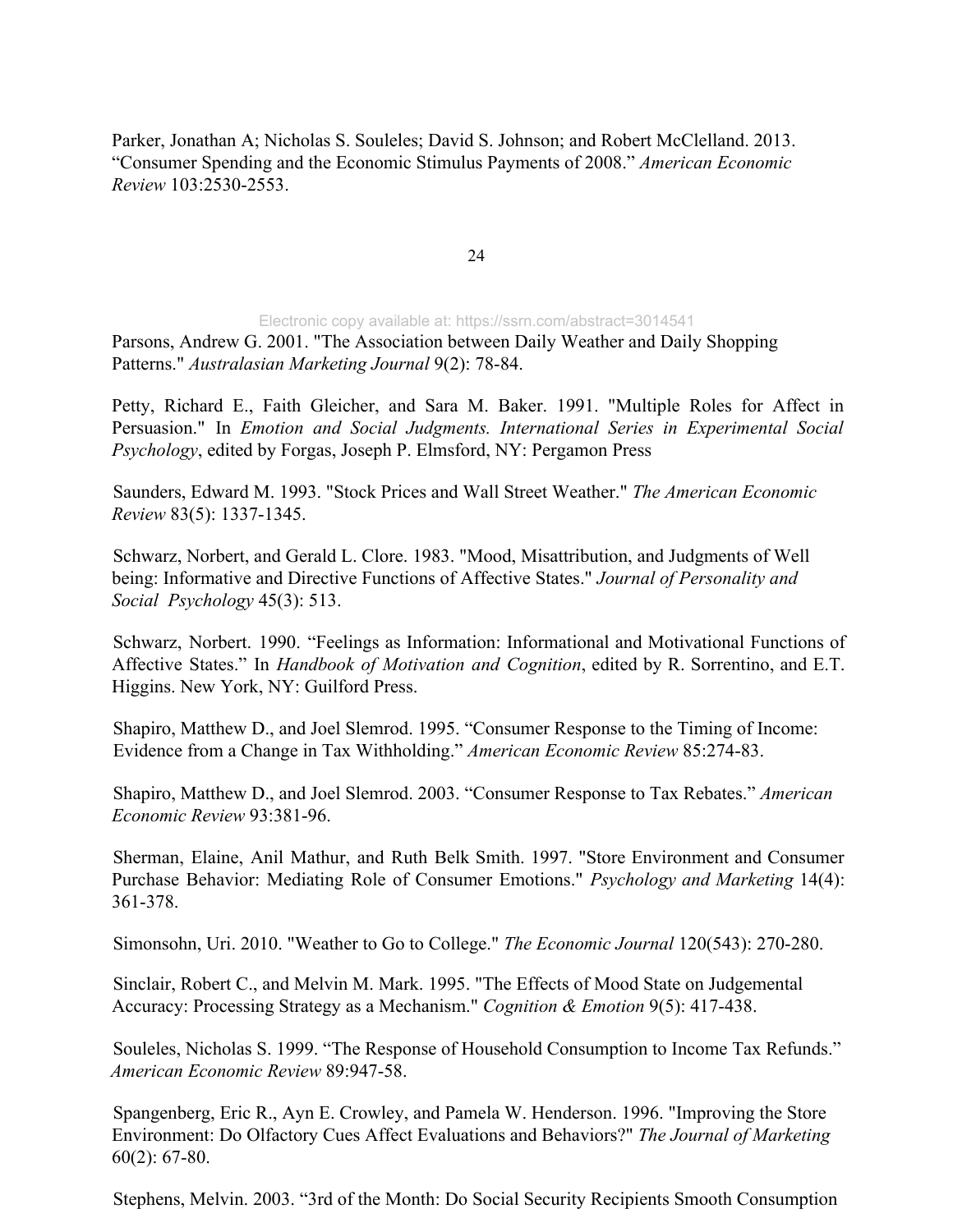between Checks?" *American Economic Review* 93:406-22.

Stephens, Melvin. 2006. "Paycheck Receipt and the Timing of Consumption." *The Economic Journal* 116:680-701.

Stephens, Melvin. 2008. "The Consumption Response to Predictable Changes in Discretionary Income: Evidence from the Repayment of Vehicle Loans." *The Review of Economics and Statistics*

25

Electronic copy available at: https://ssrn.com/abstract=3014541

90:241-52.

Tietjen, Glen H., and Daniel F. Kripke. 1994. "Suicides in California (1968–1977): Absence of Seasonality in Los Angeles and Sacramento Counties." *Psychiatry Research* 53(2): 161-172.

Wright, William F., and Gordon H. Bower. 1992. "Mood Effects on Subjective Probability Assessment." *Organizational Behavior and Human Decision Processes* 52(2): 276-291.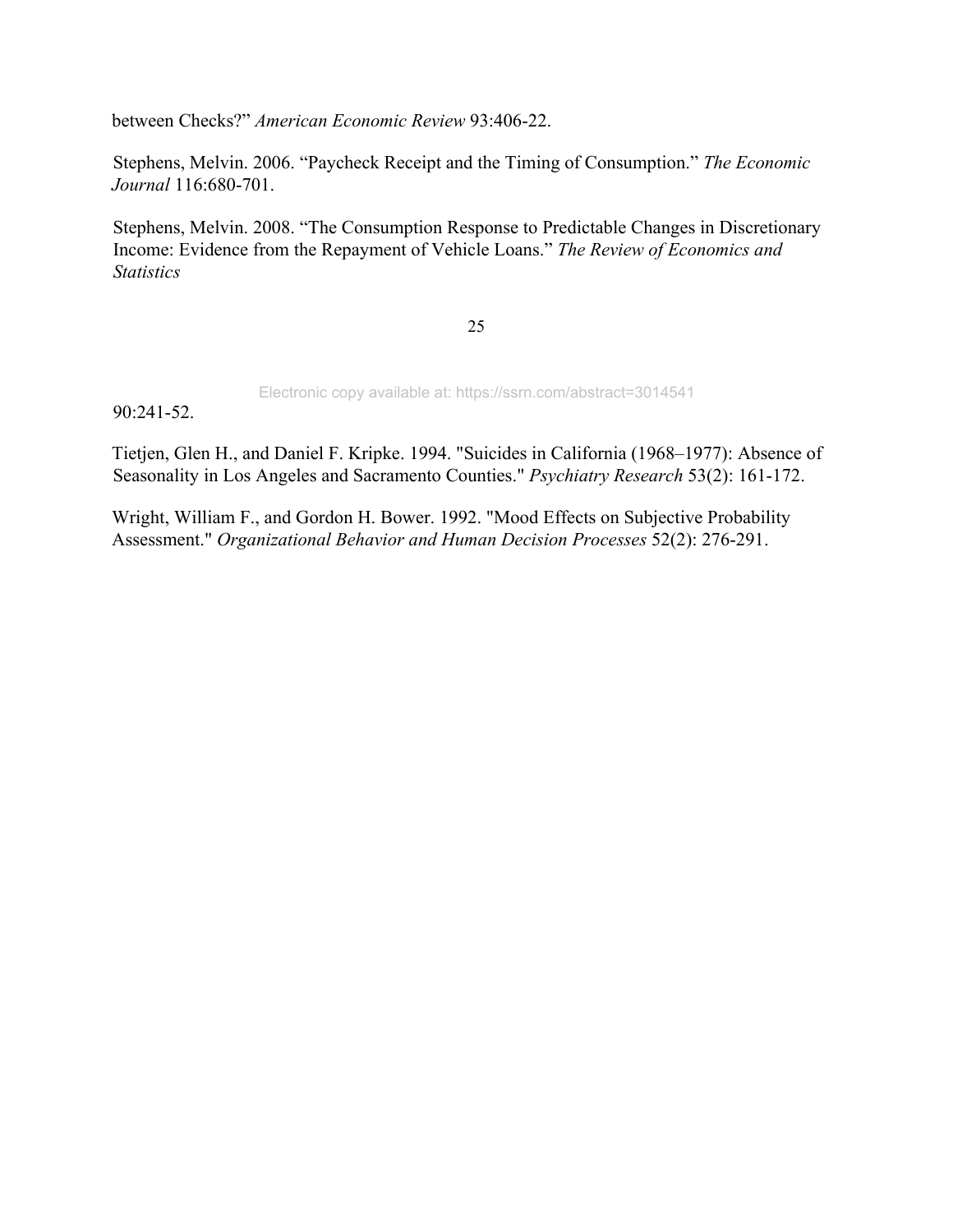26

Electronic copy available at: https://ssrn.com/abstract=3014541

## **Appendix. Variable Definitions**

## **1. Credit card spending**

*Total spending* is the total credit card spending amount for an individual within a day, measured in US dollars.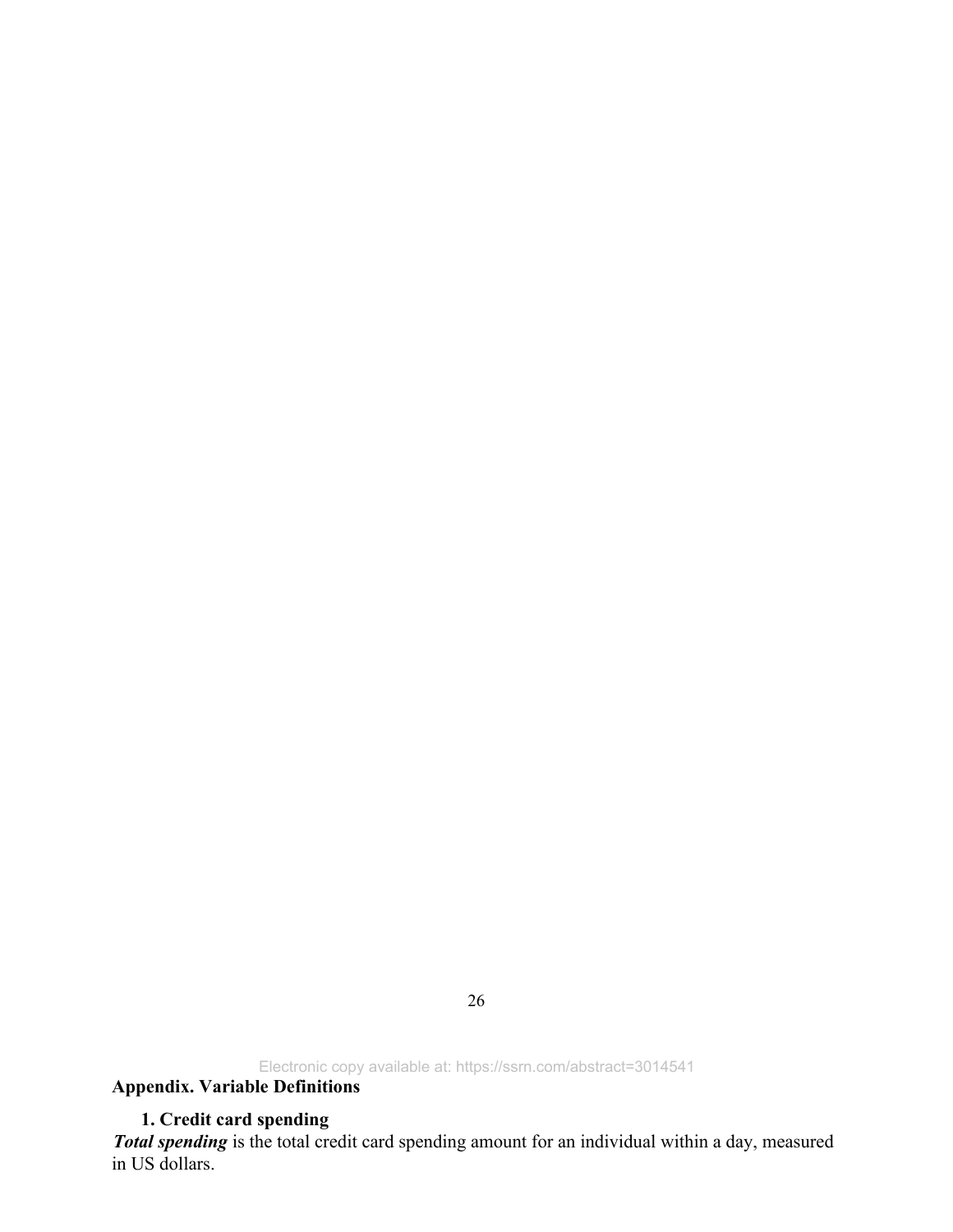**Non-discretionary spending** is the amount of credit card spending on non-discretionary goods (including goods in the transportation and supermarket categories), measured in US dollars.

**Entertainment spending** is the amount of credit card spending on entertainment goods (including goods in entertainment and dining categories), measured in US dollars.

**Long-term spending** is the amount of credit card spending on long-term goods (including goods in travel, service, durable, and apparel categories), measured in US dollars.

**Seasonal goods spending** is the amount of long-term spending on goods likely to have seasonal patterns, including travel, clothes, department store goods, and lawn and gardening equipment, measured in US dollars. Spending on other long-term goods is *non-seasonal goods spending*.

**Summer** is a dummy variable for June to September. Other times within the sample period are classified as *non-summer* times.

## 2. Weather-related variables

Sky cover is the average sky cover level from 6 a.m. to 10 p.m. for a zipcode area within a day, measured in oktas. Lower sky cover corresponds to less cloudiness and more sunshine. We define the 4 months during our sample period (i.e.,  $2003:03-2003:10$ ) with lower monthly average sky cover as high-sunshine timesfor each zipcode area, and the other 4 months as low-sunshine times. We define the zipcodes in the sample with average sky cover in 2003 lower than the sample mean as *high average sunshine zipcodes*, and the other zipcodes as *low average* sunshine zipcodes.

**Abnormal sky cover** is the deviation of sky cover on day t of 2003 from the weekly average sky cover of the same week during 1998-2008 (i.e., from 5 years before to 5 years after 2003), with the same day of the year being the week center. Specifically, the abnormal sky cover for zipcode z on day t of 2003 is:

## $000000000007$

of sky cover at z in the  $[-3, +3]$  day window around day t from the year 1998 to 2008. For example, the *abnormal sky cover* of zip z on June  $4<sup>th</sup>$ , 2003, is the deviation of the *sky cover* of zip z on June  $4^{th}$ , 2003, from the mean sky cover between June 1<sup>st</sup> and June 7<sup>th</sup> in 1998-2008 for  $zip z$ .

**Temperature** is the average temperature from 6 a.m. to 10 p.m. for a zipcode within a day, measured in *centigrade*. **Abnormal temperature** is the deviation of *temperature* on day t of 2003 from the weekly average *temperature*, with the same day of the year being the week center during 1998-2008 (i.e., from 5 years before to 5 years after 2003).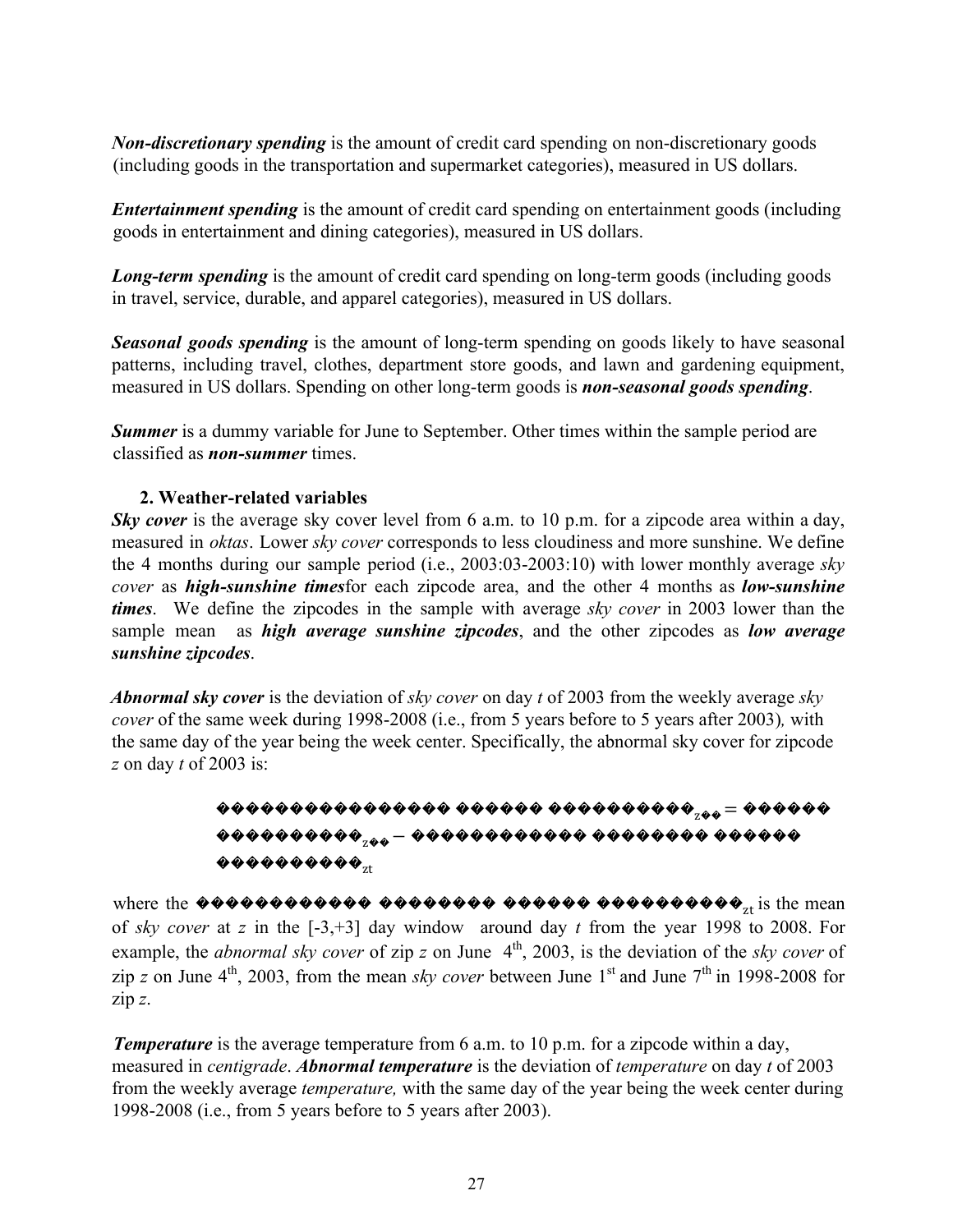#### Electronic copy available at: https://ssrn.com/abstract=3014541

**Wind speed** is the average temperature from 6 a.m. to 10 p.m. for a zipcode within a day, measured in *meters per second (m/s)*. **Abnormal wind speed** is the deviation of wind speed on day t of 2003 from the weekly average *wind speed*, with the same day of the year being the week center during 1998-2008 (i.e., from 5 years before to 5 years after 2003).

**Precipitation** is the average 6-hour accumulated precipitation from 6 a.m. to 10 p.m. for a zipcode within a day measured in *millimeters*. **Abnormal precipitation** is the deviation of *precipitation* on day *t* of 2003, from the weekly average *precipitation*, with the same day of the year being the week center during 1998-2008 (i.e., from 5 years before to 5 years after 2003).

**Residualized abnormal sky cover** is the abnormal sky cover after residualizing regarding the abnormal temperature, abnormal wind speed, and abnormal precipitation. Specifically, we use the following regression to estimate the *residualized abnormal sky cover* for zipcode z on day t:

 $=$  00,0000000000000000  $999999$  00000000000,

## 3. Individual characteristics

**Monthly credit card debt** is the amount of credit card debt outstanding for an individual within a month, measured in US dollars. We classify individuals with average monthly credit card debt higher than the sample mean as having *high credit card debt*, and the rest individuals as having low credit card debt

**FICO** score is the FICO score for the individual in a month. We classify individuals with average FICO score lower than the sample mean as having low FICO score, and the rest individuals as having *high FICO* score.

**Tenure with the bank** is the accumulated length of the credit card account's life in a month, measured in months. We classify individuals with average tenure with the bank shorter than the sample mean as having *short tenure*, and the rest individuals as having *long tenure*.

**Credit line** is the credit limit provided by the bank for an account, measured in US dollars.

**Credit room** is the percentage of the credit line available for an individual in a month. The credit room for individual i in month  $m$  is: Credit room  $m = (credit\ line_{im} - monthly\ credit\ card)$ debtim)/credit lineim.

**Female** is a dummy variable equal to one if an individual is female.

Age is the age of an individual in 2003, measured in years. We classify individuals with age higher than the sample mean as *old* consumers.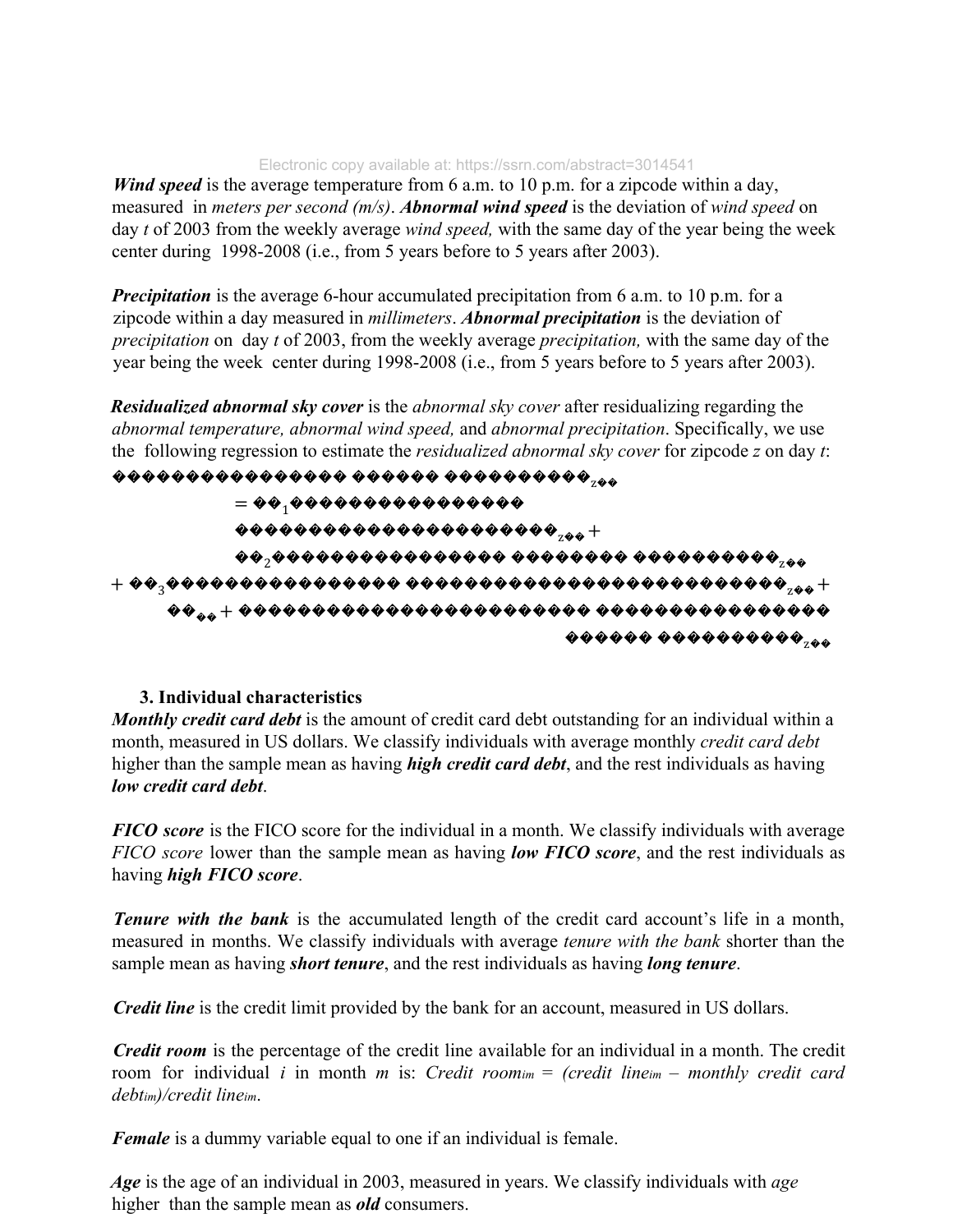*Married* is a dummy variable equal to one if an individual has reported his/her spouse's name to the bank.

#### 28

Electronic copy available at: https://ssrn.com/abstract=3014541 **Figure 1. Time-series Distribution of Sky Cover in Sample**

## **Panel A: Daily mean sky cover**



**Panel B: Daily mean abnormal sky cover**



**Note**. This figure plots the time-series distribution of daily mean *sky cover* (Panel A) and daily mean *abnormal sky cover* (Panel B) for zipcodes in our final merged sample during the period 2003:01:01 to 2003:10:31. Each dot represents the cross-sectional mean value of *sky cover* or *abnormal sky cover* on the corresponding calendar day.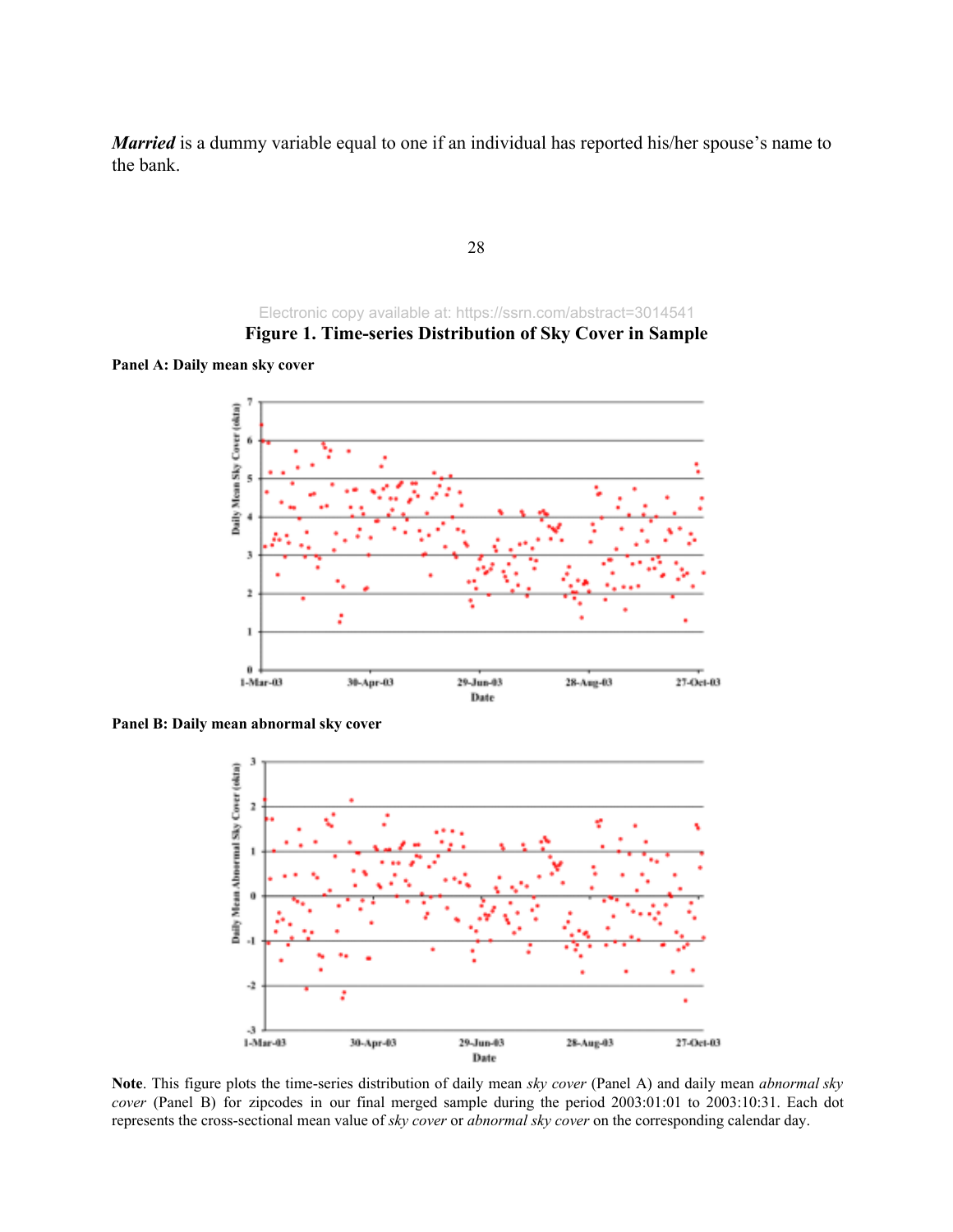

Electronic copy available at: https://ssrn.com/abstract=3014541 **Figure 2. Distributed Lag Analysis of Abnormal Sky Cover**

**Note**. This figure plots the estimated coefficients and 95% confidence intervals for *abnormal sky cover* on day 0 to day -21 relative to the consumption day from the regression model (2). The horizontal axis displays the daily lag relative to the consumption day, and the vertical axis displays the magnitude of the regression coefficient.

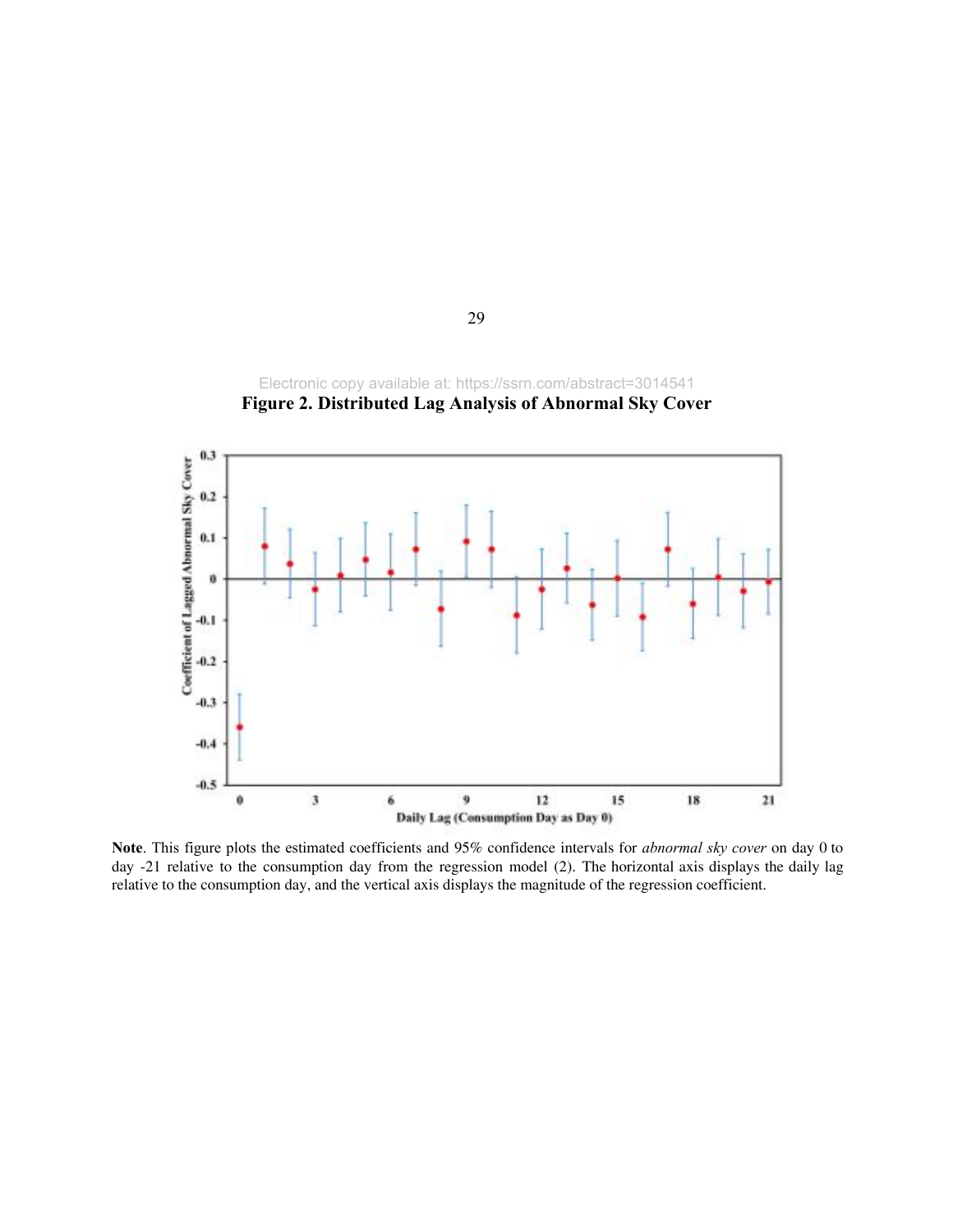Electronic copy available at: https://ssrn.com/abstract=3014541 **Figure 3. Distribution of Estimated Coefficients from Random**

30

**Match Panel A: Randomized time of abnormal sky cover received within each zipcode**



6

4

#### **Panel B: Randomized abnormal sky cover among zipcodes**

5th percentile of random match coefficients=-0.088

4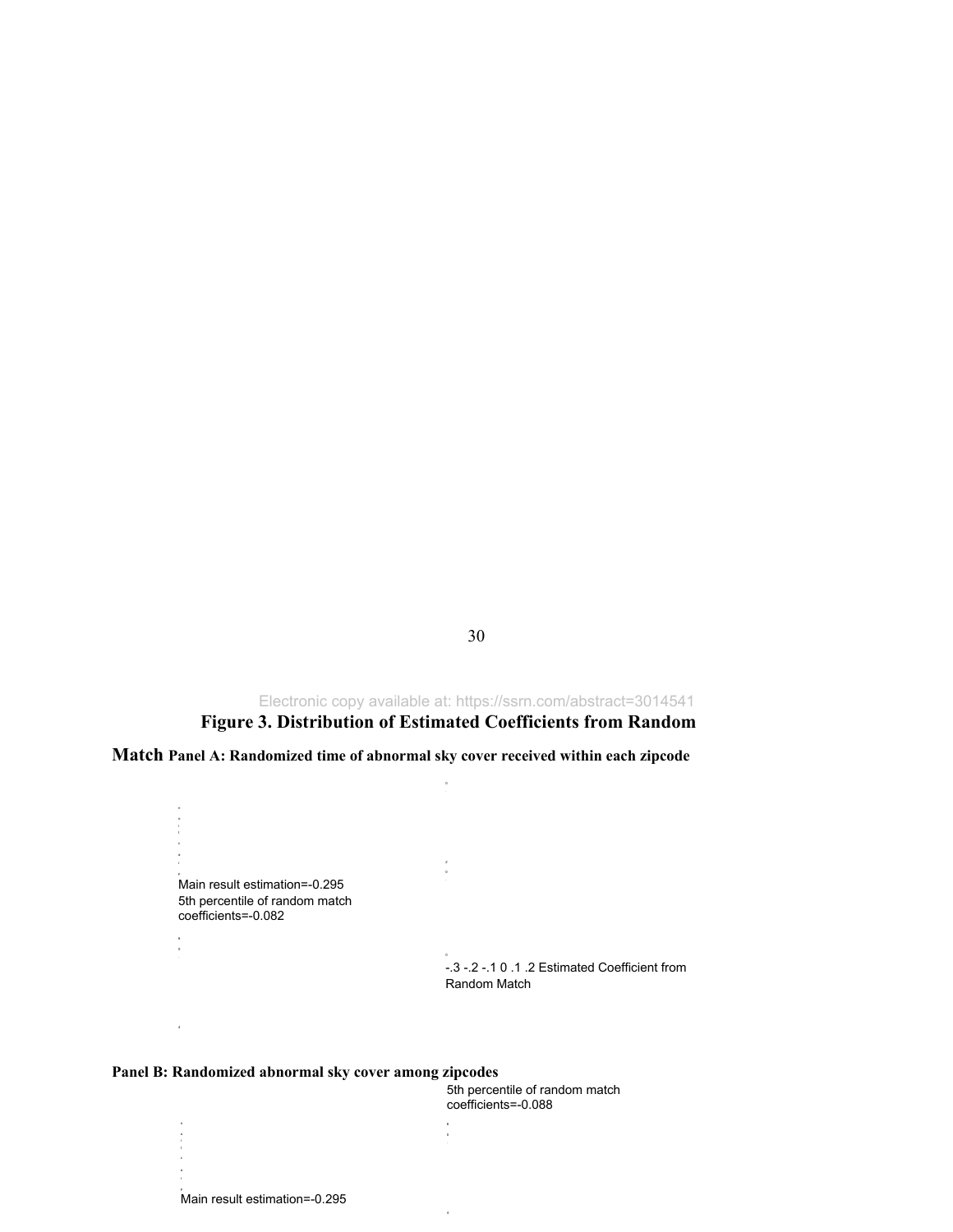-.3 -.2 -.1 0 .1 .2 Estimated Coefficient from Random Match

**Note**. This figure plots the distribution of estimated coefficients for *abnormal sky cover* from regression equation (1), when the time of *abnormal sky cover* received being randomly assigned within each zip (Panel A), and when the *abnormal sky cover*s from one zipcode are assigned to a random zipcode (Panel B). Each of the random matches is replicated 4000 times. The horizontal axis is the estimated coefficient, and the vertical axis is the fraction of estimated coefficients in each bin. The estimated coefficient from the main regression in Table 2 is represented by the solid red line (i.e.,  $-0.295$ ), and the  $5<sup>th</sup>$  percentile of the random match coefficients is represented by the dashed blue line.

31

Electronic copy available at: https://ssrn.com/abstract=3014541

#### **Table 1. Summary Statistics**

#### **Panel A: Consumer spending and consumer characteristics**

Mean Std. Dev. 25<sup>th</sup> percentile Median 75<sup>th</sup> percentile  $(1)$   $(2)$   $(3)$   $(4)$   $(5)$ 

Daily credit card spending

Total spending (\$) 135.2 277.1 7.6 51.6 131.7 Non-discretionary spending (\$) 13.0 19.4 0.0 4.4 20.9 Entertainment spending (\$) 3.0 13.0 0.0 0.0 2.1 Long-term spending (\$) 108.6 269.5 0.0 23.1 85.2

Financial and demographic characteristics

Monthly credit card debt (\$) 2,147.3 2,923.4 54.1 908.2 3,235.0 FICO score 710.8 81.1 683.5 723.0 759.0 Tenure with the bank (months) 46.8 56.7 11.5 26.5 60.5 Credit line (\$) 8,962.5 4,833.1 5,000.0 9,000.0 13,000.0 Age 46.5 15.4 35.0 45.0 56.0 Female (%) 47.2 49.9 0.0 0.0 100.0 Married (%) 30.3 45.9 0.0 0.0 100.0

Number of individuals 125,608

**Panel B: Sky cover**

Mean Std. Dev. 25<sup>th</sup> percentile Median 75<sup>th</sup> percentile  $(1)$   $(2)$   $(3)$   $(4)$   $(5)$ 

Sky cover (okta) 3.5 1.2 2.7 3.4 4.3 Abnormal sky cover (okta) 0.1 0.4 -0.2 0.0 0.3

Number of zipcodes 18,829

**Note**. This table provides summary statistics for consumer credit card spending, individual characteristics, and sky cover for individuals and zipcodes in the final sample. Panel A reports the distribution of credit card spending and consumer characteristics. Spending variables are measured at the daily level, and financial and demographic characteristics are measured at the monthly level. All consumer spending and characteristics are averaged and reported at the individual level. Panel B reports the distribution of sky cover. Sky cover variables are measured daily during our sample period (i.e., March 1, 2003, to October 31, 2003), and reported at the zipcode level. Please refer to the Appendix for detailed variable definitions.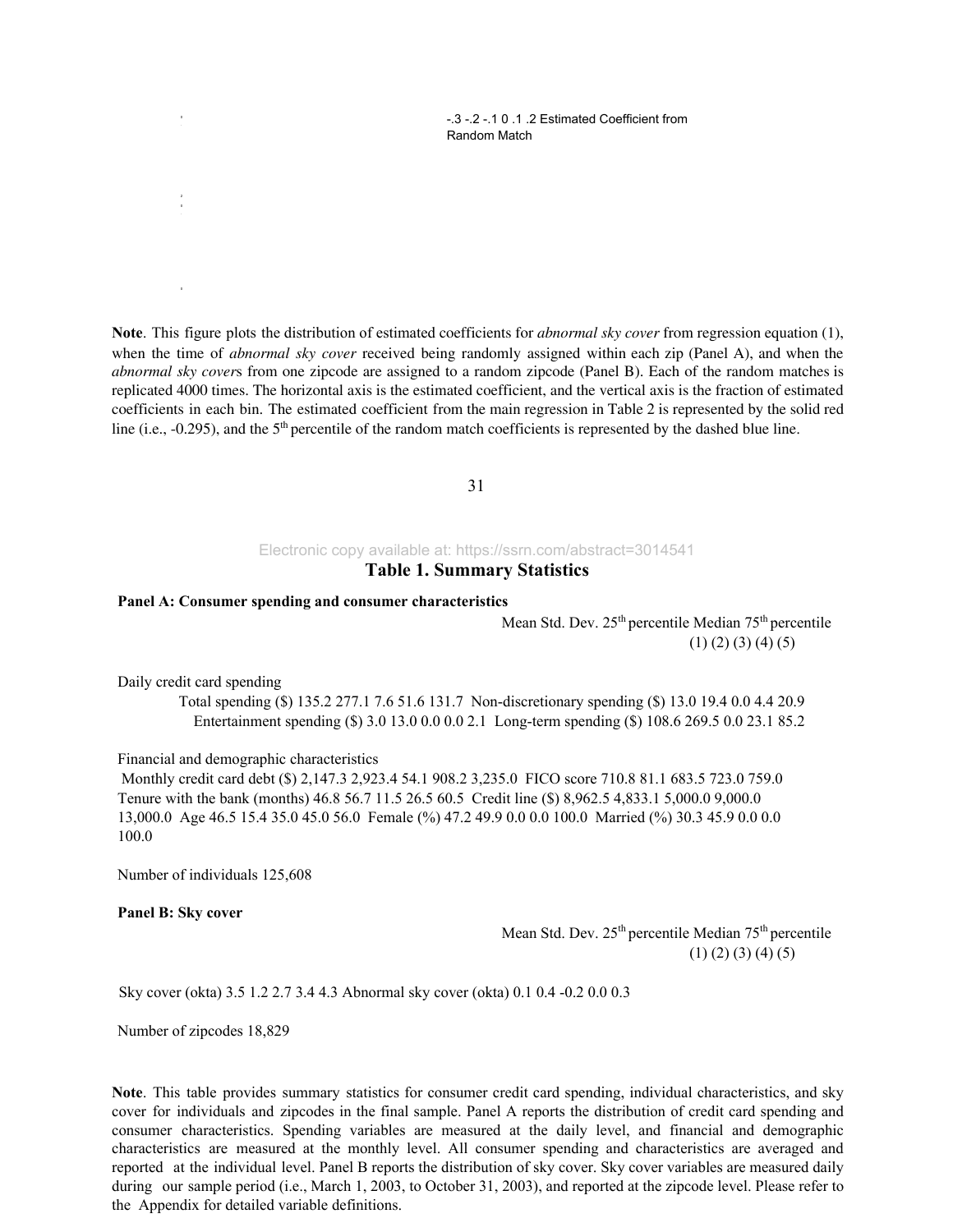Electronic copy available at: https://ssrn.com/abstract=3014541 **Table 2. Consumer Spending Response to Abnormal Sunshine**

#### **Panel A: Average effect**

Log (1+total spending) $\times$ 100%

 $(1)$   $(2)$   $(3)$ 

Abnormal sky cover -0.289\*\*\* -0.304\*\*\* -0.295\*\*\* (-2.71) (-5.21) (-5.11) FICO score 0.037\*\*\* (6.22) Credit room 109.870\*\*\* (38.15) Constant 280.803\*\*\* 281.308\*\*\* 169.723\*\*\* (252.93) (9,651.48) (34.44)

Individual FE N Y Y Calendar day FE N Y Y Observations 2,133,516 2,125,991 2,125,991 R-squared 0.00 0.32 0.33

#### **Panel B: Heterogeneity by self-control ability over consumption**

|                                                                   | Log (1+total spending) $\times$ 100%                                  |  |  |
|-------------------------------------------------------------------|-----------------------------------------------------------------------|--|--|
|                                                                   | Credit card debt FICO score Tenure with the bank<br>$(1)$ $(2)$ $(3)$ |  |  |
| Abnormal sky cover: low credit card debt -0.216***                |                                                                       |  |  |
|                                                                   | $(-3.28)$                                                             |  |  |
| Abnormal sky cover: high credit card debt -0.458***               |                                                                       |  |  |
|                                                                   | $(-4.72)$                                                             |  |  |
| Abnormal sky cover: low FICO score -0.253***                      | $(-3.73)$                                                             |  |  |
| Abnormal sky cover: high FICO score -0.388***                     |                                                                       |  |  |
|                                                                   | $(-4.24)$                                                             |  |  |
| Abnormal sky cover: long tenure $-0.227**$ $(-2.56)$              |                                                                       |  |  |
| Abnormal sky cover: short tenure -0.334*** (-4.85)                |                                                                       |  |  |
| Constant 169.733*** 169.715*** 169.721*** (34.44) (34.42) (34.44) |                                                                       |  |  |

Individual character controls Y Y Y Individual FE Y Y Y Calendar day FE Y Y Y Observations 2,125,991 2,125,991 2,125,991 R-squared 0.33 0.33 0.33

**Note**. This table presents the response of individual credit card spending to same-day *abnormal sky cover*. Panel A reports the average effect on total spending. Column (1) presents the univariate regression of the log of total credit card spending on same-day *abnormal sky cover*. Column (2) adds individual and calendar-day fixed effects. Column (3) further adds the individual characteristic controls (*FICO score* and *credit room*). Panel B reports heterogeneous effects by the individual's self-control ability over consumption. Column (1) compares the effect of individuals with

32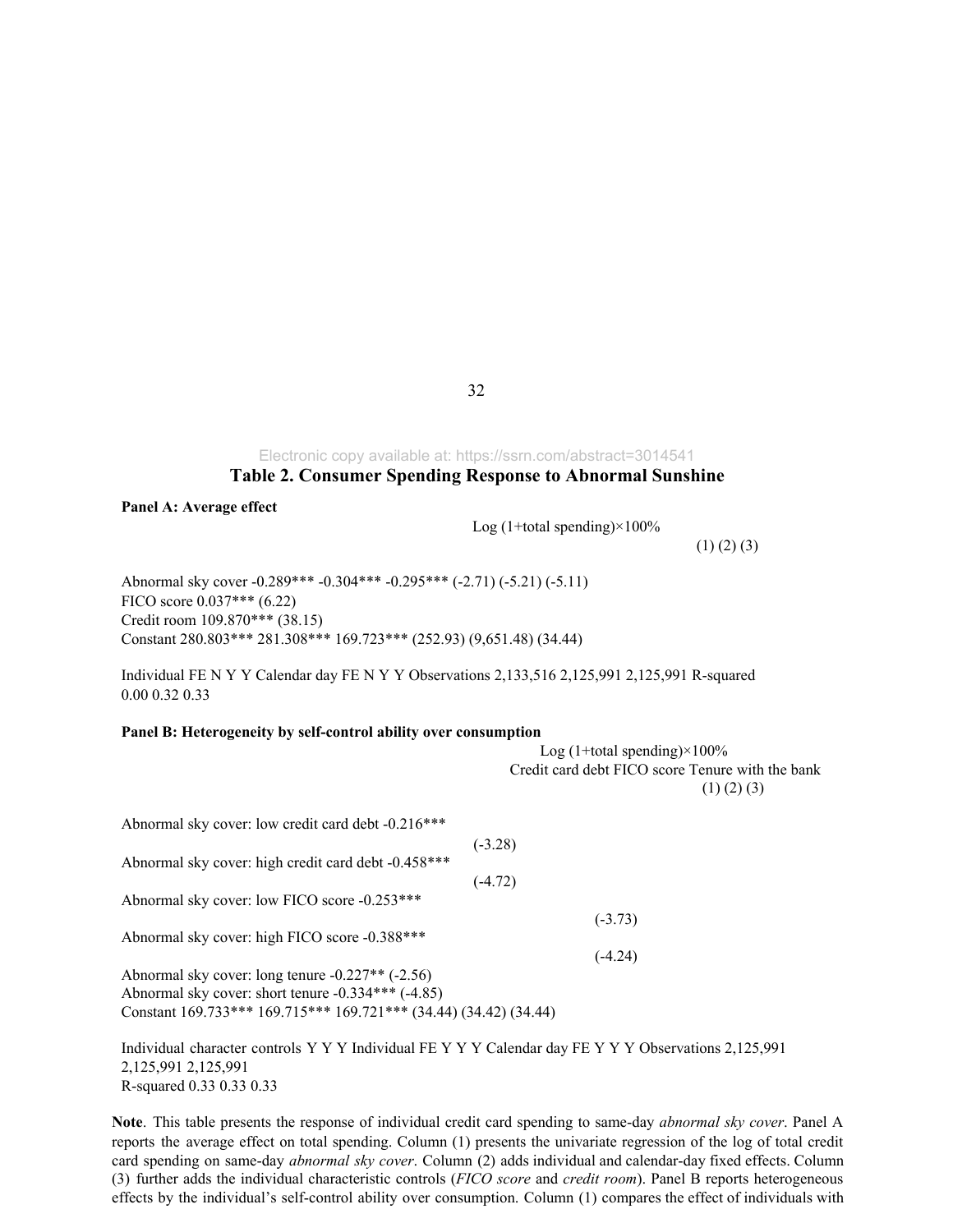high and low credit card debt. Column (2) compares the effect of individuals with high and low *FICO scores*. Column (3) compares the effect for individuals with short and long tenure with the bank. Please refer to the Appendix for detailed variable definitions. Individual and calendar day fixed effects are included, and standard errors are clustered at the weather station level. T-statistics are reported in parentheses. \*\*\* indicates significance at the 1 percent, \*\* at the 5 percent, and \*at the 10 percent level, respectively.

33

#### Electronic copy available at: https://ssrn.com/abstract=3014541 **Table 3. Effect of Other Weather Conditions**

**Panel A: Controlling for abnormal temperature, wind speed, and precipitation** Log (1+total

spending $)\times100\%$ (1) (2)

Residualized abnormal sky cover -0.335\*\*\* -0.334\*\*\* (-5.41) (-5.39) Abnormal temperature -0.056 (-1.13) Abnormal wind speed 0.048 (0.45) Abnormal precipitation -0.006 (-0.54) Constant 170.036\*\*\* 170.013\*\*\* (33.11) (33.12)

Individual character controls Y Y Individual FE Y Y Calendar day FE Y Y Observations 2,026,256 2,026,256 R-squared 0.33 0.33

#### **Panel B: Excluding days with extreme weather conditions**

| Log (1+total spending) $\times$ 100% |         |                            |                         |  |
|--------------------------------------|---------|----------------------------|-------------------------|--|
| Exclude the 10% of days during       |         | Exclude the days under any |                         |  |
| 2003:03-2003:10 with                 |         | condition                  |                         |  |
|                                      |         |                            | Lowest in $(1)-(3)$     |  |
| temperature                          | speed   | precipitation              |                         |  |
| Highest wind                         | Highest |                            |                         |  |
|                                      |         |                            | $(1)$ $(2)$ $(3)$ $(4)$ |  |

Abnormal sky cover -0.283\*\*\* -0.324\*\*\* -0.378\*\*\* -0.349\*\*\* (-4.82) (-5.44) (-5.45) (-4.79) Constant 175.393\*\*\* 171.702\*\*\* 170.734\*\*\* 176.672\*\*\* (34.35) (32.45) (31.62) (31.12)

Individual character controls Y Y Y Y Individual FE Y Y Y Y Calendar day FE Y Y Y Y Observations 1,885,497 1,905,397 1,670,378 1,363,694 R-squared 0.33 0.33 0.33 0.34

**Note**. This table reports the effect of other weather conditions. Panel A residualize the *abnormal sky cover* regarding three other abnormal weather variables: *abnormal temperature, abnormal wind speed*, and *abnormal precipitation*, and investigates the response of total spending to *residualized abnormal sky cover*. Panel B excludes days with extreme weather conditions and conducts subsample analysis. Columns (1)-(3) exclude the 10 percent of days with the lowest temperature, highest wind speed, or highest precipitation during the sample period from the regression, respectively. Column (4) excludes the days under any condition in columns (1)-(3). Coefficients for individual characteristics control variables are omitted. Please refer to the Appendix for detailed variable definitions. Individual and calendar day fixed effects are included, and standard errors are clustered at the weather station level. T-statistics are reported in parentheses. \*\*\* indicates significance at the 1 percent, \*\* at the 5 percent, and \*at the 10 percent level, respectively.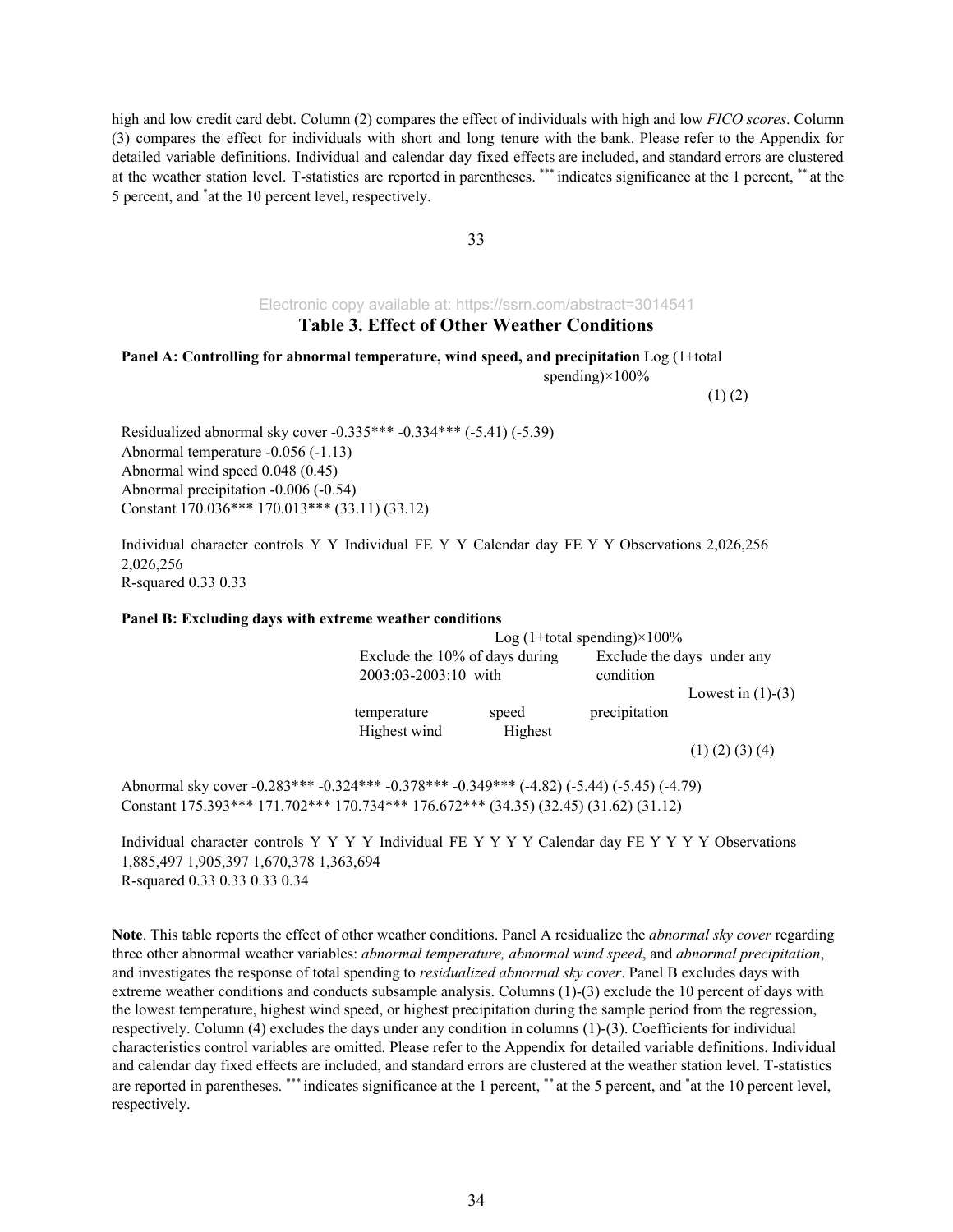Electronic copy available at: https://ssrn.com/abstract=3014541

## **Table 4. Consumer Spending Response by Type of**

#### **Goods Panel A: Response of non-discretionary, entertainment, and long-term goods**

| $Log(1+non-discretionary Log(1+entertainment$<br>$Log(1+long-term$ |
|--------------------------------------------------------------------|
| spending $\times$ 100%<br>spending $\times$ 100%                   |
| $(1)$ $(2)$ $(3)$                                                  |
|                                                                    |

Abnormal sky cover -0.070 0.050 -0.370\*\*\* (-1.32) (1.51) (-5.74) Constant 116.171\*\*\* 31.238\*\*\* 44.038\*\*\* (30.33) (11.80) (8.83)

Individual character controls Y Y Y Individual FE Y Y Y Calendar day FE Y Y Y Observations 2,125,991 2,125,991 2,125,991

R-squared 0.24 0.19 0.16 **Panel B: Response of subcategories of long-term goods**

| $Log(1+travel)$        | $Log(1+service)$      | $Log(1+durable)$       | $Log(1+apparel)$        |
|------------------------|-----------------------|------------------------|-------------------------|
| spending $)\times 100$ | spending $\times$ 100 | spending $)\times 100$ | spending $)\times 100$  |
| $\frac{0}{0}$          | $\frac{0}{0}$         | $\frac{0}{0}$          | $\frac{0}{0}$           |
|                        |                       |                        | $(1)$ $(2)$ $(3)$ $(4)$ |
|                        |                       |                        |                         |

Abnormal sky cover -0.027 -0.028 -0.336\*\*\* -0.004 (-1.03) (-0.64) (-8.60) (-0.11) Constant 6.587\*\*\* 0.431 22.668\*\*\* 15.944\*\*\* (3.68) (0.11) (7.48) (6.61)

Individual character controls Y Y Y Y Individual FE Y Y Y Y Calendar day FE Y Y Y Y Observations 2,125,991 2,125,991 2,125,991 2,125,991 R-squared 0.11 0.15 0.16 0.11

**Note**. This table reports the response of consumers' credit card spending to *abnormal sky cover* by goods type. Panel A decomposes total credit card spending into non-discretionary spending (including goods in transportation and supermarket categories); entertainment spending (including goods in entertainment and dining categories); and long term spending (including goods in travel, service, durable, and apparel categories). Panel B investigates the response of the four subcategories of long-term goods spending. Coefficients for individual characteristics control variables are omitted. Please refer to the Appendix for detailed variable definitions. Individual and calendar day fixed effects are included, and standard errors are clustered at the weather station level. T-statistics are reported in parentheses. \*\*\* indicates significance at the 1 percent, \*\* at the 5 percent, and \*at the 10 percent level, respectively.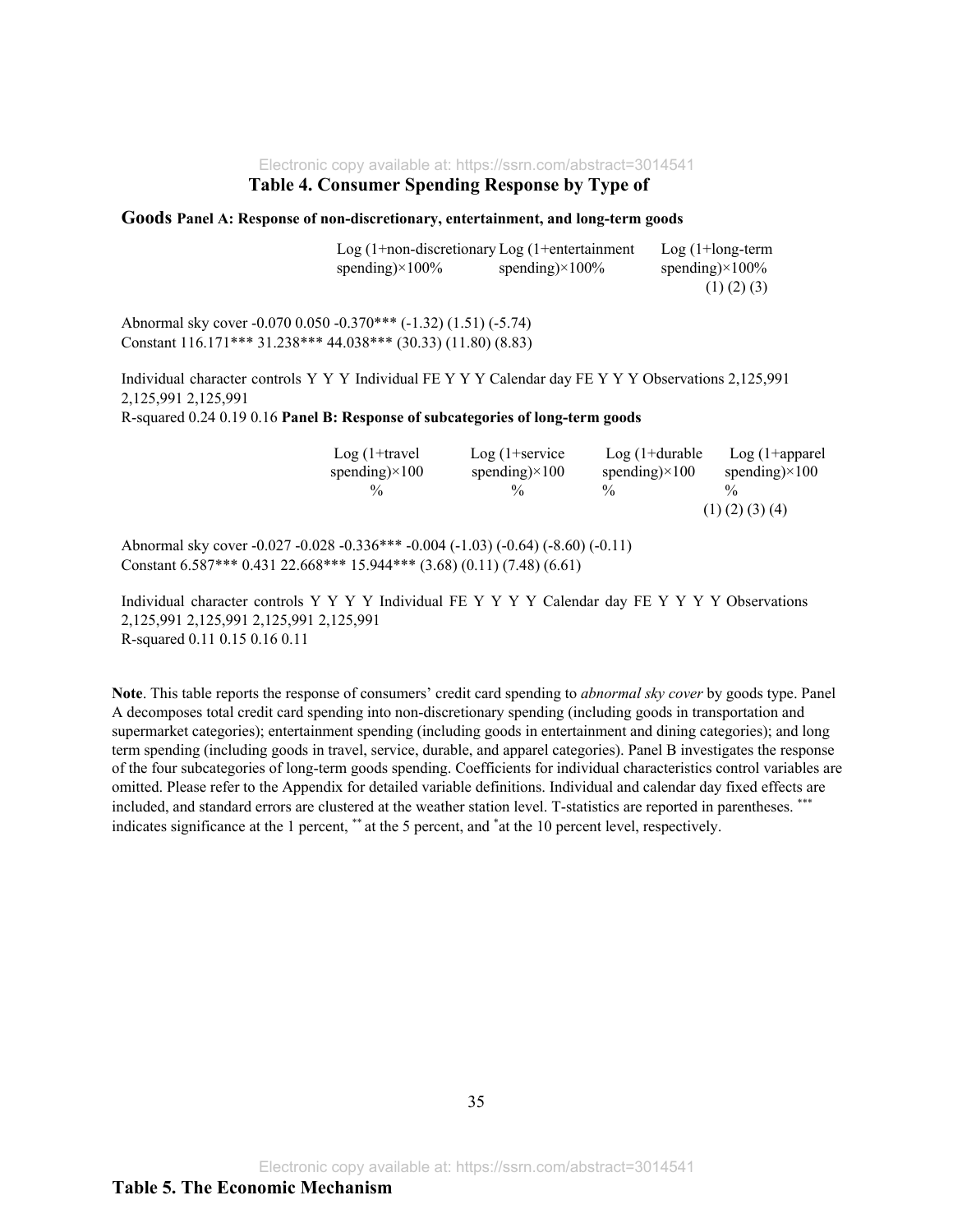#### **Panel A: Response of seasonal goods vs. non-seasonal goods**

Log  $(1+seasonal goods spending)\times100\%$ Log (1+non-seasonal goods spending) $\times$ 100% Log (1+seasonal goods spending)×100% Log (1+non-seasonal goods spending)×100%  $(1)$   $(2)$   $(3)$   $(4)$ 

Abnormal sky cover -0.130\*\*\* -0.262\*\*\*  $(-2.98)$   $(-4.65)$ Abnormal sky cover: non-summer -0.112\* -0.265\*\*\* (-1.94) (-3.35) Abnormal sky cover: summer -0.150\*\* -0.258\*\*\* (-2.35) (-3.05) Constant 22.152\*\*\* 22.797\*\*\* 22.147\*\*\* 22.798\*\*\* (8.03) (4.81) (8.03) (4.81)

Individual character controls Y Y Y Y Individual FE Y Y Y Y Calendar day FE Y Y Y Y Observations 2,125,991 2,125,991 2,125,991 2,125,991 R-squared 0.12 0.16 0.12 0.16

#### **Panel B: Response during high sunshine vs. low sunshine times**

Log (1+total spending) $\times$ 100% Log (1+long-term spending) $\times$ 100%  $(1)$   $(2)$ 

Abnormal sky cover: high sunshine times -0.293\*\*\* -0.263\*\*\* (-3.45) (-3.06) Abnormal sky cover: low-sunshine times -0.297\*\*\* -0.448\*\*\* (-4.16) (-5.30) Constant 169.724\*\*\* 44.074\*\*\* (34.44) (8.83)

Individual character controls Y Y Individual FE Y Y Calendar day FE Y Y Observations 2,125,991 2,125,991 R-squared 0.33 0.16

#### 36

#### Electronic copy available at: https://ssrn.com/abstract=3014541

**Note**. This table investigates the economic mechanism of the sunshine effect. Panel A reports the response of seasonal goods spending and non-seasonal goods spending to *abnormal sky cover*. Columns (1)-(2) report the effect of abnormal sunshine on seasonal and non-seasonal goods spending. Seasonal goods are more likely to have seasonal features, including travel, clothes, department store goods, and lawn and gardening equipment. Other long-term goods are classified as non seasonal goods. Columns (3)-(4) compares the effect of abnormal sunshine on seasonal and non-seasonal goods spending during summer and non-summer times. June to September is classified as the summertime, and other months in the sample are classified as non-summer time. Panel B compares the response of credit card spending during low-sunshine times versus high-sunshine times. Column (1) reports the effect on total spending, and column (2) reports the effect on long term goods spending. The 4 months in the sample with lower average monthly sunshine levels (i.e., higher average monthly *sky cover* levels) are defined as low sunshine times. Coefficients for individual characteristics control variables are omitted. Please refer to the Appendix for detailed variable definitions. Individual and calendar day fixed effects are included, and standard errors are clustered at the weather station level. T-statistics are reported in parentheses. \*\*\* indicates significance at the 1 percent, \*\* at the 5 percent, and \*at the 10 percent level, respectively.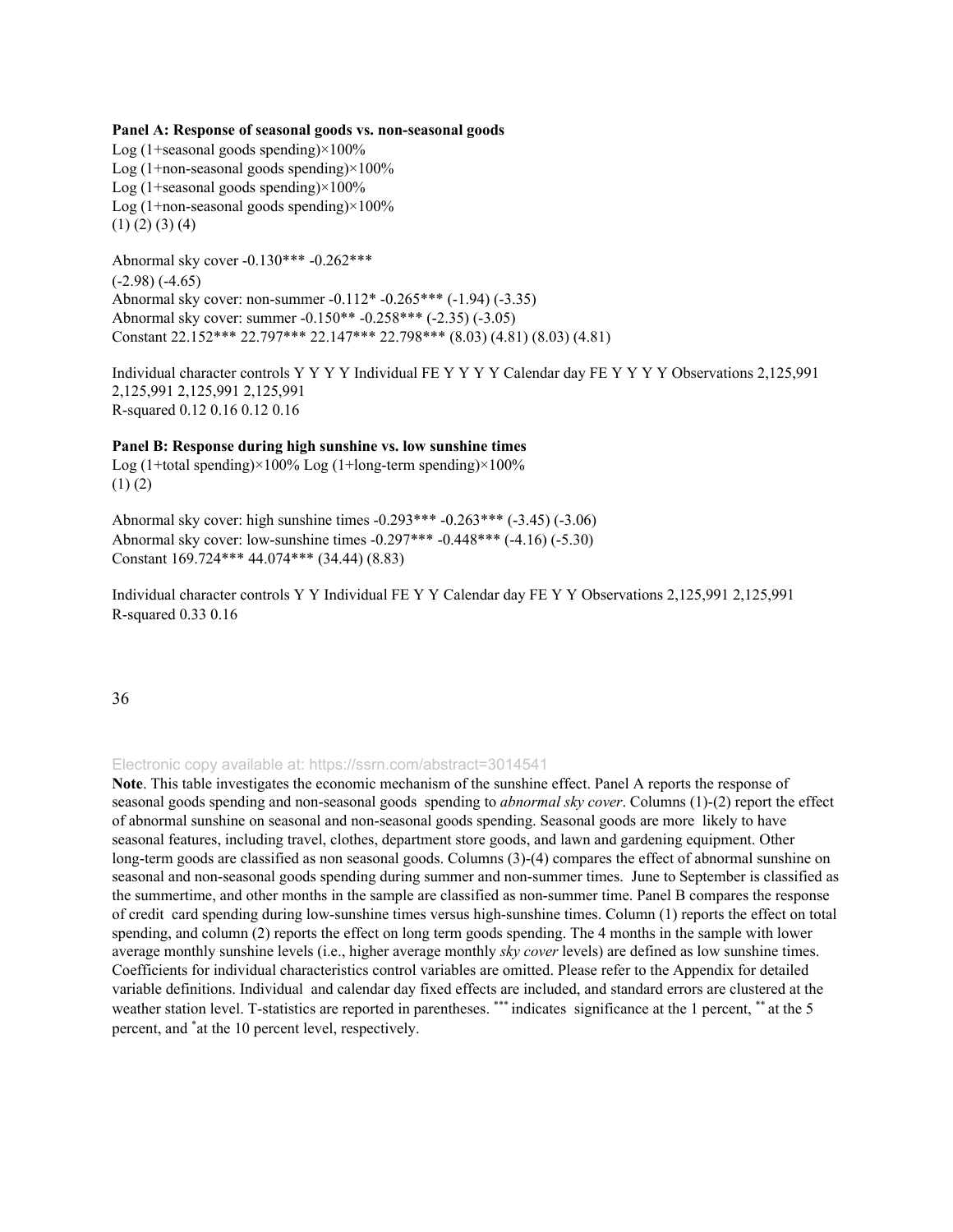37

## Electronic copy available at: https://ssrn.com/abstract=3014541 **Table 6. Heterogeneity by Demographic Characteristics**

Log (1+total spending) $\times$ 100% Average sunshine level Gender Age Marital status  $(1)$   $(2)$   $(3)$   $(4)$ 

Abnormal sky cover: high average sunshine zipcodes -0.173\*\* (-2.31) Abnormal sky cover: low average sunshine zipcodes -0.442\*\*\* (-5.43) Abnormal sky cover: male -0.432\*\*\* (-3.17) Abnormal sky cover: female -0.497\*\*\* (-3.48) Abnormal sky cover: young -0.193\*\*\* (-2.73) Abnormal sky cover: old -0.428\*\*\* (-5.30) Abnormal sky cover: unmarried -0.254\*\*\* (-3.61) Abnormal sky cover: married -0.367\*\*\* (-4.24) Constant 169.759\*\*\* 140.276\*\*\* 169.809\*\*\* 169.724\*\*\* (34.44) (11.70) (34.53) (34.44)

Individual character controls Y Y Y Y Individual FE Y Y Y Y Calendar day FE Y Y Y Y Observations 2,125,991 725,798 2,110,264 2,125,991 R-squared 0.33 0.32 0.33 0.33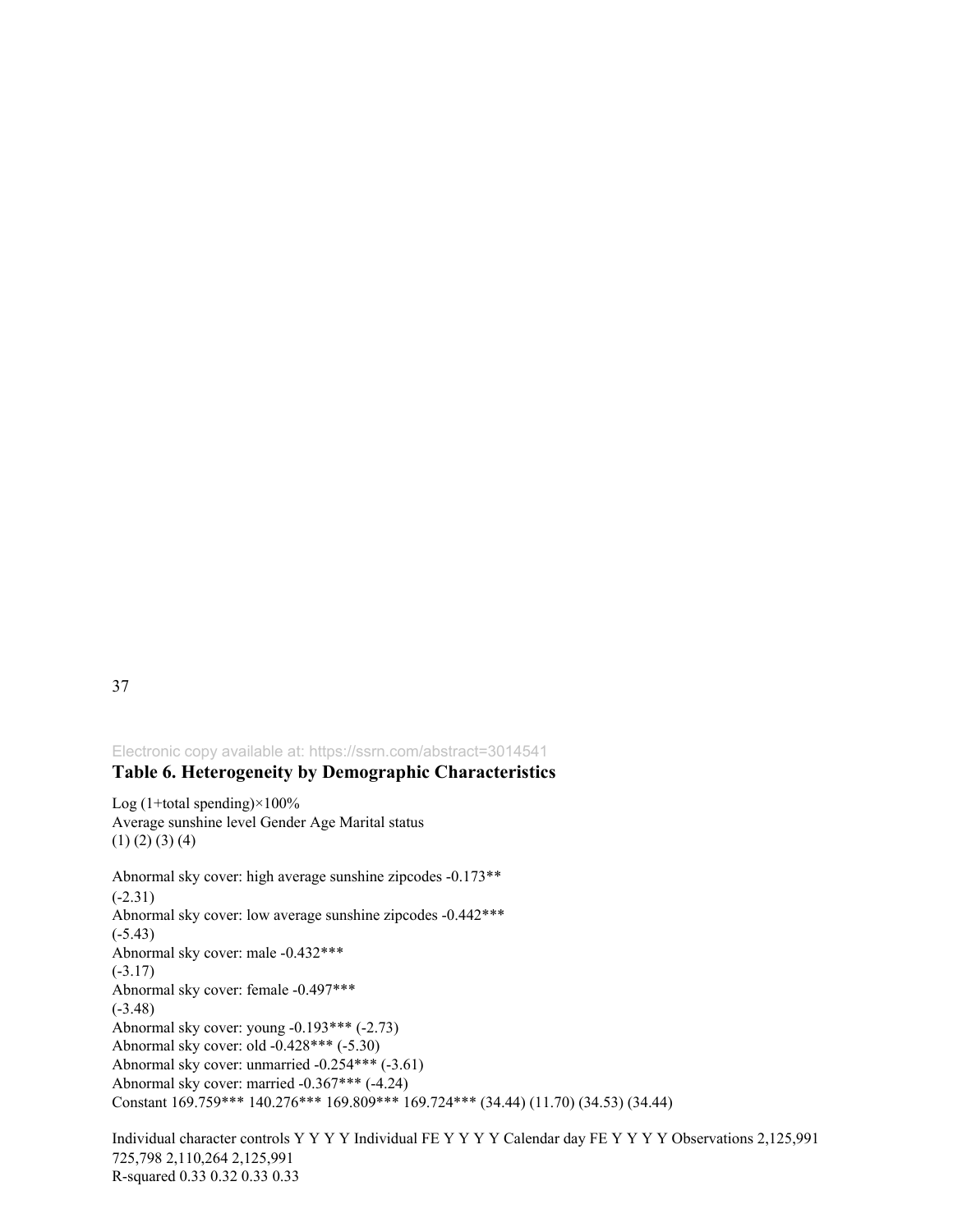**Note**. This table reports heterogeneous sunshine effects by consumer demographic characteristics. Column (1) compares total spending responses in zipcodes with high average sunshine levels versus low average sunshine levels during 2003. Column (2) compares the total spending responses of male versus female consumers. Column (3) compares the total spending responses of young versus old customers. Column (4) compares the total spending responses of married versus unmarried customers. Coefficients for individual characteristics control variables are omitted. Please refer to the Appendix for detailed variable definitions. Individual and calendar day fixed effects are included, and standard errors are clustered at the weather station level. T-statistics are reported in parentheses. \*\*\* indicates significance

at the 1 percent, \*\* at the 5 percent, and \*at the 10 percent level, respectively.

38

Electronic copy available at: https://ssrn.com/abstract=3014541

## **Table 7. Response of Number of Purchases**

Log (1+total number of credit card transactions) $\times$ 100% Log (1+number of long-term goods transactions) $\times$ 100% Log (1+number of durable goods transactions) $\times$ 100%  $(1)$   $(2)$   $(3)$ 

Abnormal sky cover -0.024\*\*\* -0.032\*\*\* -0.070\*\*\* (-3.25) (-2.64) (-9.38) Constant 77.556\*\*\* 47.239\*\*\* 5.806\*\*\* (144.06) (57.22) (8.56)

Individual character controls Y Y Y Individual FE Y Y Y Calendar day FE Y Y Y Observations 2,125,991 2,125,991 2,125,991 R-squared 0.21 0.18 0.18

**Note**. This table reports the response of the number of credit card transactions to same-day *abnormal sky cover*. Columns (1)-(3) investigate the response of the total number of credit card transactions, the number of long-term goods transactions, and the number of durable goods transactions, respectively. Coefficients for individual characteristics control variables are omitted. Please refer to the Appendix for detailed variable definitions. Individual and calendar day fixed effects are included, and standard errors are clustered at the weather station level. T-statistics are reported in parentheses. \*\*\* indicates significance at the 1 percent, \*\* at the 5 percent, and \*at the 10 percent level, respectively.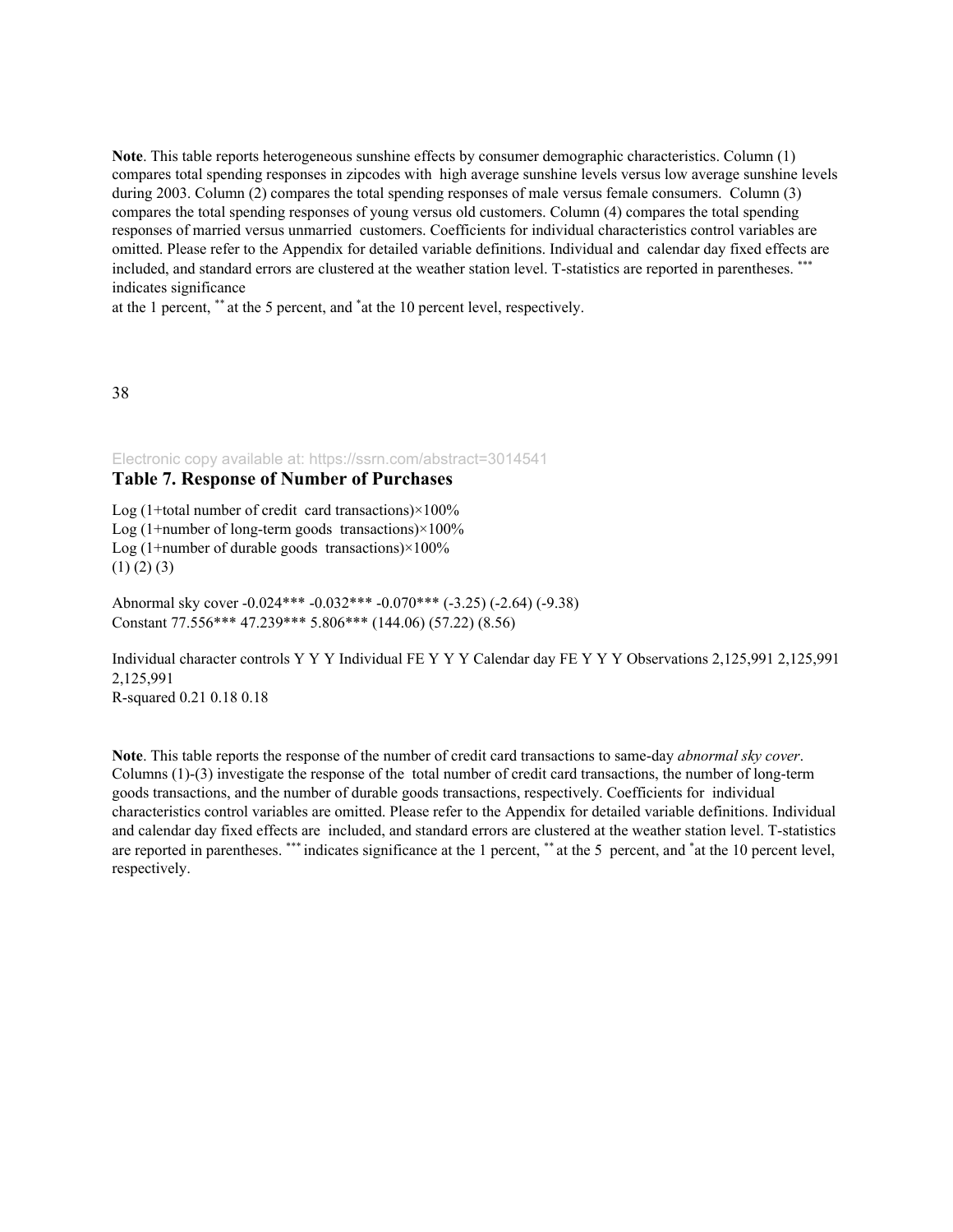39

Electronic copy available at: https://ssrn.com/abstract=3014541

## **Table 8. Robustness Tests**

#### **Panel A: Changing the clustering unit of standard errors**

Log (1+total spending) $\times$ 100%

Cluster SE by state Cluster SE by zip Cluster SE by individual

 $(1)$   $(2)$   $(3)$ 

Abnormal sky cover -0.295\*\*\* -0.295\*\*\* -0.295\*\*\* (-4.57) (-5.15) (-5.28) Constant 169.723\*\*\* 169.723\*\*\* 169.723\*\*\* (23.73) (38.72) (40.32)

Individual character controls Y Y Y Individual FE Y Y Y Calendar day FE Y Y Y Observations 2,125,991 2,125,991 2,125,991 R-squared 0.33 0.33 0.33

#### **Panel B: Alternative time ranges for daily sky cover**

Log (1+total spending) $\times$ 100% Daily sky cover as the average sky cover during 6 a.m. to 4 p.m. Morning (6 a.m. to 12 noon)  $(1) (2)$ 

Abnormal sky cover -0.270\*\*\* -0.211\*\*\* (-5.21) (-4.24) Constant 169.689\*\*\* 169.468\*\*\* (34.40) (34.20)

Individual character controls Y Y Individual FE Y Y Calendar day FE Y Y Observations 2,125,991 2,125,991 R-squared 0.33 0.33

**Note**. This table reports two sets of robustness tests. Panel A changes the clustering unit of standard errors in the main regression. Column (1) clusters standard errors at the state level, column (2) clusters standard errors at the zipcode level, and column (3) clusters standard errors at the individual level. Panel B alters the time range for calculating the daily average *sky cover*. Column (1) uses the mean of sky cover value(s) between 6 a.m. and 4 p.m. as the daily *sky cover* value. Column (2) uses the mean of sky cover value(s) in the morning (i.e., between 6 a.m. and 12 noon) as the daily *sky cover* value. Coefficients for individual characteristics control variables are omitted. Please refer to the Appendix for detailed variable definitions. Individual and calendar day fixed effects are included, and standard errors are clustered at the weather station level for Panel B. T-statistics are reported in parentheses. \*\*\* indicates significance at the 1 percent, \*\* at the 5 percent, and \*at the 10 percent level, respectively.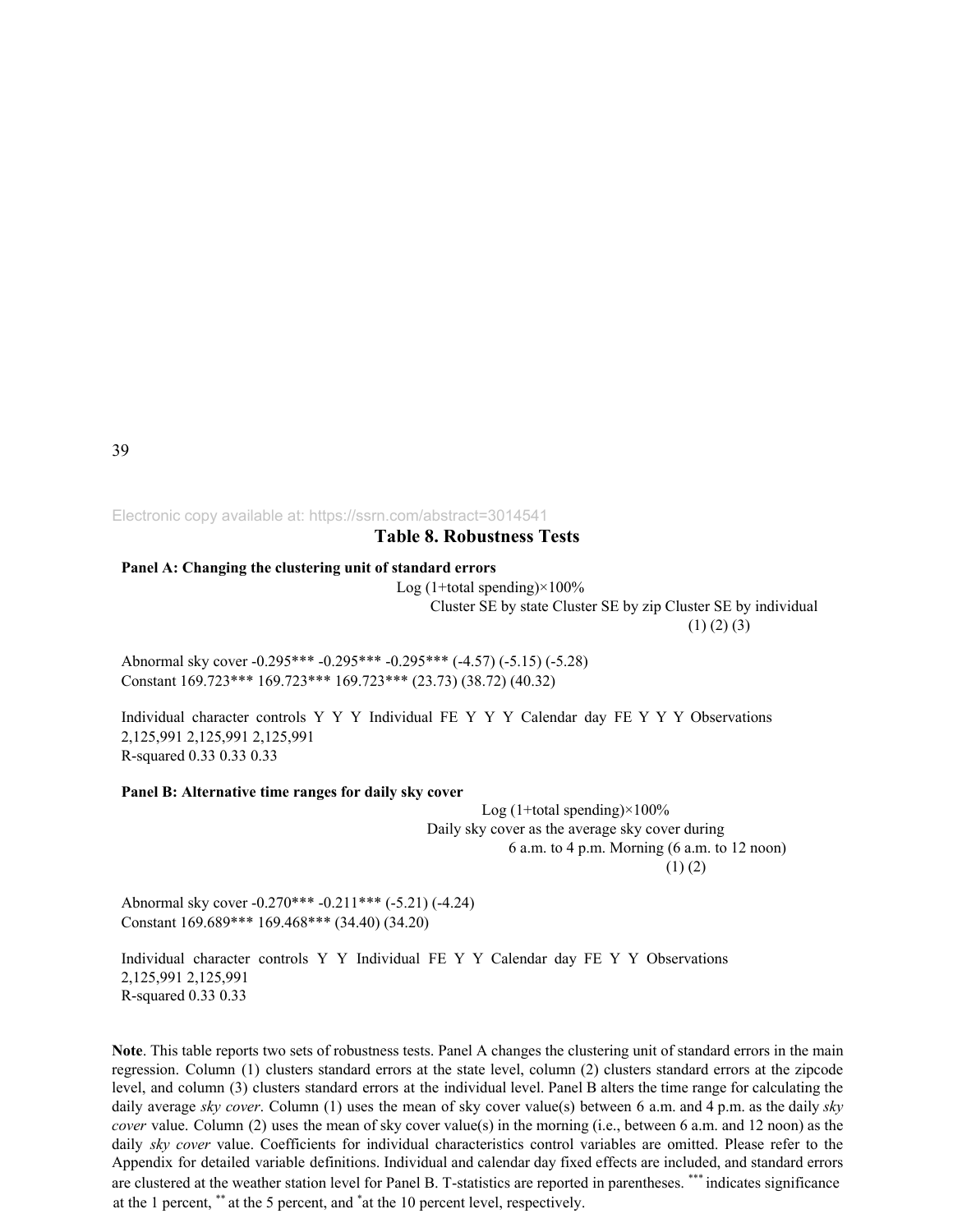Electronic copy available at: https://ssrn.com/abstract=3014541 **INTERNET APPENDIX** for

In the Mood to Consume: Effect of Sunshine on Credit Card Spending

(Not Intended for Publication)

40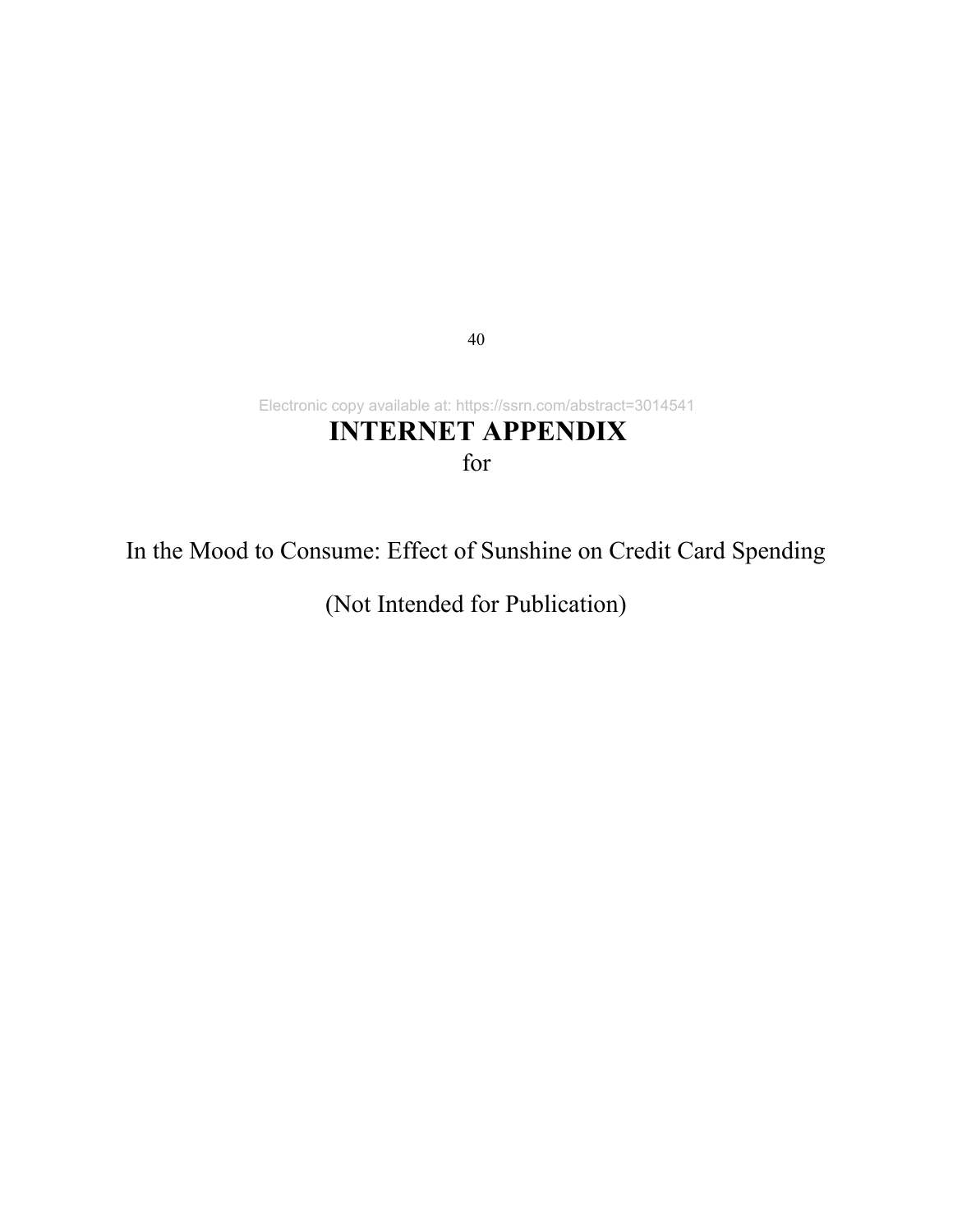41

Electronic copy available at: https://ssrn.com/abstract=3014541

**Figure IA1. Geographic Distribution of Zipcodes and Weather Stations in Sample**

**Panel A: Geographic distribution of zipcodes in the sample**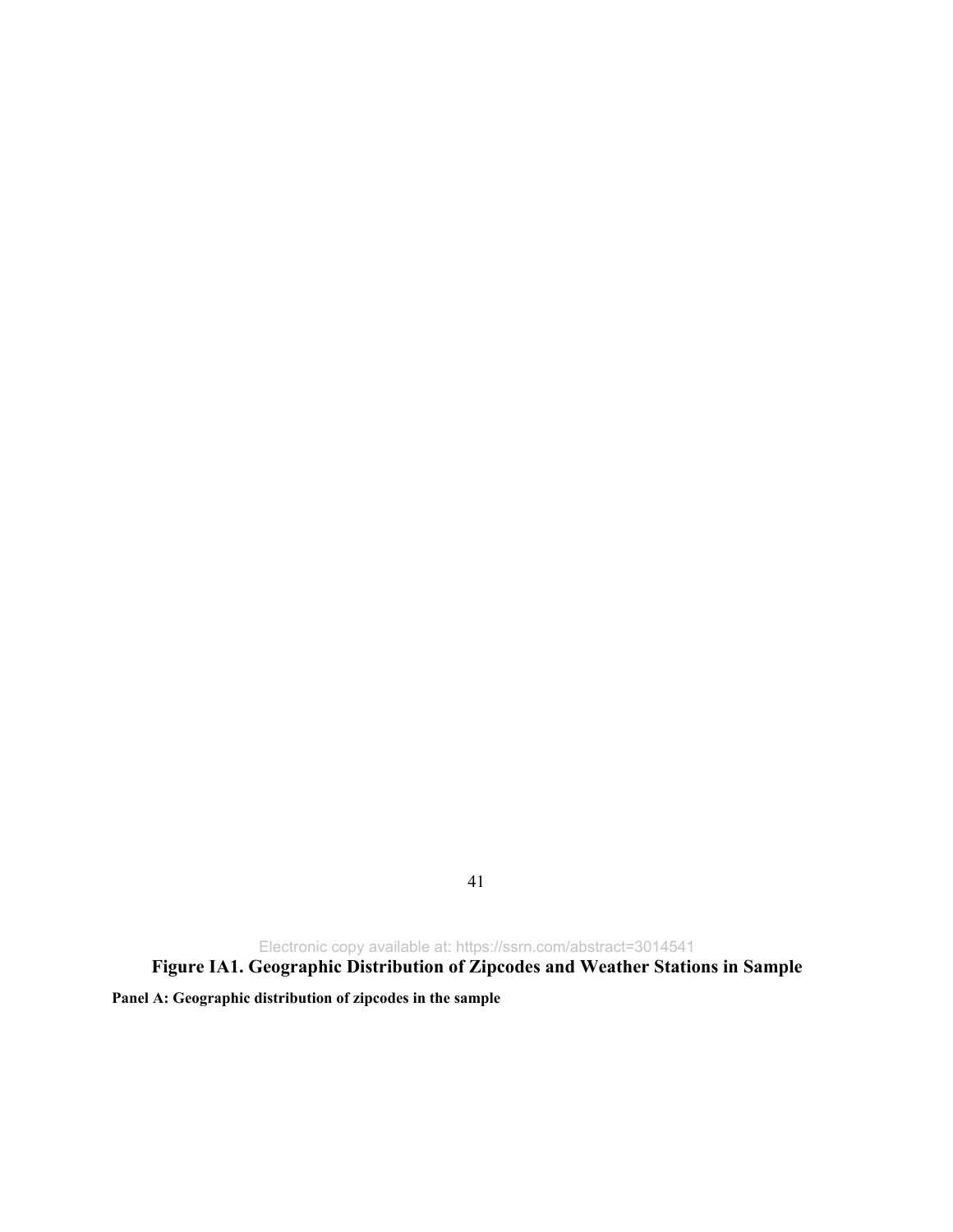

**Panel B: Geographic distribution of weather stations in the sample**



**Note**. This figure plots the geographic distribution of zipcodes (Panel A) and weather stations used (Panel B) in the final sample in the continental US.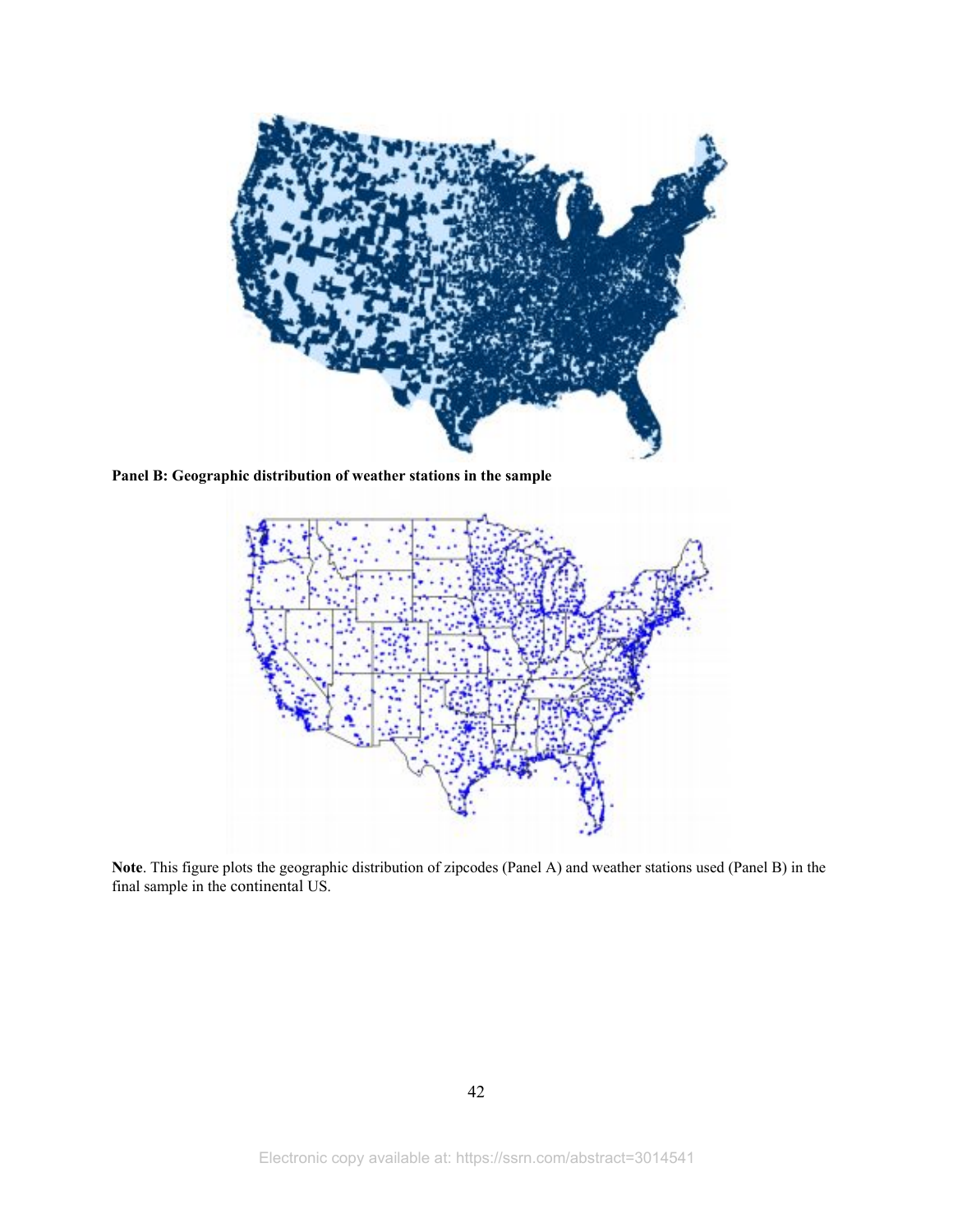



**Note**. This figure plots the estimated coefficients and 95% confidence intervals for *abnormal sky cover* on day 0 to day -60 relative to the consumption day from the regression model (2). The horizontal axis displays the daily lag relative to the consumption day, and the vertical axis displays the magnitude of the regression coefficient.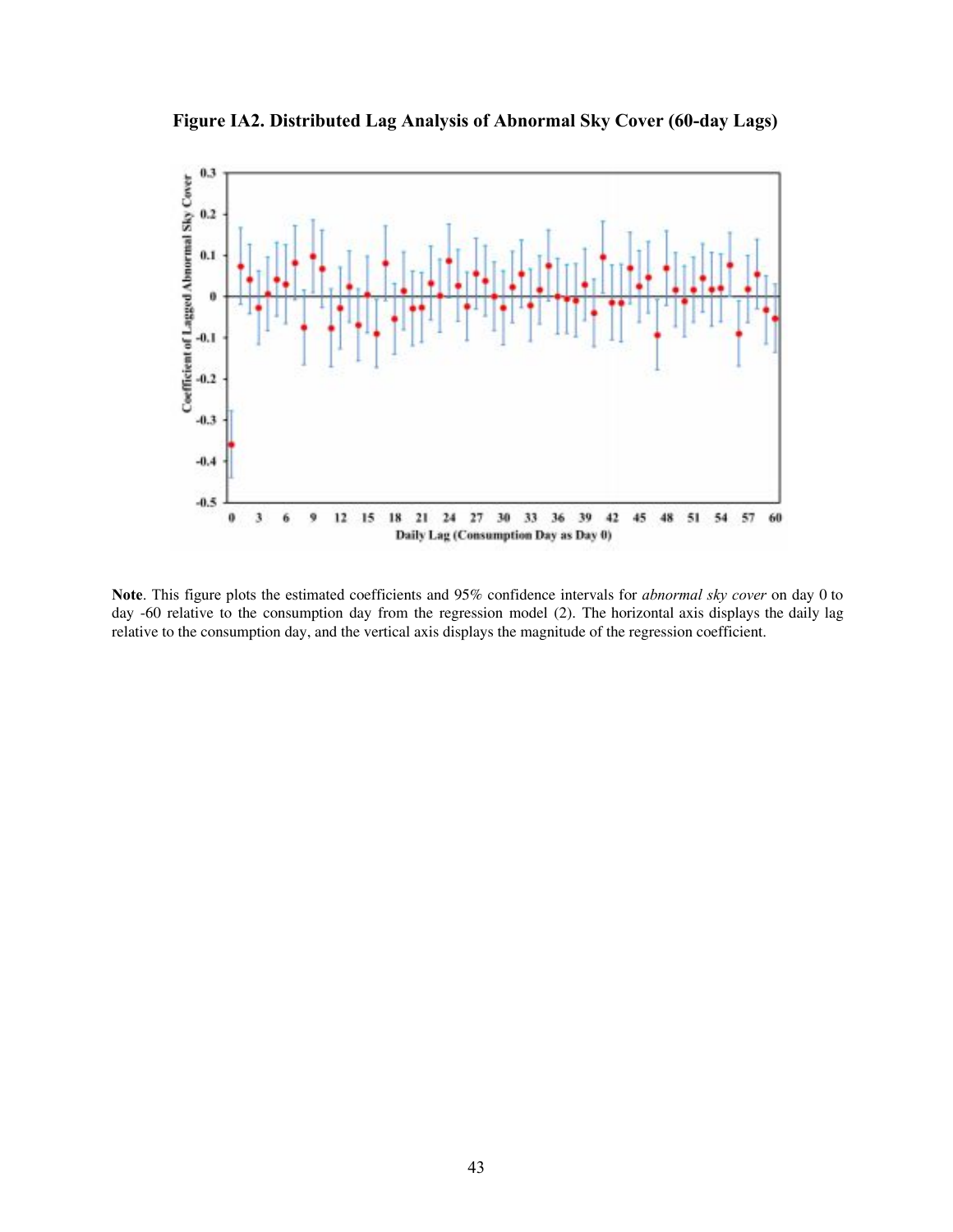Electronic copy available at: https://ssrn.com/abstract=3014541

## **Table IA1. The Extensive Margin Effect**

#### **Panel A: The decision to consume**

Positive total spending×100% Positive long-term spending×100% Positive durable spending×100%  $(1)$   $(2)$   $(3)$ Abnormal sky cover -0.026\*\*\* -0.020\*\*\* -0.014\*\*\* (-8.78) (-9.16) (-10.47) Constant 2.999\*\*\* 0.482\*\* 0.323\*\* (7.22) (2.04) (2.38)

Individual character controls Y Y Y Individual FE Y Y Y Calendar day FE Y Y Y Observations 17,687,386 17,687,386 17,687,386 R-squared 0.21 0.10 0.08

#### **Panel B: Non-spending days as have 0 spending**

Log (1+total spending) $\times$ 100%

All consumers Consumers have at least 1 positive spending during card holding life in sample for  $\geq$ 50% of the months  $\geq$ 2/3 of the months All months  $(1) (2) (3)$ 

Abnormal sky cover -0.100\*\*\* -0.172\*\*\* -0.204\*\*\* -0.248\*\*\* (-8.18) (-7.89) (-7.72) (-6.29) Constant 7.417\*\*\* 18.948\*\*\* 28.836\*\*\* 51.767\*\*\* (4.59) (7.22) (9.25) (11.41)

Individual character controls Y Y Y Y Individual FE Y Y Y Y Calendar day FE Y Y Y Y Observations 17,687,386 9,923,335 7,575,378 4,377,946

R-squared 0.19 0.15 0.15 0.16 **Note**. This table investigates the extensive margin effect of *abnormal sky cover*. For each individual in the sample, we consider all days without credit card transaction record between the first and last spending days during the sample period to be non-spending days. Panel A investigates the effect of *abnormal sky cover* on the individual's decision to consume any goods, long-term goods, and durable goods in columns (1)-(3) respectively. Panel B treats non-spending days as having 0 total spending for each individual, and investigates the responses of log total spending. Column (1) investigates the response of all consumers in the sample. Columns (2)-(4) investigate the responses of active consumers that have at least 1 positive spending during the card holding life in sample for 50%, 2/3, and all months respectively. Coefficients for individual characteristics control variables are omitted. Please refer to the Appendix for detailed variable definitions. Individual and calendar day fixed effects are included, and standard errors are clustered at the weather station level. T-statistics are reported in parentheses. \*\*\* indicates significance at the 1 percent, \*\* at the 5 percent, and \*at the 10 percent level, respectively.

44

Electronic copy available at: https://ssrn.com/abstract=3014541

## **Table IA2. Linearity of Sunshine Effect**

## **Panel A: Control for the square of abnormal sky cover**

Log (1+total spending) $\times$ 100% Log (1+long-term spending) $\times$ 100% Log (1+durable spending) $\times$ 100%  $(1)$   $(2)$   $(3)$ 

Abnormal sky cover -0.309\*\*\* -0.358\*\*\* -0.329\*\*\* (-5.32) (-5.49) (-8.19) Abnormal sky cover <sup>2</sup> 0.026 -0.023 -0.014 (1.06) (-0.91) (-0.90) Constant 169.580\*\*\* 44.162\*\*\* 22.744\*\*\* (34.44) (8.83) (7.47)

Individual character controls Y Y Y Individual FE Y Y Y Calendar day FE Y Y Y Observations 2,125,991 2,125,991 2,125,991 R-squared 0.33 0.16 0.16

#### **Panel B: Effect in each quintile of abnormal sky cover**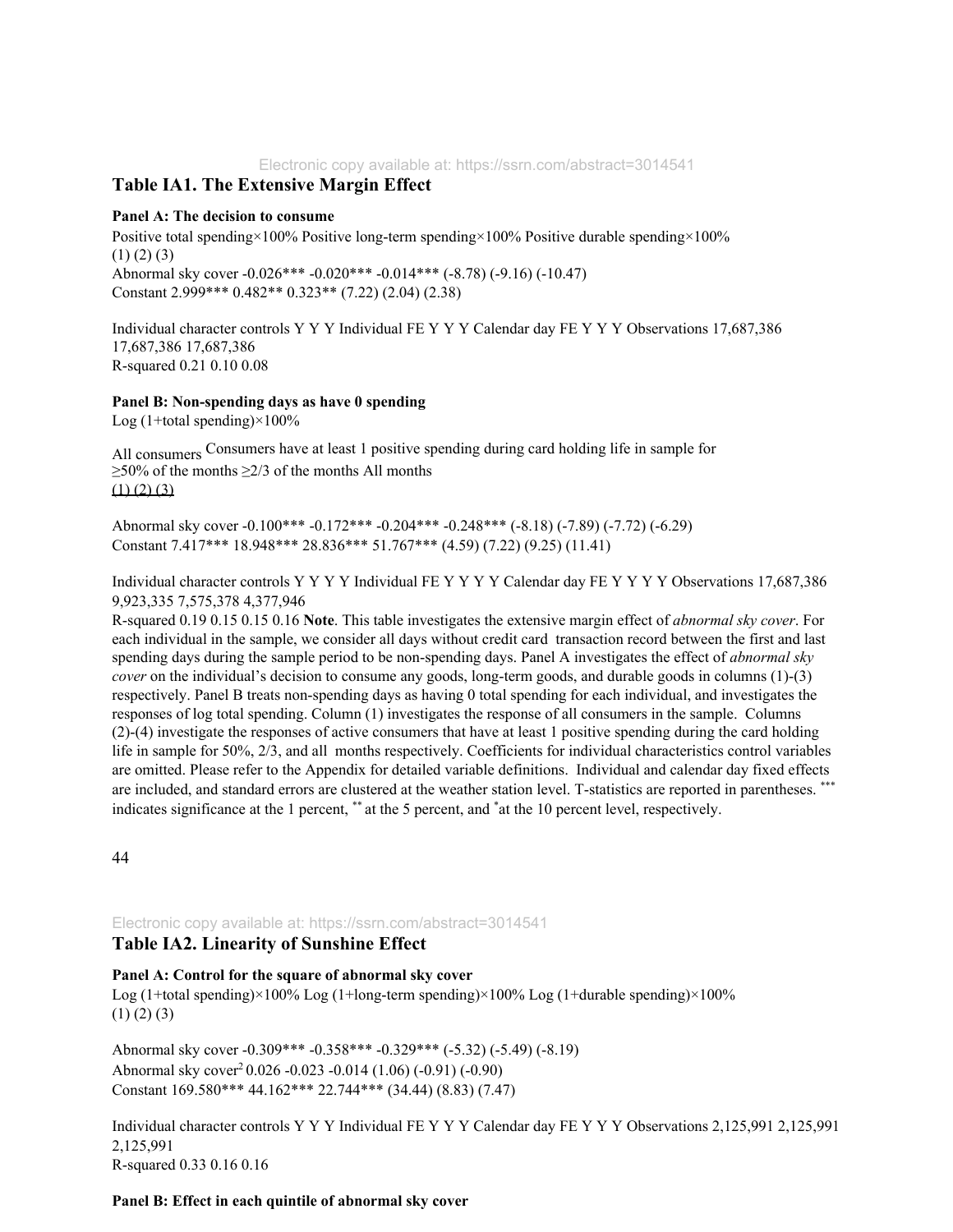Log (1+total spending)×100% Log (1+long-term spending)×100% Log (1+durable spending)×100%  $(1)$   $(2)$   $(3)$ 

Abnormal sky cover: Q2 -0.508 -0.130 -0.493\* (-1.06) (-0.28) (-1.74) Abnormal sky cover: Q3 -1.464\*\*\* -1.031\*\* -0.870\*\*\* (-3.01) (-2.18) (-2.95) Abnormal sky cover: Q4 -2.374\*\*\* -1.789\*\*\* -1.562\*\*\* (-5.39) (-3.63) (-5.40) Abnormal sky cover: Q5 -1.831\*\*\* -2.491\*\*\* -2.295\*\*\* (-3.74) (-5.16) (-7.70) Constant 170.957\*\*\* 45.083\*\*\* 23.678\*\*\* (34.76) (9.07) (7.83)

Individual character controls Y Y Y Individual FE Y Y Y Calendar day FE Y Y Y Observations 2,125,991 2,125,991 2,125,991

R-squared 0.33 0.16 0.16 45

#### Electronic copy available at: https://ssrn.com/abstract=3014541

**Note**. This table investigates the linearity of the sunshine effect. Panel A investigates the response of total spending, long-term spending, and durable spending to level and the square of *abnormal sky cover,* respectively. Panel B sorts the *abnormal sky cover* in each zipcode area into five quintiles and estimates the responses of total spending, long-term spending, and durable goods spending in higher quintiles of *abnormal sky cover*, compared to that in the lowest quintile of *abnormal sky cover*. Coefficients for individual characteristics control variables are omitted. Please refer to the Appendix for detailed variable definitions. Individual and calendar day fixed effects are included, and standard errors are clustered at the weather station level. T-statistics are reported in parentheses. \*\*\* indicates significance at the 1 percent, \*\* at the 5 percent, and \*at the 10 percent level, respectively.